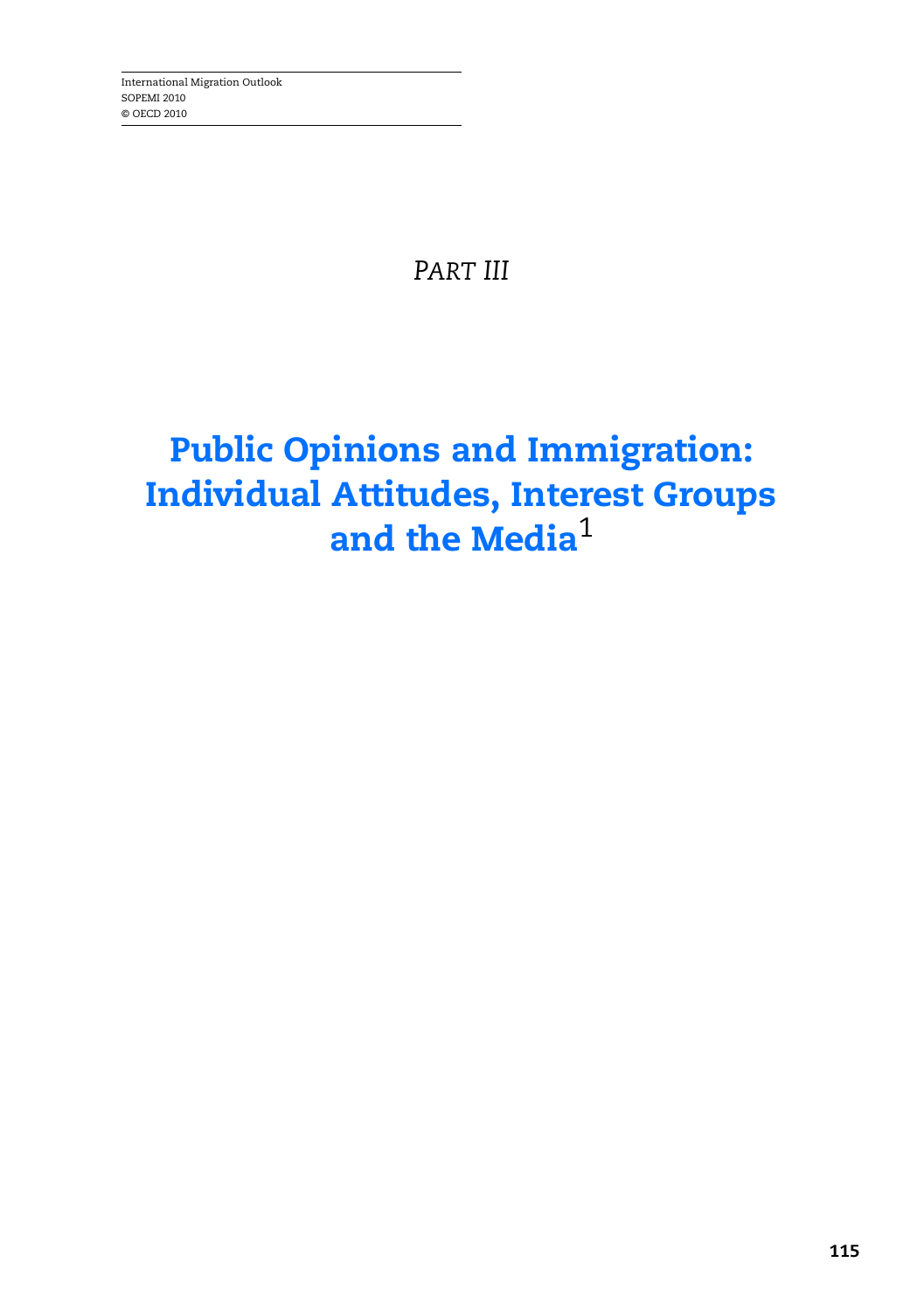#### **Summary**

With the growth and diversification of migration flows to OECD countries over the past 15 years, migration policies have been changing with increasing frequency and now occupy a prime place on the political agenda of many OECD countries. The shaping of migration policies is the result of a complex process in which public opinion and the various participants in the public debate play a significant role.

In the current economic crisis, associated as it is with a deterioration in the employment situation in most OECD countries, it seems particularly important to examine the determinants of public opinion about immigration. It is therefore necessary first, to gain a better appreciation of why and how different groups might influence migration policy and second, to understand more clearly the mechanisms that shape public opinion on this matter, so that policy makers might be better equipped to deal with any resurgence of hostility toward immigrants and immigration and the tensions it might spark.

The purpose of this study is to review the literature on public opinion about immigration, identify its main findings and present new ones derived from empirical analysis. The paper first seeks to define the concept of public opinion and give a comparative assessment of the differences in opinions about immigration internationally. It goes on to analyse the main determinants of individual opinions about immigration on the basis of surveys and polls. It then looks at the role of certain organised groups (trade unions, employers' associations, political parties, etc.) and the media.

# **Introduction**

Growing migration flows to OECD countries over the past 15 years have transformed several European countries of emigration into countries of immigration (Spain, Italy, Ireland, Portugal and Greece) and increased the number of countries of emigration. The changing situation has prompted more frequent shifts in migration policies. These policies, particularly where they concern labour migration and integration issues, are now at the top of the political agendas of many OECD countries.

The setting of migration policies is a complex process, in which public opinion and the different participants in the public debate (the media, trade unions, employers' associations, political parties, etc.) play a significant role. In the years preceding the economic crisis of 2008/2009, the steady improvement in the employment situation, indeed the emergence of shortages of manpower in some countries and sectors, had helped calm the debate on labour migration and reduce the weight of opinion opposed to increased immigration in many OECD countries. However, the current economic crisis threatens to revive opposition to immigration and foster anti-immigrant feelings. Concerns are again being expressed in some circles over what is seen as unfair competition from immigrants in the labour market. Managing these potential sources of social tension will present a serious challenge to governments of OECD countries, especially as prevailing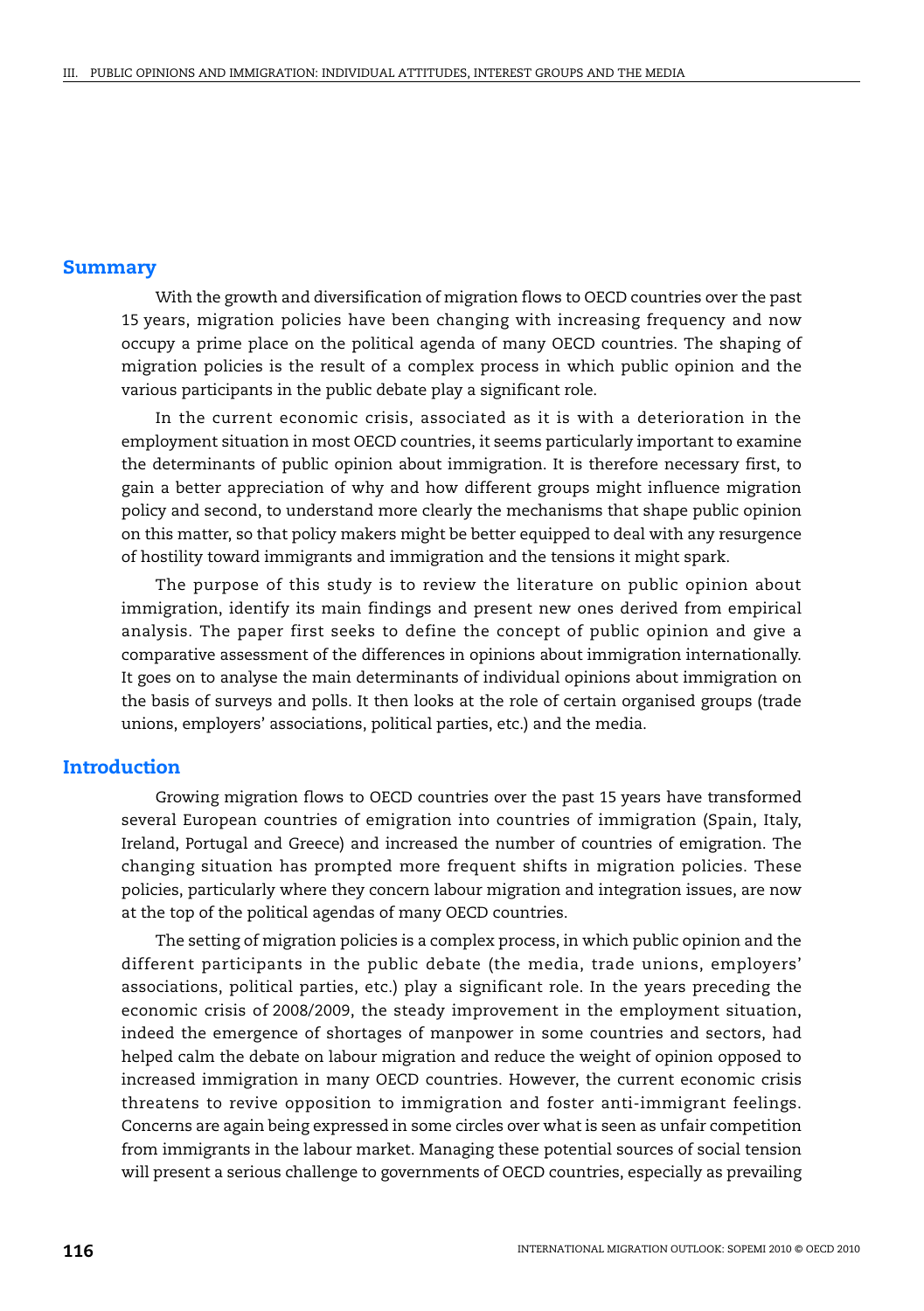demographic trends will require many of them to reappraise the role of migration (particularly by job seekers) over the next few years.

It seems therefore adequate to first identify the factors that determine individual opinions about immigration in different sections of society. It will then be possible to help policy makers understand the mechanisms that drive public opinion on the subject and thus equip them to deal with any resurgence of hostile attitudes toward immigrants and the tensions such attitudes might spark.

The purpose of this chapter is to review the literature devoted to public opinion about immigration and present new empirical findings in this area. From an analysis of several opinion surveys taken between 2002 and 2008, it is possible for the first time to determine the role of individual characteristics both in shaping opinions about the economic and cultural consequences of immigration and in forming preferences over migration policy. In particular it reveals the importance of what people believe. This chapter also highlights the role played by various key players in the preparation of migration policies. In particular, it has become apparent that the way the media deal with migration issues has significantly changed over the past few decades, and that they now exert a major influence on public opinion. At the same time, the social partners have also modified their views on migration issues and now seek to play a more important role in reviewing and setting public policy in this area.

The study is organised as follows. Section 1 offers a definition of the concept of public opinion and considers how it might be measured (1.1). It goes on to give an overview of the differences in opinions on immigration in different countries, on the basis of which it identifies an initial set of stylised facts (1.2). Section 2 offers new empirical analyses of individual determinants of opinions about immigration. It focuses on the interaction between socio-economic factors and individual beliefs and seeks to assess the relative importance of the economic, cultural and political dimensions (2.1). The analysis also addresses the links between the social entitlements granted to immigrants and public preferences over migration policy (2.2). Section 3 looks at the role of organised interest groups, who lobby the general public as well as governments and politicians. Finally, Section 4 is devoted to the role of the media in shaping public opinion and conveying it to policymakers (4.1) and the role of beliefs about the economic and social consequences of immigration in the public debate (4.2).

#### **1. Public opinion on immigration and migration systems**

#### *1.1. Public opinion about immigration: definitions and data sources*

The study of public opinion cuts across several social science disciplines, particularly political science and sociology. It also touches more indirectly on economics. Given that each of these disciplines tends to focus on those aspects of public opinion that are closest to its field of interest, there is no single definition of public opinion as a concept.

Political science focuses on the role of public opinion in the political system and in the shaping of public policies. It therefore tends to regard public opinion as an *aggregation of individual opinions* on a particular matter of public interest, which are brought to light by surveys, among other things. In sociology, public opinion is seen more as *the product of a public debate*: public opinion manifests itself in the very process of interaction between participants in the debate but cannot be reduced to the individual positions expressed therein.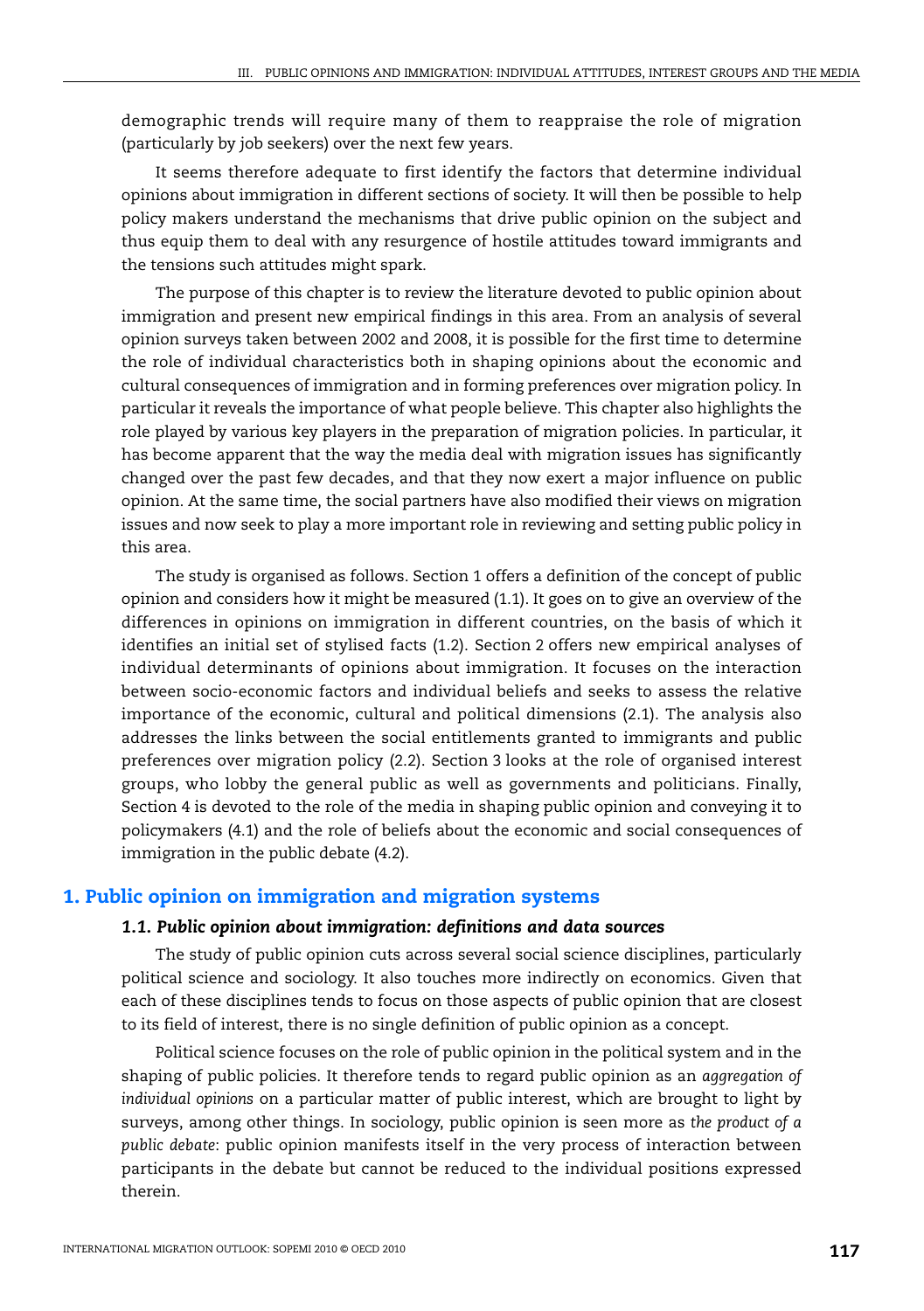The notion of public opinion as the aggregation of individual opinions lends itself to the conclusion that public opinion emerges from rational choices made by individuals. On the other hand, the "sociological" approach insists on the role of public opinion as an instrument of social control, in the sense that its manifestation is seen as the outcome of a quest for national consensus.

In the framework of the rational choice model, it is common practice to rely on opinion polls or surveys to characterise and analyse public opinion on a broad range of social issues. Generally speaking, a set of questions are prepared in advance and put to a representative sample of individuals. Because the questions are based on *a priori* premises and the number of possible replies is limited, it is possible to gain an idea of the way opinions are distributed among the population. The most widely held opinions are then generally presented as a more or less accurate expression of majority opinion and, more generally, of the "popular will" (see Page and Shapiro, 1992).

The value of opinion poll findings has been widely questioned, both from the technical standpoint (selection of samples, form of questionnaire) and in terms of the way responses are interpreted. Pierre Bourdieu (1973), for example, draws attention to three fundamental problems with interpreting survey results as a reflection of public opinion. First, he challenges the idea that every individual is in a position to form an opinion about every subject. It is assumed that they are and non-responses are therefore ignored, although their relative frequency among certain sections of the population strongly suggests that the capacity to form an opinion is indeed socially constructed. Second, Bourdieu questions whether all individual responses are equivalent. Different responses to questions are not necessarily based on commonly held criteria, $<sup>2</sup>$  and it may therefore be inappropriate to</sup> regard an aggregation of individual opinions as representative of public opinion. Third, he argues that surveys are based on the assumption that there is an implicit consensus on social issues.

The abundant economic literature examining individual opinions about immigration and migration policies relies to a large extent on data from surveys of this type, and is therefore open to these criticisms. The empirical approach generally adopted in this literature consists in measuring the correlation between the degree of acceptance of immigration and selected individual characteristics (such as age, sex, or level of education) and thereby highlighting the role of certain economic or social-cultural determinants of opinion about migration (see Annex III.A1 for a detailed account of the different surveys). This literature, together with the findings of more recent surveys, will be presented in detail in Section 2. But first it seems useful to give a brief assessment of current opinion about immigration in the OECD countries.

#### *1.2. Determinants of differences in opinions about immigration in different countries*

International opinion surveys reveal that average individual positions on the desired degree of openness to immigration differ significantly from one country to another. In most OECD countries a large proportion of respondents (often close to the majority) tended to come out in favour of strictly controlled or reduced immigration. The International Social Survey Programme (ISSP) of 2003 showed that this proportion exceeded 70% in the United Kingdom, Germany, Norway and the Netherlands but was less than 40% in Canada, Finland, Korea and Australia (see Figure III.1). Exactly the same diversity of opinions was revealed by other international opinion surveys, such as the European Social Survey (ESS), which focused on Europe, and the World Value Survey (WVS).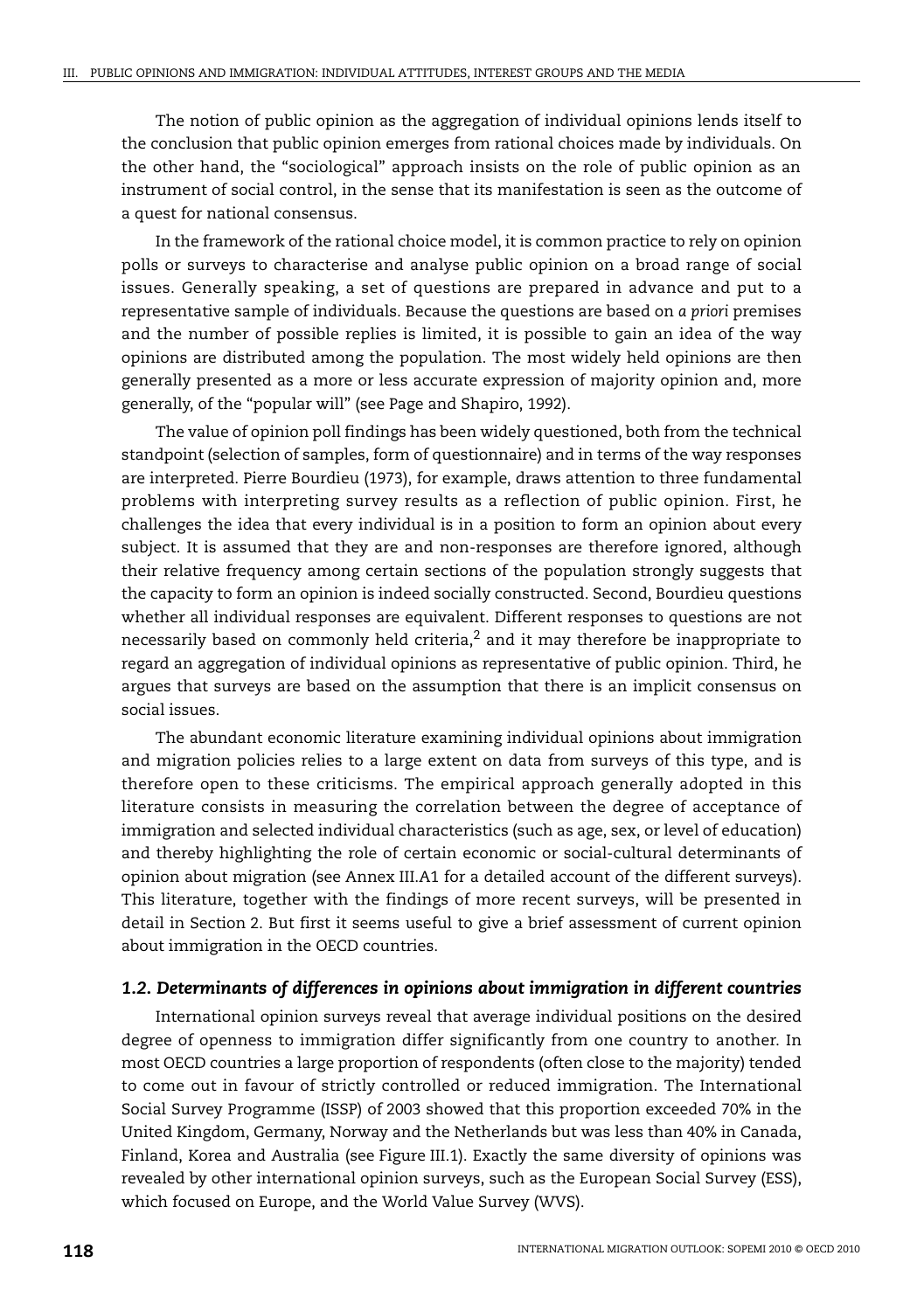



*Note:* Percentages do not take account of non-responses. Weighted data*. Source:* International Social Survey Programme 2003.

1 2 *<http://dx.doi.org/10.1787/883052468302>*

The differences in average opinion about immigration and migration policy can be attributed to many factors, which are not mutually exclusive. One of them has to do with the scale and dynamics of migration flows. If the immigrant population is perceived as being too large or if immigration has been rising during the period prior to the survey, for example, people may take a more negative view of immigration. Two interesting facts emerge from the findings of the 1995 and 2003 ISSPsurveys, which cover a number of OECD countries. First, there is a fairly clear correlation between the proportion of individuals wishing to see an increase in migrant flows in 1995 and the rising proportion of immigrants in the population over the period 1995-2003. This relationship tends to suggest that there is a certain linkage between public aspirations and the growth in migration flows, although no causal relationship can be established. The rising migration over the period in question seems to have been accompanied by a fall in public support for increased migration flows. At least this is what can be inferred from the relationship between the changing proportion of immigrants in the population between 1995 and 2003 and the attitude of the population towards increased immigration, as shown in Figure III.2.

The features of the immigration system are another set of factors that may explain differences in average opinion about immigration from one country to another. They include the main channels of entry, the way immigrants are selected and the social and political entitlements granted to them. As to differences of opinion regarding different categories of immigrants, notably work seekers and refugees, two types of argument may prevail, one humanitarian and the other economic. As shown in studies by Mayda (2006) and O'Rourke and Sinnot (2006), public opinion is on average more favourable to refugees than to other immigrants (see Figure III.3). Bauer *et al*. (2000) nevertheless stressed that residents of countries that take in relatively more refugees and asylum-seekers may be more worried about the consequences of immigration than those of countries with a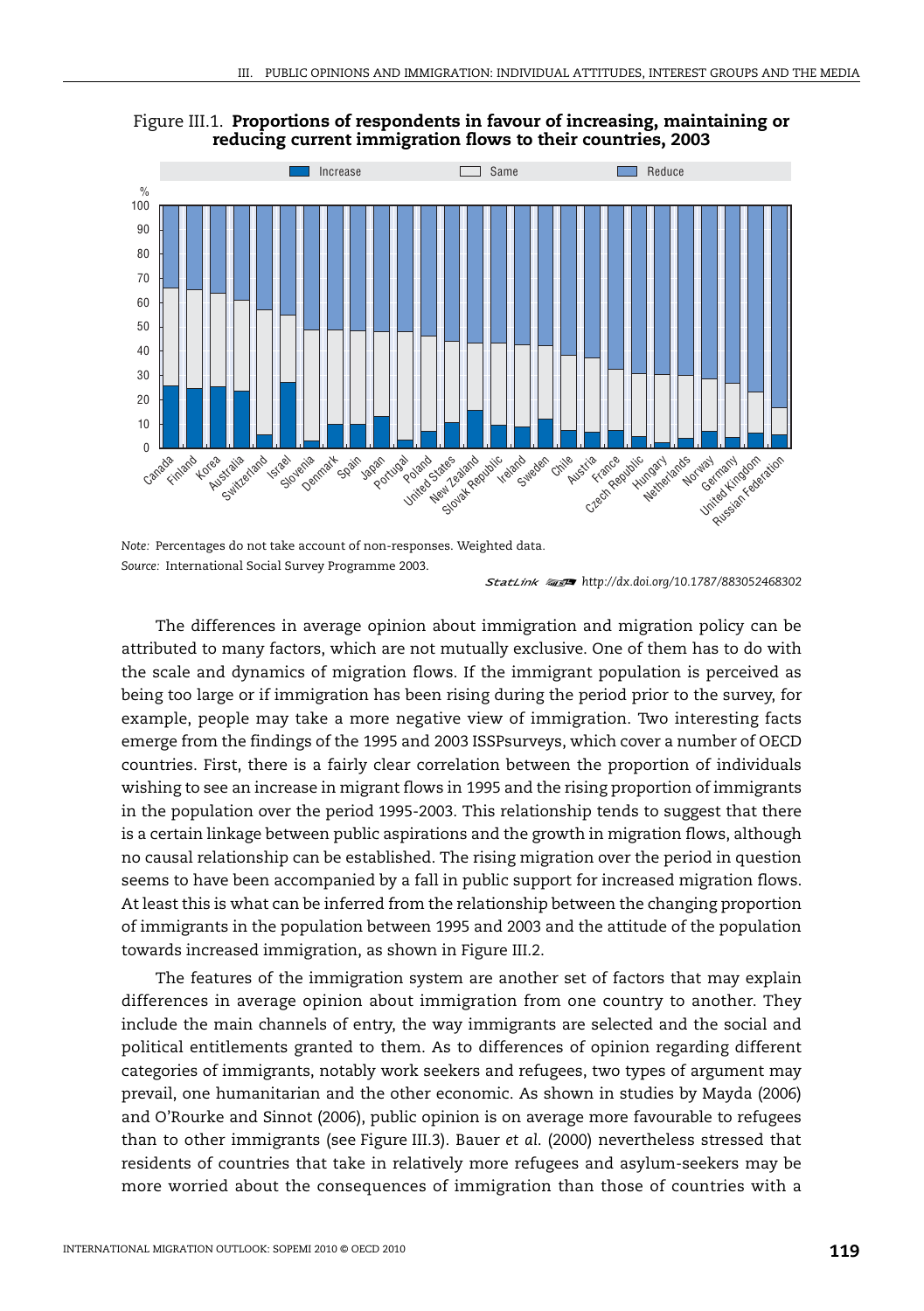#### Figure III.2. **Support for increased immigration in relation to the rising proportion of immigrants in the populations of certain OECD countries, 1995-2003**



*Note:* Percentages do not take account of non-responses. Weighted data*. Sources:* International Social Survey Programme, 1995 and 2003; United Nations, 2009, *International Migrant Stock: The 2008 Revision*.

1 2 *<http://dx.doi.org/10.1787/883061626674>*



#### Figure III.3. **Average opinions on immigrants and refugees, 1995**

*Note:* This graph is based on data from the ISSP 1995 survey. Unfortunately, the ISSP 2003 supplementary questionnaire on national identity did not have a question on opinions about refugees. This graph was drawn up on the basis of two questions in the ISSP 1995 survey: "Should immigration be increased, kept at the same level or reduced?" and "Should refugees be authorised to stay in the country?" In both cases, a score above three indicated a desire for greater restrictions. Weighted data.

*Source:* International Social Survey Programme 1995.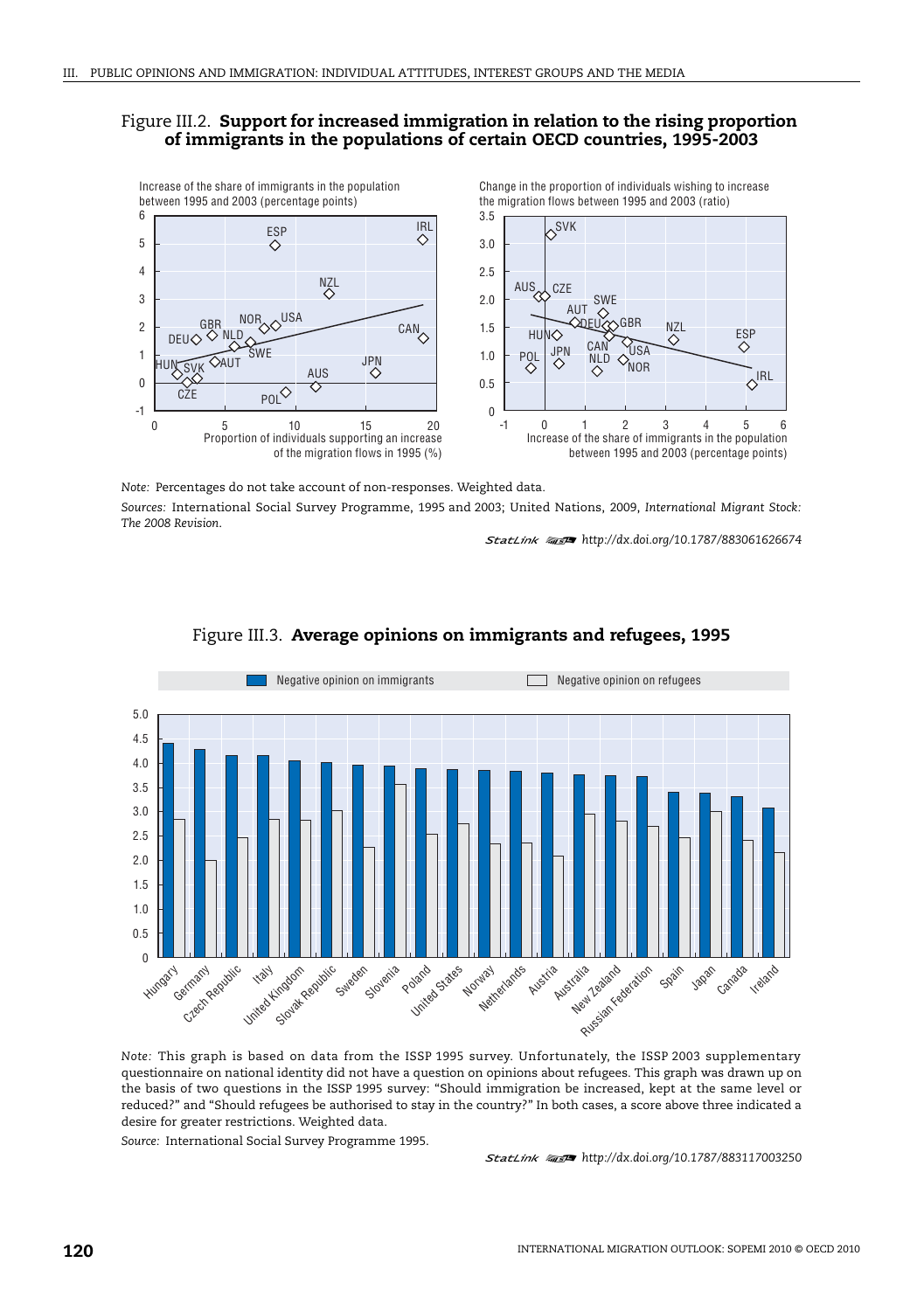selective migration policy, perhaps because of the particular difficulties facing humanitarian migrants in terms of integration in the labour market and society of the host country.

Similarly, some opinion surveys have focused on the importance attributed by respondents to different criteria governing the admission of immigrants to national territory. One such survey was the ESS 2002. The possible criteria included having professional skills the country needed, having close family living in the country, and being committed to the country's way of life. $3$  As Figure III.4 shows, respondents in all countries surveyed regard economic usefulness as a more important selection criterion than prior presence of family members. Moreover, commitment to the country's way of life is almost universally regarded as more important than the other two criteria. While the findings do not imply that respondents reject the idea of family immigration, they clearly indicate that they believe migrants who can contribute economically should have priority over family members, whose main reason for migrating is not necessarily to find work.4 On this score Bauer *et al.* (2000) show that respondents are more favourable to immigration if immigrants are selected to meet the needs of the labour market. Generally speaking there is a fairly close correlation between the proportion of individuals, who feel that immigrants make a positive contribution to the economy and the balance of opinion in favour of immigration (see Figure III.5). But there are still quite significant differences from one country to another regarding the degree of importance to be ascribed to particular criteria. These are due largely to the historical background of immigration and the programmes designed to integrate immigrant workers and regulate migrant flows in accordance with the demands of the labour market (see Section 4.2 below).





*Note:* A higher opinion score indicates that the criterion is deemed more important. Weighted data. Countries are ranked according to the difference between scores for criteria "Having work skills the country needs" and "Close family living in the country".

*Source:* European Social Survey 2002.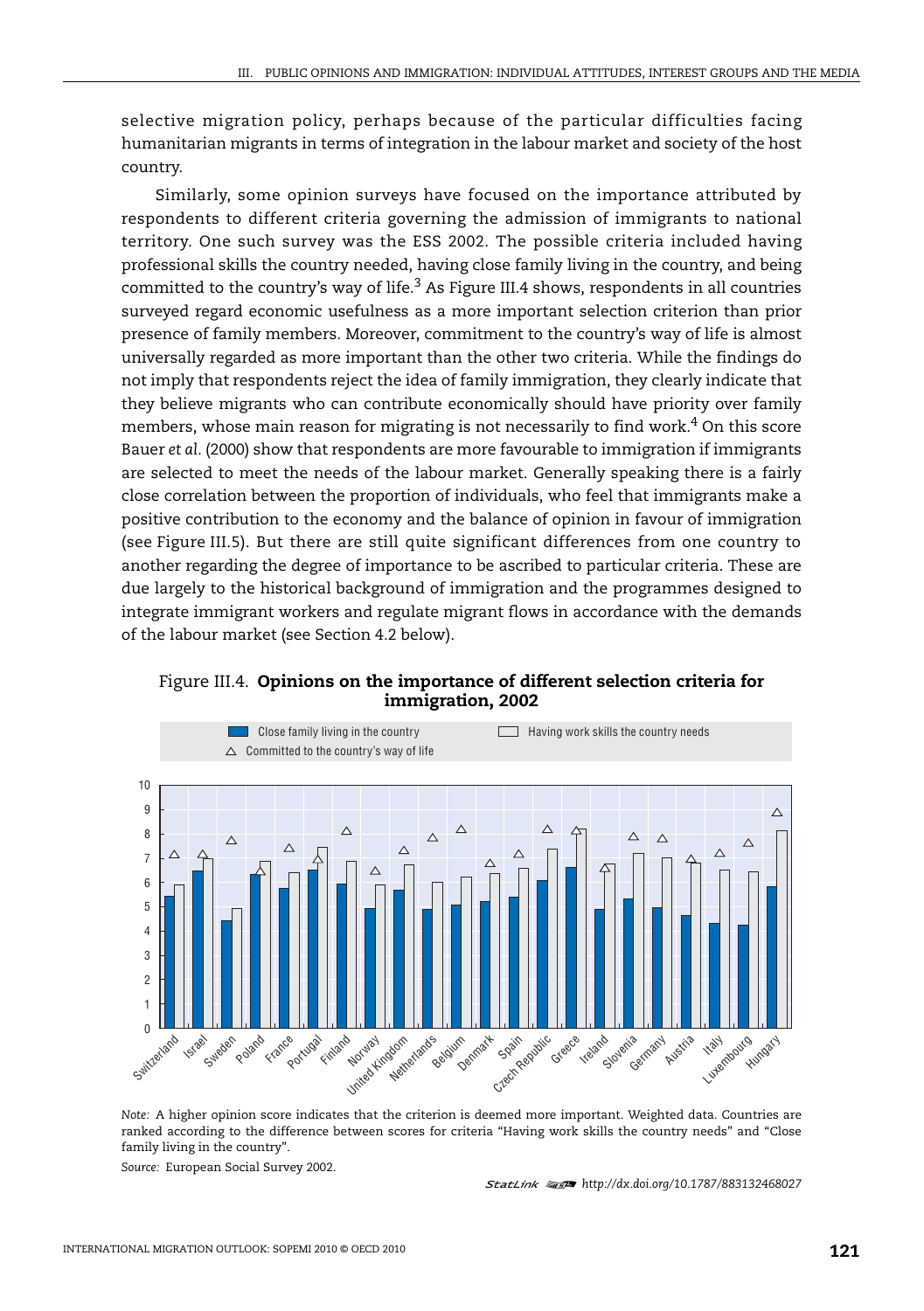

#### Figure III.5. **Opinions about the impact of immigrants on the economy and balance of opinions in favour of immigration in certain OECD countries, 2003**

*Note:* The balance of opinion is the difference between the proportion of persons wishing to increase immigration or keep it steady and that of persons wishing to reduce it. Percentages do not take account of non-responses. Weighted data.

*Source:* International Social Survey Programme 2003.

1 2 *<http://dx.doi.org/10.1787/883165646625>*

The countries of origin of most immigrants, or at least the perceptions of residents of the country of destination in this regard, can also influence public opinion on immigration. The ESS 2002 survey revealed that preferences over the origin of migrants were based on two criteria: whether or not the country of origin was a European one and its standard of living. In all countries involved in this European survey the balance of opinion was more favourable to immigration from other European countries than from non-European ones, and this preference was particularly marked in Denmark, France, Finland and Norway. However, the opposite view prevailed in the Southern European countries and in the Czech Republic. In most countries, individuals expressed a preference for migration from richer countries, with the notable exceptions of Sweden, Norway, Switzerland and the Netherlands.

The economic climate is another factor in shaping attitudes towards immigration. In a study covering the EU15 countries over the period 1993-2000, Kessler and Freeman (2005) find that as the economic situation (represented by GDP and unemployment levels) deteriorates, opinion turns against immigration. Opposition to immigration peaked in the mid-1990s before subsiding in 2000. Wilkes *et al*. (2008) find the same result for Canada over the period 1975-2000. It should be noted, however, that the results of the latter, obtained over a lengthy assessment period, seem much more statistically sound than those of Kessler and Freeman, which were derived from far fewer observations and should therefore be viewed with caution. More recently, in the context of the current economic crisis, the *Transatlantic Trends Survey* (German Marshall Fund, 2009) shows that the proportion of people who regard inward migration as a problem rather than a potential asset has increased by more than four percentage points in the United States and the United Kingdom and by nine percentage points in the Netherlands. Analyses of the four ESS survey waves between 2002 and 2008 confirm that a deterioration in the economic situation, measured in terms of increased unemployment, has a negative influence on the perception of the way immigration affects the economy. This is the direction of the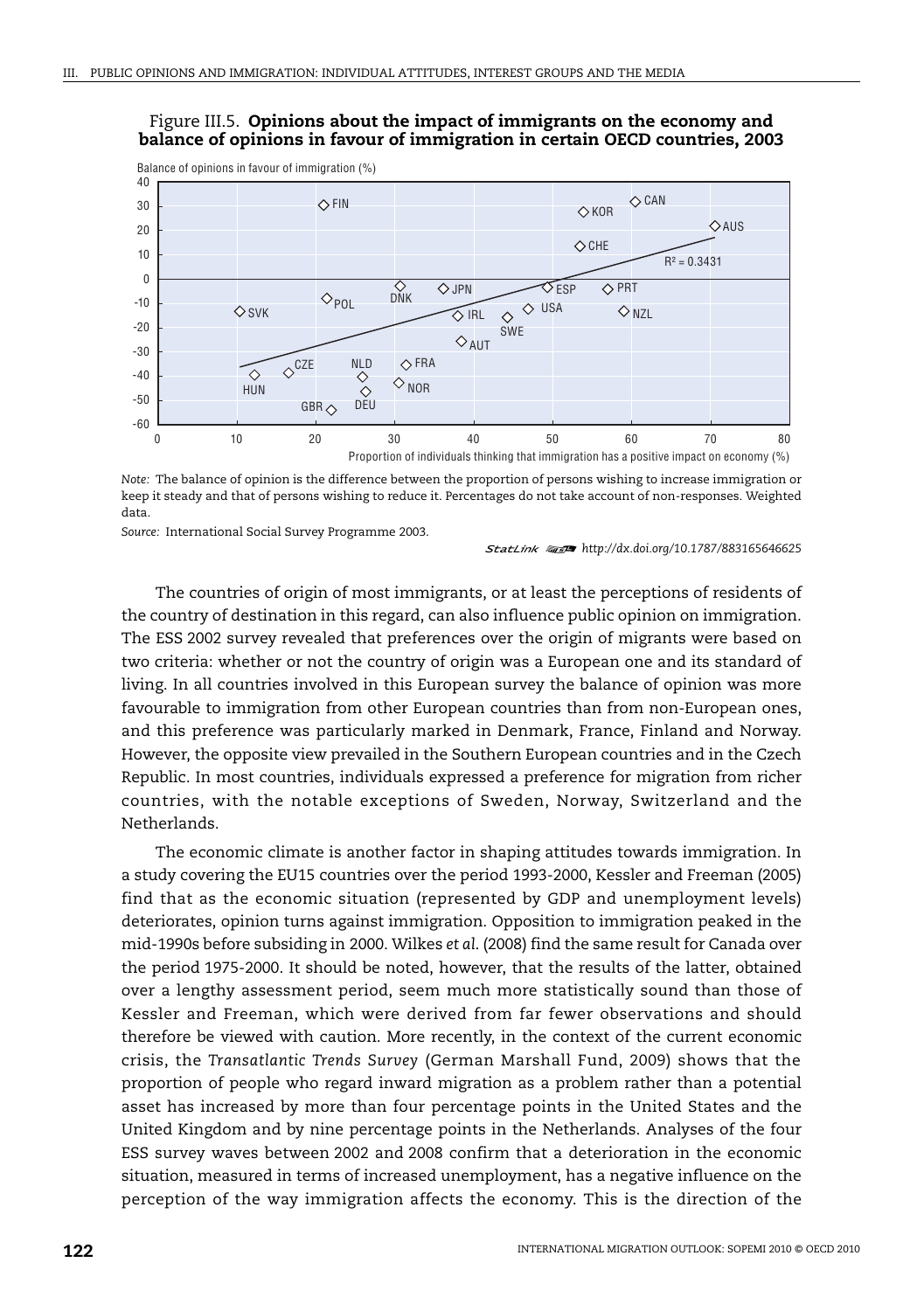#### Figure III.6. **Relationship between unemployment rate and beliefs about the positive economic impact of immigration**



*Note:* The "beliefs" variable is derived from replies to the question "Do you think immigration is good or bad for the economy?".

*Sources:* European Social Survey 2002, 2004, 2006, 2008; OECD 2010, *Annual Labour Force Statistics*. 1 2 *<http://dx.doi.org/10.1787/883167410060>*

relationship between the unemployment rate in European countries and the perceived effect of immigration on the economy, as described in Figure III.6. It should be noted that the temporal dimension has significantly greater explanatory power than the variability of the unemployment rate from one country to another.

To sum up, the previous analysis reveals a number of significant stylised facts. First, average opinion varies widely from one country to another: some countries are clearly more pro-immigration than others. It is not possible to explain these differences merely by pointing to different levels of exposure to immigration, although public opinion does to a certain extent seem to be influenced by trends in migratory flows. Secondly, opinion proves to be strongly influenced by the economic benefits of immigration and the willingness of immigrants to embrace the way of life of the host country. Despite the importance it attaches to humanitarian considerations, opinion actually takes a more cautious view of humanitarian or family migration than of labour migration. Thus, the findings show that respondents' preferences reflect many different ways of viewing the matter and that opinion on immigration cannot be attributed to economic factors alone. Lastly, public opinion in most countries favours immigration from comparatively developed countries, and Europeans prefer immigrants to be from neighbouring countries.

As we shall see in the following section, opinions about immigration are clearly not homogeneous within countries and depend on many individual determinants.

# **2. Determinants of preferences over immigration**

The recent academic literature, especially in economics and political science, has largely focused on analysing the determinants of individual preferences in migration policy, paying particular attention to the role played by perceptions of the economic effects of immigration and by concerns about the impact of immigration on the ways of life of local populations. At the same time, the factors that influence individual perceptions of the effects of migration and individual views on allowing entry to immigrants are either the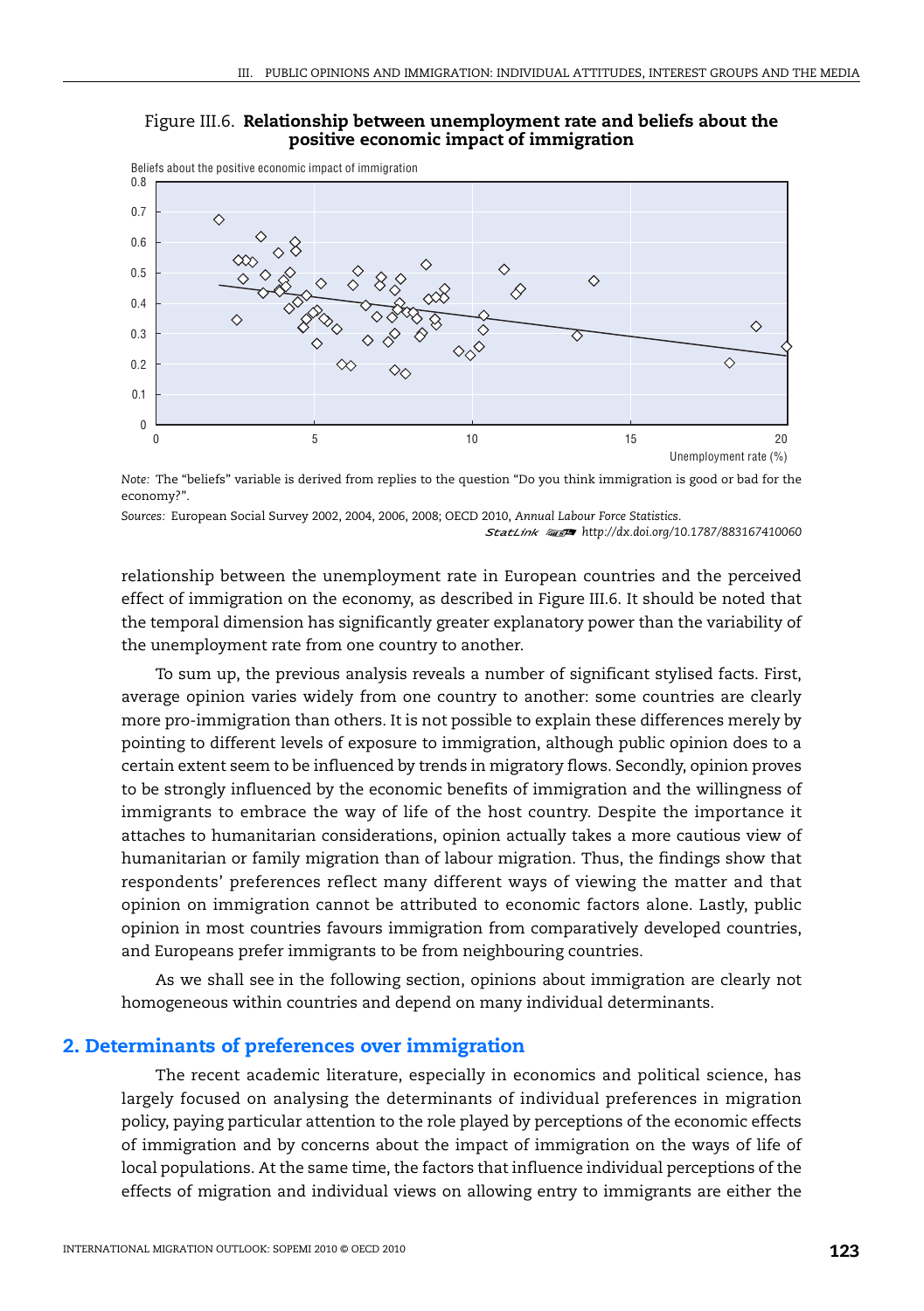same or at least very closely related. In order to isolate the effect of individual characteristics on each of these variables it is therefore necessary to take account of the endogenous nature of beliefs about the impact of immigration. The following section presents an analysis of these interactions using data from the most recent surveys.

#### *2.1. Socio-economic factors and individual beliefs: comparative importance of economic, cultural and political dimensions*

In dealing with the economic dimension, the literature has focused mainly on two issues: first, the impact of immigration on the national labour market; and second, the impact of new arrivals on public finances and social protection systems.

The arrival of immigrants on the domestic labour market may be seen by local workers as a source of new competition for available jobs. The actual threat of competition (which differs according to sector, level of education, etc.) has less influence on resident workers' opinions about immigration than the perceived threat.

Assuming imperfect substitutability between different types of labour, the structure of immigrants' qualifications is of crucial importance in understanding the impact of immigration on the labour market. Low-skilled native-born workers will face competition from low-skilled immigrant workers just as highly qualified native-born workers will have to compete with highly qualified immigrant workers.<sup>5</sup> Resident workers' individual opinions about immigration will consequently depend on their qualifications, and also on the nature of migration policy.<sup>6</sup>

As to the supposed implications for public finances, immigration could have two contradictory effects:

- A positive effect: the influx of immigrants, preferably with moderate or high qualifications, could provide an adequate solution to the growing problem of funding pay-as-you-go pension schemes presented by the ageing of the population in the developed countries.<sup>7</sup>
- A negative effect: low-skilled immigrants accompanied by their families may become net beneficiaries of the social protection system if, for example, they draw sickness and unemployment benefits or receive family allowances. In that case, immigration will aggravate the problem of funding pay-as-you go systems instead of remedying it.

There is no consensus in the academic literature on either of these two effects, and studies tend to find that immigration has a minimal or negligible impact on public finances (Rowthorn, 2008). However, it is the subjective perception of the effects (and not an objective assessment) that could lead individuals to come out for or against immigration.

Some theoretical analyses seek to understand how the potential impact of immigration on pay-as-you go systems can affect people's preferences over immigration, and to that end they usually take the "median voter" model used in political economics. The idea is simple: median voters benefit from social security and are consequently in favour of a generous pay-as-you go system, but they are also taxpayers and as such may worry about the impact of immigration on the amount they will have to pay. From a theoretical standpoint, Facchini and Mayda (2009) suggest that income is a key variable in determining preferences over immigration, given the supposed impact of the latter on the social protection system. However, the underlying analytical process is ambivalent. On the one hand, the impact of low-skilled immigration on the funding of social protection will be felt more by high earners, who are most likely to be paying higher income taxes. On the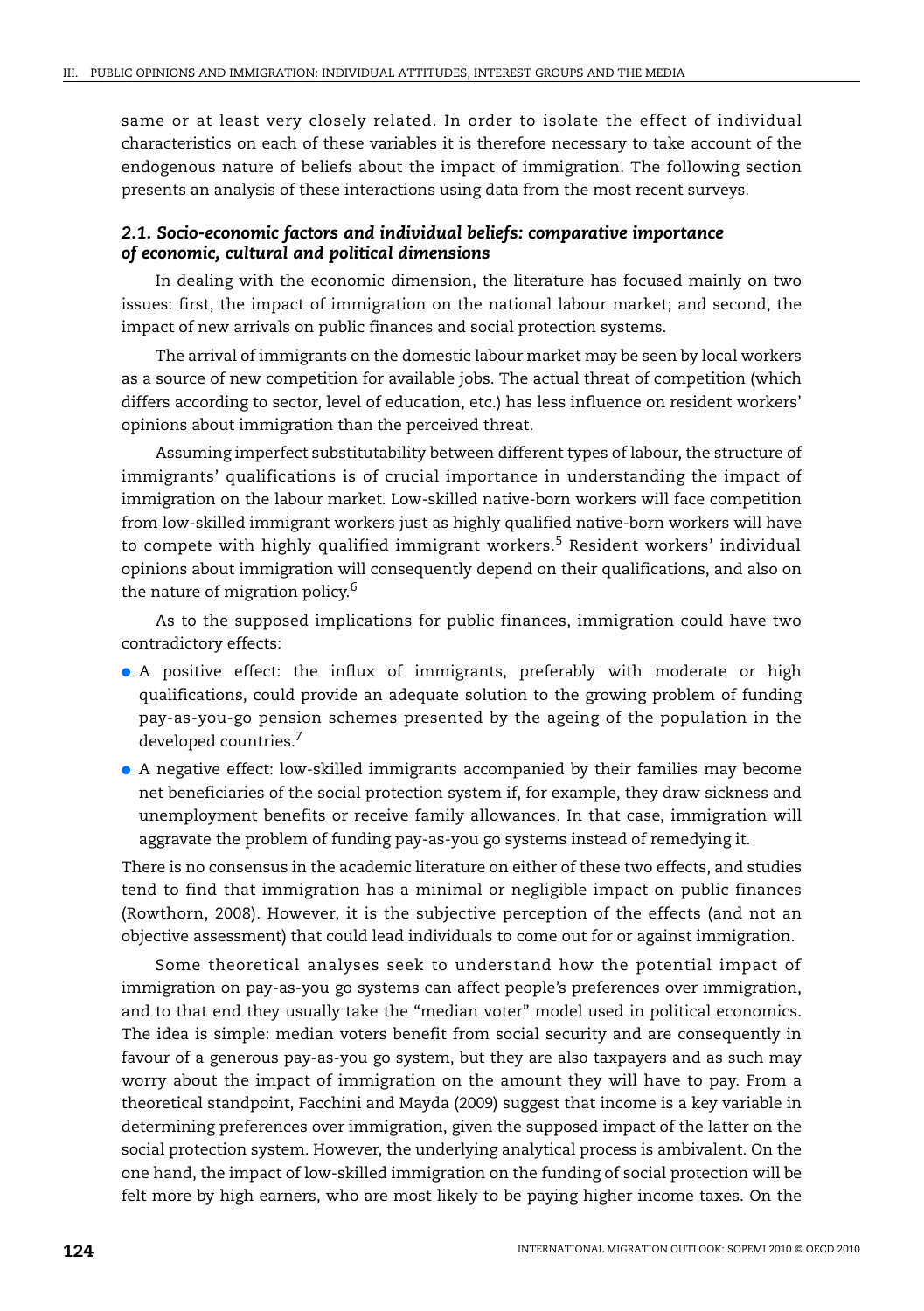other hand, if the level of funding remains the same, low-skilled immigration is liable to result in reduced benefits for native-born workers with low incomes.

Furthermore, it seems quite likely that preferences about immigration are influenced not only by economic factors but also by political and cultural attitudes, which may reflect a certain conservatism, an attachment to a certain idea of national identity, or in extreme cases xenophobic feelings towards immigrants.

Most of the empirical work that sets out to deal separately with the different roles played by economic factors and by political/cultural factors is faced with the problem of accounting for the influence of education in each case. As Hainmueller and Hiscox (2007) show with reference to the ESS 2002 (survey of EU countries), educational level is a key determinant of individual opinion about immigration, not only because it influences attitudes toward competition from immigrant workers in the job market but also because it reflects differences in cultural values. The most educated individuals are significantly more amenable to cultural diversity than the others. They are also more inclined to believe in the economic benefits of immigration.

Moreover, given the normally very close correlation between education and income level, it is not always possible to give an accurate assessment of the specific effects of each one on the economic beliefs underlying preferences about immigration. Typically, if benefits are adjusted to balance the budget of the social protection system, those who are less educated and poorer are less favourable towards low-skilled immigration than others, for two reasons: because immigrants might replace them in the labour market, and because their presence might adversely affect the amount of benefit they receive. If, however, the balance is achieved by increasing taxes, rich, educated individuals will be ambiguous towards accepting low-skilled immigration: although they will benefit from the positive impact on the labour market, they will also face tax increases (see Facchini and Mayda, 2009). Empirical analysis is therefore faced with a twofold ambivalence. First, if taxation remains the same, expected impacts for a given educational and income level are identical, given that the correlation between the two variables makes it impossible to distinguish the specific effects of each one. Second, if social security payments remain the same, the effects of the "income" and the "level of education" variables are likely to cancel each other out. It is therefore empirically very difficult to maintain with any certainty that income or education exerts a clear influence in either case.

The two-stage empirical approach adopted in this chapter is intended to resolve a number of problems found in the literature to date. This approach first sets out to analyse the individual determinants of beliefs about the economic and cultural repercussions of immigration. It then goes on to analyse the influence of those beliefs on preferences over migration policy.

The **first-stage** estimate takes account of demographic variables (gender, age), political orientation, level of education (primary, secondary, higher), labour market (employed, inactive, unemployed), as well as variables that reflect the respondent's exposure or proximity to other types of people (rural or urban place of residence, national or foreign origin of respondent and his/her ancestors). The estimated specification also includes dummy variables by country and year to control for unobserved factors at national level (relating to migratory policies, social protection systems, standard of living, etc.) and at different times (economic shocks affecting all countries).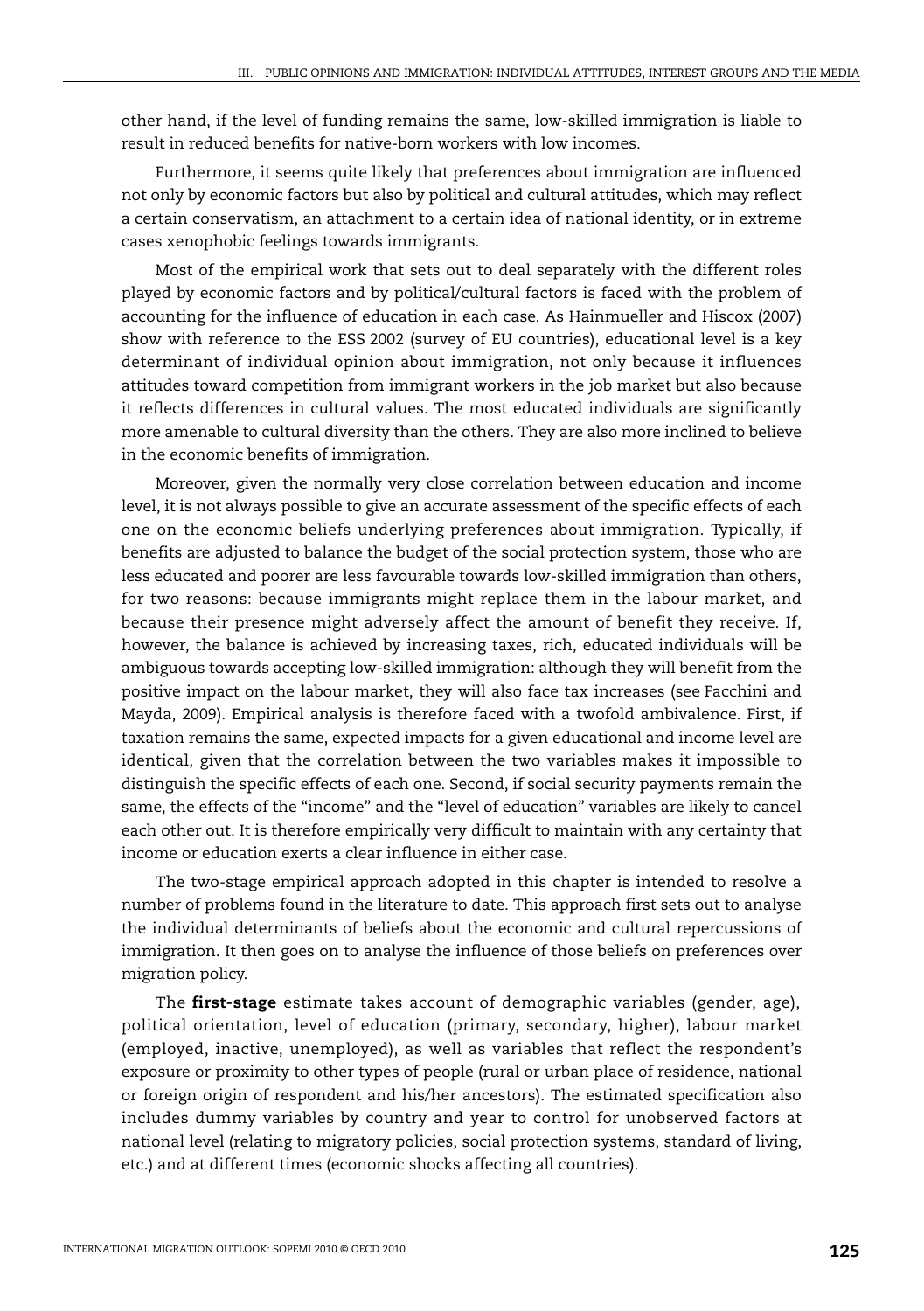In the case of the ESS survey, which covers European countries only, the two dependent variables examined are the perceived consequences of immigration on the economy and its perceived consequences on the culture. They are graded from 0 (completely negative) to 10 (completely positive). Figure III.7 shows that average opinions tend to be more positive about the impact on the culture than about the impact on the economy. The estimate is based on a standard linear equation and includes three additional variables reflecting exposure to general information and political and social topics from various media (television, radio, the press, etc.). The role of these three instrumental variables in our two-stage procedure is to control the endogenous nature of beliefs underlying preferences over migration policy (see below).



#### Figure III.7. **Perceived impact of immigration on the economy and the cultural life, 2008**

*Source:* European Social Survey 2008.

1 2 *<http://dx.doi.org/10.1787/883173764572>*

With the ISSP survey it is possible to extend the analysis to non-European OECD countries. In this survey, the two dependent variables addressed are opinions about the impact of immigration (favourable or unfavourable) on the economy and on cultural life. Because these are discrete variables, it is necessary to employ a non-linear Probit method of estimation. The explanatory variables are very similar to those used for ESS survey estimates.

The **second stage** of the empirical analysis focuses on the determinants of preferences about migration policy. The estimated equation takes account of all the explanatory variables from the first stage (with the exception of instrumental variables) as well as those representing beliefs about the impact of migrations. In the case of the ESS survey, the estimation takes account of the endogenous nature of these belief variables, replacing their observed values with predicted values derived from the first-stage estimates. This is not possible in the case of the ISSP survey, because of a lack of valid instruments for the first-stage estimation.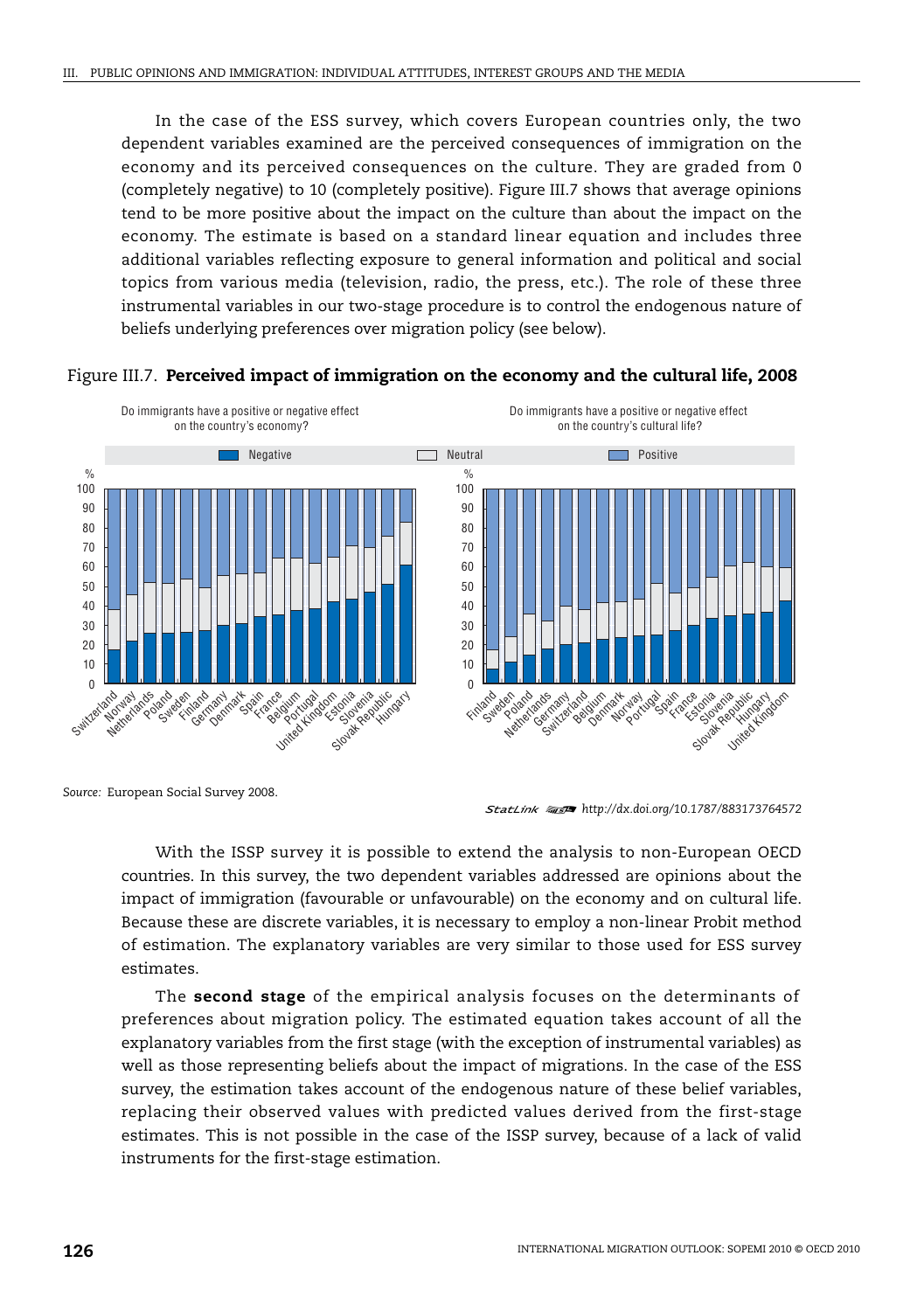#### *2.1.1. Overall analysis*

Tables III.1 and III.2 present the results of estimates from the ESS and the ISSP survey, respectively. As far as possible, the variables used in the different surveys have been harmonised to facilitate comparison of the results (see Annex III.A1 for a breakdown of countries covered by each survey; see Annex III.A2 for similar results from the WVS survey). In order to highlight differences in the effects of explanatory variables from one country to another, Table III.3 presents the results of estimates for five European countries (France, Germany, Ireland, Spain and the United Kingdom), based on the four waves of the ESS survey, and for three non-European countries (Australia, Japan and the United States), based on the 2003 ISSP survey.

The **first stage** of the analysis reveals a close correlation between determinants of beliefs about the effect of migration, both in terms of its cultural as well as its economic impact (columns 1 and 4 of Table III.1 and columns 1 and 3 of Table III.2). In both cases, political convictions significantly influence the beliefs of respondents: the further they are to the right of the ideological spectrum, the more they see immigration as having a negative impact. It is interesting to note that this finding is significantly more marked with respect to the cultural impact. It should also be noted that the "political positioning" variable has no significant effect at all in Ireland or Japan, and no particular effect on perceptions of the economic impact in Australia or the United States. This is a remarkable finding, which probably reflects a certain consensus on the economic consequences of immigration among the different political parties of these countries. In France and Germany, on the other hand, political differences tend to polarise beliefs about immigration.

The effect of the gender variable differs, depending on the type of impact in question. It seems that women have a more negative perception than men of the impact of migration on the economy but not of its impact on culture.

The way in which age influences these beliefs also varies. The estimation based on the ESS survey shows that the oldest respondents have a more negative perception of the impact of immigration, both on the economy and on culture. As to the estimates from the ISSP survey, while they fail to show that age significantly affects beliefs about the impact of immigration on cultural life, they do indicate that its influence on beliefs about the impact on the economy is contrary to the findings of the ESS survey. These apparently contradictory results reflect the difficulties in the literature to offer a theoretically sound justification of the influence of age, although a certain number of empirical articles agree that older people have a negative perception of the impact of immigration.

The effect of the education variables is in line with expectations. Generally speaking, people with a higher level of education are more inclined to believe that immigration will benefit the economy and culture of their country (Tables III.1 and III.2). This finding seems very robust in all countries surveyed, with the exception of Japan (Table III.3). The individual's employment situation also seems to be an important determinant. The unemployed have a far more negative perception of the impact of immigration than those in employment. $8$  Being inactive, on the other hand, has no influence one way or another.

Respondents living in rural areas are more likely to believe that immigration will have a negative impact, whereas those who have themselves been migrants are more inclined to expect economic and cultural benefits from it.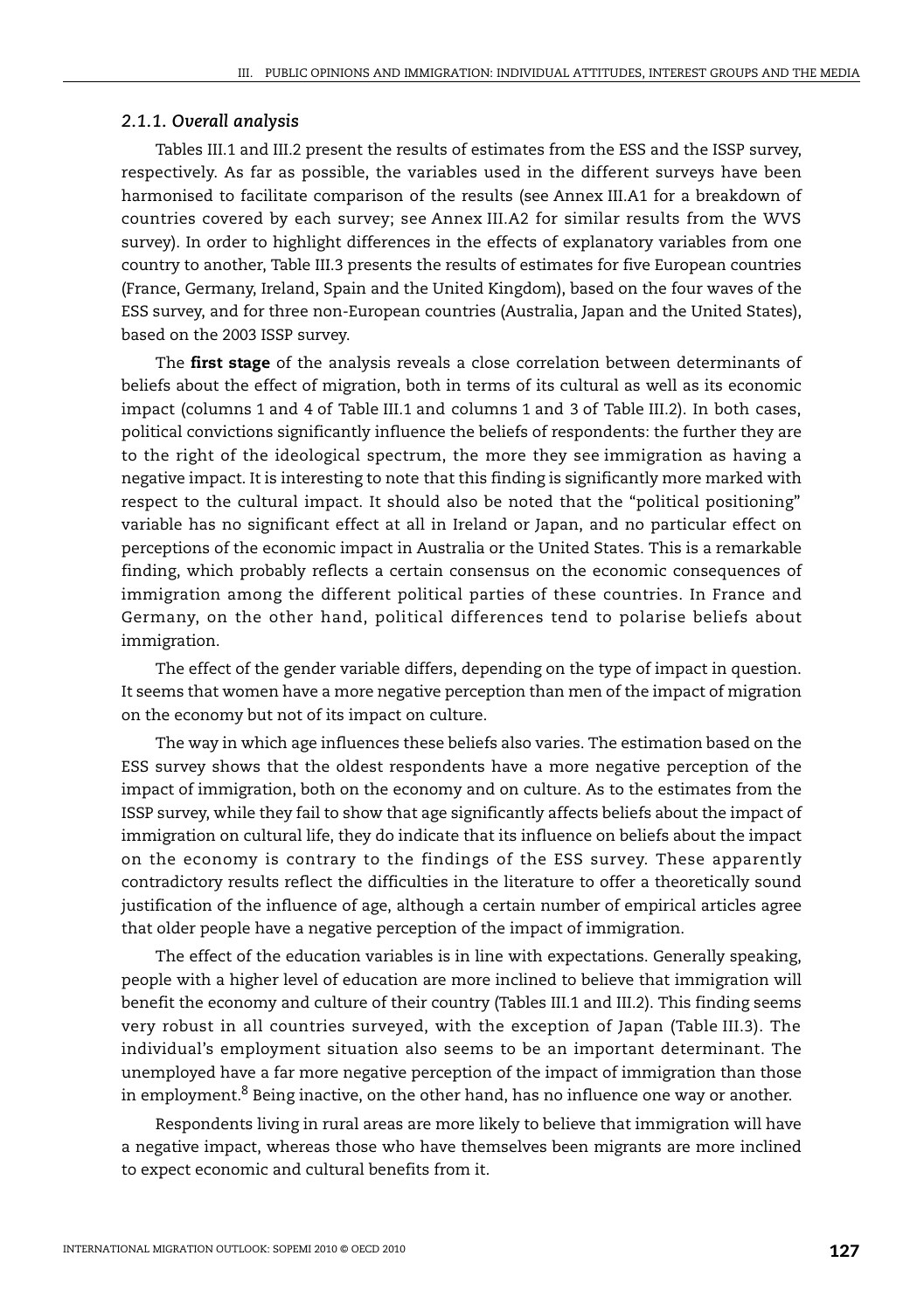|                                                                            | <b>First stage</b><br>Positive impact<br>of immigration | <b>Second stage</b><br>Migration policy and economic<br>benefits of immigration |                           | <b>First stage</b><br>Positive impact | <b>Second stage</b><br>Migration policy and cultural<br>benefits of immigration |                           |
|----------------------------------------------------------------------------|---------------------------------------------------------|---------------------------------------------------------------------------------|---------------------------|---------------------------------------|---------------------------------------------------------------------------------|---------------------------|
| Variables                                                                  | on economy                                              | Similar<br>immigration                                                          | Dissimilar<br>immigration | of immigration<br>on cultural life    | Similar<br>immigration                                                          | Dissimilar<br>immigration |
|                                                                            | 1                                                       | $\overline{2}$                                                                  | 3                         | $\overline{4}$                        | 5                                                                               | 6                         |
| Positive impact of immigration on the country's economy                    |                                                         | $-0.136***$<br>(0.009)                                                          | $-0.168***$<br>(0.008)    |                                       |                                                                                 |                           |
| Positive impact of immigration on the country's cultural life              |                                                         |                                                                                 |                           |                                       | $-0.146***$<br>(0.008)                                                          | $-0.175***$<br>(0.005)    |
| Ideological orientation left-right                                         | $-0.098***$                                             | 0.003                                                                           | $0.014***$                | $-0.163***$                           | $-0.008***$                                                                     | $-0.001$                  |
|                                                                            | (0.023)                                                 | (0.003)                                                                         | (0.002)                   | (0.029)                               | (0.003)                                                                         | (0.003)                   |
| Women                                                                      | $-0.284***$                                             | $-0.024***$                                                                     | $-0.044***$               | 0.042                                 | $0.018**$                                                                       | $0.011*$                  |
|                                                                            | (0.028)                                                 | (0.007)                                                                         | (0.008)                   | (0.064)                               | (0.008)                                                                         | (0.006)                   |
| Age 25-34                                                                  | $-0.257***$                                             | $0.039***$                                                                      | $0.021*$                  | $-0.212***$                           | $0.040***$                                                                      | $0.021*$                  |
|                                                                            | (0.047)                                                 | (0.011)                                                                         | (0.012)                   | (0.058)                               | (0.013)                                                                         | (0.012)                   |
| Age 35-44                                                                  | $-0.230***$                                             | $0.041***$                                                                      | $0.034**$                 | $-0.173***$                           | $0.047***$                                                                      | $0.037**$                 |
|                                                                            | (0.034)                                                 | (0.013)                                                                         | (0.014)                   | (0.056)                               | (0.015)                                                                         | (0.016)                   |
| Age 45-54                                                                  | $-0.202***$                                             | $0.055***$                                                                      | $0.071***$                | $-0.317***$                           | $0.032**$                                                                       | $0.039**$                 |
|                                                                            | (0.048)                                                 | (0.015)                                                                         | (0.016)                   | (0.078)                               | (0.016)                                                                         | (0.018)                   |
| Age 55-64                                                                  | $-0.361***$                                             | $0.053***$                                                                      | $0.095***$                | $-0.574***$                           | 0.011                                                                           | $0.038*$                  |
|                                                                            | (0.063)                                                 | (0.017)                                                                         | (0.014)                   | (0.085)                               | (0.021)                                                                         | (0.020)                   |
| Age 65-74                                                                  | $-0.523***$                                             | $0.078***$                                                                      | $0.126***$                | $-0.826***$                           | 0.014                                                                           | $0.046***$                |
|                                                                            | (0.098)                                                 | (0.014)                                                                         | (0.012)                   | (0.096)                               | (0.016)                                                                         | (0.014)                   |
| Age 75+                                                                    | $-0.536***$                                             | $0.104***$                                                                      | $0.156***$                | $-0.922***$                           | $0.026*$                                                                        | $0.059***$                |
|                                                                            | (0.059)                                                 | (0.017)                                                                         | (0.011)                   | (0.094)                               | (0.015)                                                                         | (0.015)                   |
| Secondary education                                                        | $0.382***$                                              | $-0.039***$                                                                     | $-0.013**$                | $0.411***$                            | $-0.021**$                                                                      | 0.007                     |
|                                                                            | (0.054)                                                 | (0.008)                                                                         | (0.007)                   | (0.088)                               | (0.010)                                                                         | (0.008)                   |
| Tertiary education                                                         | $1.335***$                                              | $-0.064***$                                                                     | $-0.033***$               | $1.389***$                            | $-0.023$                                                                        | 0.014                     |
|                                                                            | (0.118)                                                 | (0.015)                                                                         | (0.013)                   | (0.173)                               | (0.023)                                                                         | (0.021)                   |
| Inactive                                                                   | $0.054*$                                                | $-0.006$                                                                        | $-0.009$                  | 0.038                                 | $-0.005$                                                                        | $-0.009$                  |
|                                                                            | (0.033)                                                 | (0.005)                                                                         | (0.009)                   | (0.028)                               | (0.005)                                                                         | (0.008)                   |
| Unemployed                                                                 | $-0.381***$                                             | 0.005                                                                           | $-0.023***$               | $-0.235**$                            | 0.018                                                                           | $-0.005$                  |
|                                                                            | (0.106)                                                 | (0.005)                                                                         | (0.007)                   | (0.092)                               | (0.011)                                                                         | (0.012)                   |
| Rural areas                                                                | $-0.205***$                                             | 0.004                                                                           | $0.016**$                 | $-0.229***$                           | $-0.003$                                                                        | 0.006                     |
|                                                                            | (0.044)                                                 | (0.006)                                                                         | (0.007)                   | (0.068)                               | (0.006)                                                                         | (0.005)                   |
| Native-born with foreign-born parents                                      | $0.383***$                                              | $-0.010$                                                                        | $-0.006$                  | $0.463***$                            | 0.010                                                                           | 0.017                     |
|                                                                            | (0.087)                                                 | (0.019)                                                                         | (0.013)                   | (0.060)                               | (0.016)                                                                         | (0.011)                   |
| Foreign-born with foreign-born parents                                     | $1.100***$                                              | $0.037*$                                                                        | $0.068***$                | $0.960***$                            | 0.041                                                                           | $0.067***$                |
|                                                                            | (0.102)                                                 | (0.021)                                                                         | (0.016)                   | (0.143)                               | (0.028)                                                                         | (0.014)                   |
| Foreign-born with native-born parents                                      | $0.379***$                                              | $-0.017$                                                                        | $-0.028$                  | $0.389***$                            | $-0.001$                                                                        | $-0.013$                  |
|                                                                            | (0.130)                                                 | (0.028)                                                                         | (0.035)                   | (0.131)                               | (0.028)                                                                         | (0.035)                   |
| Exposure to general information, political and social TV shows             | 0.009<br>(0.019)                                        |                                                                                 |                           | 0.013<br>(0.018)                      |                                                                                 |                           |
| Exposure to general information, political and social topics on the radio  | $0.055***$<br>(0.021)                                   |                                                                                 |                           | $0.049***$<br>(0.019)                 |                                                                                 |                           |
| Exposure to general information, political and social topics on newspapers | $0.203***$<br>(0.024)                                   |                                                                                 |                           | $0.165***$<br>(0.018)                 |                                                                                 |                           |
| Observations                                                               | 120 340                                                 | 120 340                                                                         | 120 256                   | 120 646                               | 120 646                                                                         | 120 551                   |

#### Table III.1. **Determinants of beliefs about the impact of immigration and preferences over migration policy, ESS survey, 2002-2008**

*Note:* \*\*\*, \*\*, \* represent significance levels at 1, 5 and 10%, respectively. Robust standard deviations in brackets, corrected for heteroscedasticity clustered by country. Maximum likelihood test for the joint estimation of first and second-stage equations. The Amamiya-Lee-Newey overidentification test for instruments does not reject the chosen instruments. The Wald test rejects at the 1% level the null hypothesis that the attitude variable is exogenous. For the second stage, the marginal effects are reported at the mean for the continuous variables. All regressions include dummy variables for country and year. The reference categories are: male, age 15-24, primary education, employed, urban environment, native-born with native-born parents.

"Similar immigration": immigration of an ethnic origin that is similar to the majority of residents.

"Dissimilar immigration": immigration of an ethnic origin that is different from the majority of residents.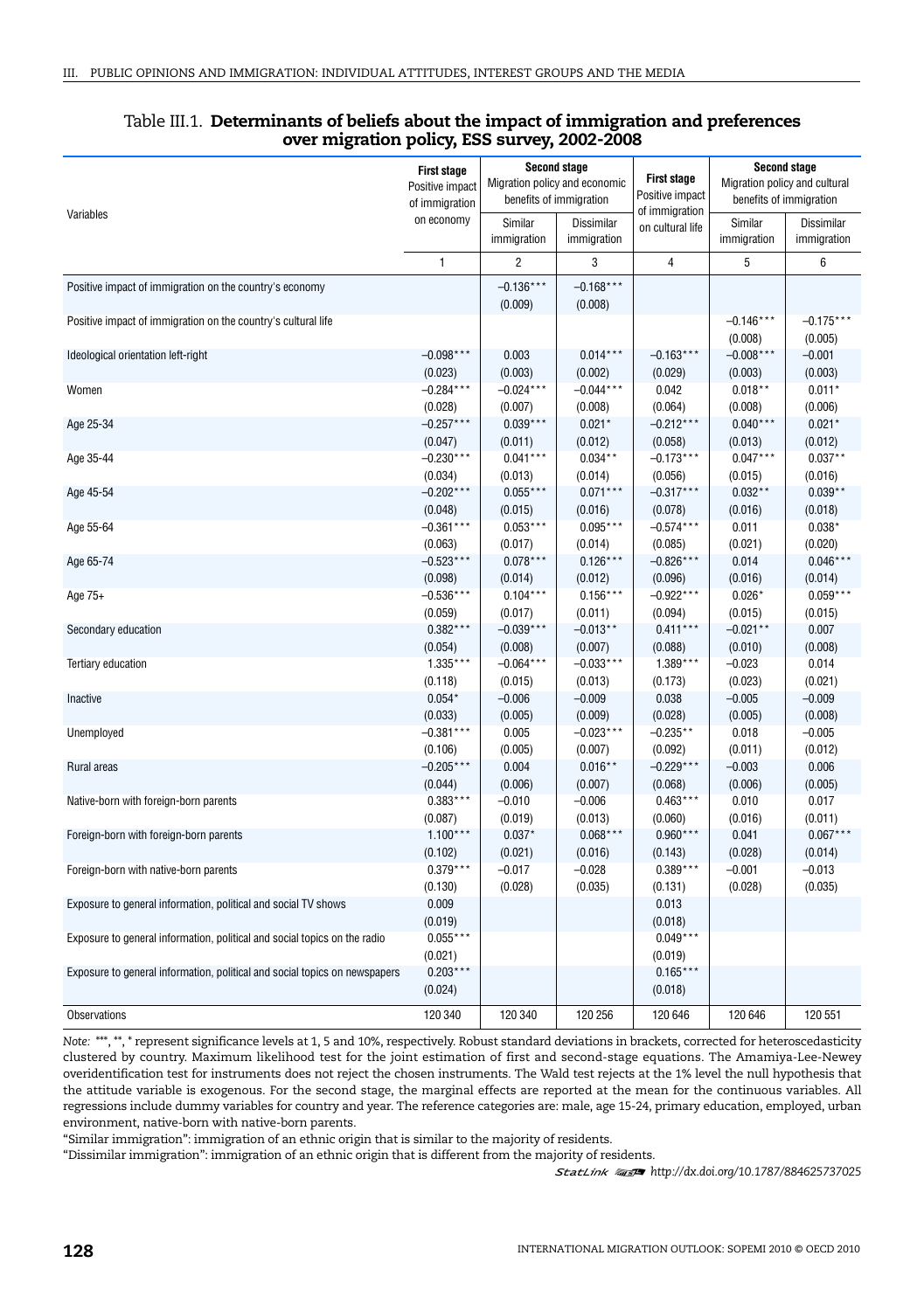|                                                               | <b>Beliefs</b>                                  | <b>Migration policy</b>               | <b>Beliefs</b>                                        | <b>Migration policy</b>               |
|---------------------------------------------------------------|-------------------------------------------------|---------------------------------------|-------------------------------------------------------|---------------------------------------|
| Variables                                                     | Positive impact<br>of immigration<br>on economy | Wishing a reduction<br>of immigration | Positive impact<br>of immigration<br>on cultural life | Wishing a reduction<br>of immigration |
|                                                               | $\mathbf{1}$                                    | $\overline{c}$                        | 3                                                     | $\overline{\mathbf{4}}$               |
| Positive impact of immigration on the country's economy       |                                                 | $-0.334***$<br>(0.017)                |                                                       |                                       |
| Positive impact of immigration on the country's cultural life |                                                 |                                       |                                                       | $-0.343***$<br>(0.016)                |
| Ideological orientation left-right                            | $-0.037***$                                     | $0.066***$                            | $-0.061***$                                           | $0.061***$                            |
|                                                               | (0.008)                                         | (0.012)                               | (0.011)                                               | (0.010)                               |
| Women                                                         | $-0.056***$                                     | 0.006                                 | 0.016                                                 | $0.028***$                            |
|                                                               | (0.008)                                         | (0.009)                               | (0.011)                                               | (0.008)                               |
| Age 25-34                                                     | 0.000                                           | 0.007                                 | $-0.036**$                                            | $-0.004$                              |
|                                                               | (0.018)                                         | (0.016)                               | (0.018)                                               | (0.015)                               |
| Age 35-44                                                     | $0.040**$                                       | $0.046***$                            | $-0.019$                                              | $0.035**$                             |
|                                                               | (0.019)                                         | (0.016)                               | (0.021)                                               | (0.016)                               |
| Age 45-54                                                     | $0.081***$                                      | $0.058***$                            | $-0.003$                                              | $0.043**$                             |
|                                                               | (0.020)                                         | (0.018)                               | (0.018)                                               | (0.017)                               |
| Age 55-64                                                     | $0.097***$                                      | $0.092***$                            | $-0.026$                                              | $0.064***$                            |
|                                                               | (0.027)                                         | (0.017)                               | (0.026)                                               | (0.017)                               |
| Age 65-74                                                     | $0.106***$                                      | $0.091***$                            | $-0.011$                                              | $0.065***$                            |
|                                                               | (0.025)                                         | (0.020)                               | (0.029)                                               | (0.019)                               |
| Age 75+                                                       | $0.100***$                                      | $0.113***$                            | $-0.052$                                              | $0.078***$                            |
|                                                               | (0.031)                                         | (0.026)                               | (0.038)                                               | (0.027)                               |
| Secondary education                                           | $0.068***$                                      | $-0.080***$                           | $0.070***$                                            | $-0.076***$                           |
|                                                               | (0.020)                                         | (0.015)                               | (0.016)                                               | (0.012)                               |
| Tertiary education                                            | $0.155***$                                      | $-0.182***$                           | $0.178***$                                            | $-0.169***$                           |
|                                                               | (0.018)                                         | (0.014)                               | (0.017)                                               | (0.013)                               |
| Inactive                                                      | $-0.003$                                        | 0.004                                 | $-0.019$                                              | $-0.004$                              |
|                                                               | (0.011)                                         | (0.010)                               | (0.012)                                               | (0.009)                               |
| Unemployed                                                    | $-0.065***$                                     | 0.036                                 | $-0.045**$                                            | $0.042**$                             |
|                                                               | (0.015)                                         | (0.023)                               | (0.019)                                               | (0.020)                               |
| <b>Rural areas</b>                                            | $-0.038***$                                     | $0.024***$                            | $-0.049***$                                           | $0.022**$                             |
|                                                               | (0.009)                                         | (0.009)                               | (0.012)                                               | (0.009)                               |
| Native-born with foreign-born parents                         | $0.162***$                                      | $-0.100***$                           | $0.150***$                                            | $-0.106***$                           |
|                                                               | (0.017)                                         | (0.016)                               | (0.014)                                               | (0.014)                               |
| Foreign-born with foreign-born parents                        | $0.266***$                                      | $-0.222***$                           | $0.185***$                                            | $-0.251***$                           |
|                                                               | (0.033)                                         | (0.037)                               | (0.037)                                               | (0.044)                               |
| Foreign-born with native-born parents                         | $0.157***$                                      | $-0.139$                              | 0.029                                                 | $-0.192***$                           |
|                                                               | (0.038)                                         | (0.086)                               | (0.058)                                               | (0.072)                               |
| Observations                                                  | 24 9 23                                         | 23 034                                | 25 302                                                | 23 292                                |

#### Table III.2. **Determinants of beliefs about the impact of immigration and preferences over migration policy, ISSP survey, 2003**

*Note:* \*\*\*, \*\*, \* represent significance levels at 1, 5 and 10%, respectively. Robust standard deviations in brackets, corrected for heteroscedasticity clustered by country. Maximum Likelihood Estimation. Marginal effects are reported at the mean for the continuous variables. All regressions include dummy variables for country. The reference categories are: male, age 15-24, primary education, employed, urban environment, native-born with native-born parents.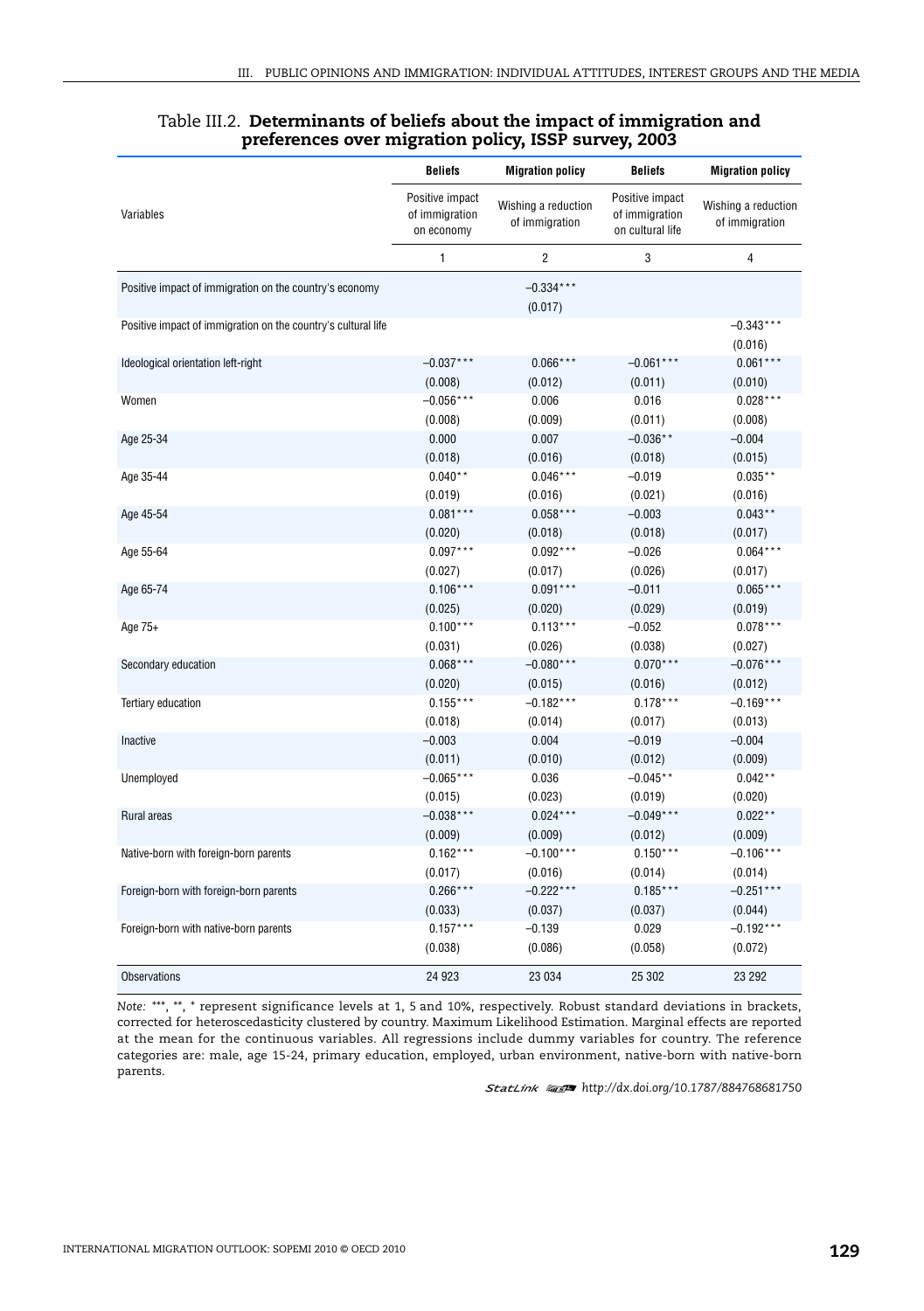#### Table III.3. **Determinants of beliefs about the impact of immigration and preferences about immigration policy, analysis by country**

|                                                   | Positive<br>impact of<br>immigration<br>on economy | Positive<br>impact of<br>immigration<br>on cultural<br>life | Ideological<br>orientation<br>left-right | Secondary<br>education | Tertiary<br>education | Inactive    | <b>Unemployed Observations</b> |         |
|---------------------------------------------------|----------------------------------------------------|-------------------------------------------------------------|------------------------------------------|------------------------|-----------------------|-------------|--------------------------------|---------|
| European countries (ESS 2002, 2004, 2006 et 2008) |                                                    |                                                             |                                          |                        |                       |             |                                |         |
| Germany                                           |                                                    |                                                             |                                          |                        |                       |             |                                |         |
| Positive impact of immigration on economy         |                                                    |                                                             | $-0.172***$                              | 0.248                  | $0.994***$            | $-0.027$    | $-0.703***$                    | 9573    |
| Wishing a reduction of immigration                | $-0.149***$                                        |                                                             | $0.020**$                                | $-0.026$               | $-0.054$              | $-0.017$    | $-0.011$                       | 9557    |
| Positive impact of immigration on cultural life   |                                                    |                                                             | $-0.244***$                              | 0.294                  | $1.053***$            | $-0.011$    | $-0.393***$                    | 9732    |
| Wishing a reduction of immigration                |                                                    | $-0.180***$                                                 | $-0.007$                                 | 0.018                  | 0.035                 | $-0.010$    | 0.012                          | 9713    |
| <b>Spain</b>                                      |                                                    |                                                             |                                          |                        |                       |             |                                |         |
| Positive impact of immigration on economy         |                                                    |                                                             | $-0.124***$                              | $0.497***$             | $1.194***$            | 0.130       | $-0.341**$                     | 5442    |
| Wishing a reduction of immigration                | $-0.100**$                                         |                                                             | $0.029***$                               | $-0.026$               | $-0.139**$            | $-0.007$    | $-0.045$                       | 5 4 2 9 |
| Positive impact of immigration on cultural life   |                                                    |                                                             | $-0.176***$                              | $0.336***$             | $0.863***$            | 0.061       | $-0.090$                       | 5 4 0 5 |
| Wishing a reduction of immigration                |                                                    | $-0.126**$                                                  | 0.018                                    | $-0.021$               | $-0.122*$             | $-0.007$    | $-0.021$                       | 5 3 9 0 |
| <b>France</b>                                     |                                                    |                                                             |                                          |                        |                       |             |                                |         |
| Positive impact of immigration on economy         |                                                    |                                                             | $-0.150***$                              | $0.577***$             | $1.691***$            | $0.150*$    | $-0.086$                       | 5872    |
| Wishing a reduction of immigration                | $-0.204***$                                        |                                                             | 0.006                                    | $-0.006$               | 0.022                 | 0.011       | $-0.020$                       | 5897    |
| Positive impact of immigration on cultural life   |                                                    |                                                             | $-0.247***$                              | $0.632***$             | $1.818***$            | 0.124       | 0.162                          | 5886    |
| Wishing a reduction of immigration                |                                                    | $-0.185***$                                                 | $-0.011*$                                | 0.001                  | 0.031                 | $-0.001$    | 0.027                          | 5911    |
| <b>Great-Britain</b>                              |                                                    |                                                             |                                          |                        |                       |             |                                |         |
| Positive impact of immigration on economy         |                                                    |                                                             | $-0.076***$                              | 0.341                  | $1.579***$            | $0.200**$   | $-0.083$                       | 5 3 4 3 |
| Wishing a reduction of immigration                | $-0.178***$                                        |                                                             | $0.020***$                               | $-0.153$               | $-0.173$              | 0.024       | $-0.085**$                     | 5 3 4 7 |
| Positive impact of immigration on cultural life   |                                                    |                                                             | $-0.120***$                              | 0.085                  | $1.544***$            | $0.161*$    | 0.081                          | 5 3 4 7 |
| Wishing a reduction of immigration                |                                                    | $-0.178***$                                                 | 0.007                                    | $-0.153$               | $-0.102$              | 0.015       | $-0.043$                       | 5 3 5 5 |
| <b>Ireland</b>                                    |                                                    |                                                             |                                          |                        |                       |             |                                |         |
| Positive impact of immigration on economy         |                                                    |                                                             | 0.017                                    | $0.510***$             | $1.438***$            | $-0.031$    | $-0.419*$                      | 5 2 9 3 |
| Wishing a reduction of immigration                | $-0.133***$                                        |                                                             | $0.009*$                                 | $-0.019$               | $-0.047$              | $-0.015$    | 0.056                          | 5 2 7 6 |
| Positive impact of immigration on cultural life   |                                                    |                                                             | 0.012                                    | $0.561***$             | $1.613***$            | $-0.005$    | $-0.143$                       | 5 2 5 9 |
| Wishing a reduction of immigration                |                                                    | $-0.143***$                                                 | $0.008*$                                 | 0.003                  | $-0.004$              | $-0.014$    | $0.082*$                       | 5 2 3 7 |
| Non-European countries (ISSP 2003)                |                                                    |                                                             |                                          |                        |                       |             |                                |         |
| <b>Australia</b>                                  |                                                    |                                                             |                                          |                        |                       |             |                                |         |
| Positive impact of immigration on economy         |                                                    |                                                             | $-0.012$                                 | $0.069**$              | $0.126***$            | $-0.021$    | $-0.194**$                     | 1985    |
| Wishing a reduction of immigration                | $-0.400***$                                        |                                                             | $0.053***$                               | $-0.085**$             | $-0.137***$           | $-0.009$    | 0.022                          | 1864    |
| Positive impact of immigration on cultural life   |                                                    |                                                             | $-0.046***$                              | $0.103***$             | $0.127***$            | $-0.036$    | $-0.115$                       | 2013    |
| Wishing a reduction of immigration                |                                                    | $-0.396***$                                                 | $0.041***$                               | $-0.067*$              | $-0.132***$           | $-0.010$    | 0.065                          | 1889    |
| <b>United States</b>                              |                                                    |                                                             |                                          |                        |                       |             |                                |         |
| Positive impact of immigration on economy         |                                                    |                                                             | $-0.019$                                 | $0.115**$              | $0.237***$            | $-0.018$    | $-0.100$                       | 1 1 7 7 |
| Wishing a reduction of immigration                | $-0.328***$                                        |                                                             | $0.060***$                               | $-0.023$               | $-0.094$              | $-0.000$    | 0.106                          | 1 0 7 3 |
| Positive impact of immigration on cultural life   |                                                    |                                                             | $-0.053***$                              | 0.012                  | $0.220***$            | $-0.069*$   | $-0.107$                       | 1 1 8 3 |
| Wishing a reduction of immigration                |                                                    | $-0.363***$                                                 | $0.045**$                                | $-0.038$               | $-0.072$              | $-0.033$    | 0.110                          | 1076    |
| Japan                                             |                                                    |                                                             |                                          |                        |                       |             |                                |         |
| Positive impact of immigration on economy         |                                                    |                                                             | $-0.044$                                 | $-0.023$               | 0.052                 | $-0.110***$ | $-0.209***$                    | 880     |
| Wishing a reduction of immigration                | $-0.188***$                                        |                                                             | $0.058*$                                 | $-0.077$               | $-0.163***$           | 0.027       | 0.142                          | 744     |
| Positive impact of immigration on cultural life   |                                                    |                                                             | $-0.019$                                 | $-0.068*$              | $-0.002$              | 0.007       | $-0.143***$                    | 872     |
| Wishing a reduction of immigration                |                                                    | $-0.252***$                                                 | $0.056*$                                 | $-0.089*$              | $-0.137**$            | 0.036       | 0.145                          | 743     |

*Note:* \*\*\*, \*\*, \* represent significance levels at 1, 5 and 10%, respectively. The significance is evaluated at the mean of robust standard deviations (not reported). The estimation methods, the variables included in the estimations and the reference categories are the same as for Table III.1 (European countries, ESS survey) and III.2 (non-European countries, ISSP survey), respectively. For the European countries: simultaneous estimation of the two equations; for the non-European countries, the estimation was done separately without taking into account the endogeneity of the attitude variables. In order to make the presentation as clear as possible, we only report the coefficients of key variables for determining attitudes and immigration preferences, namely: the type of attitude regarding the impact of immigration (on the economy or culture), the political orientation, the level of education and employment status. The other variables (see Tables III.1 and III.2) have also been included in the estimation.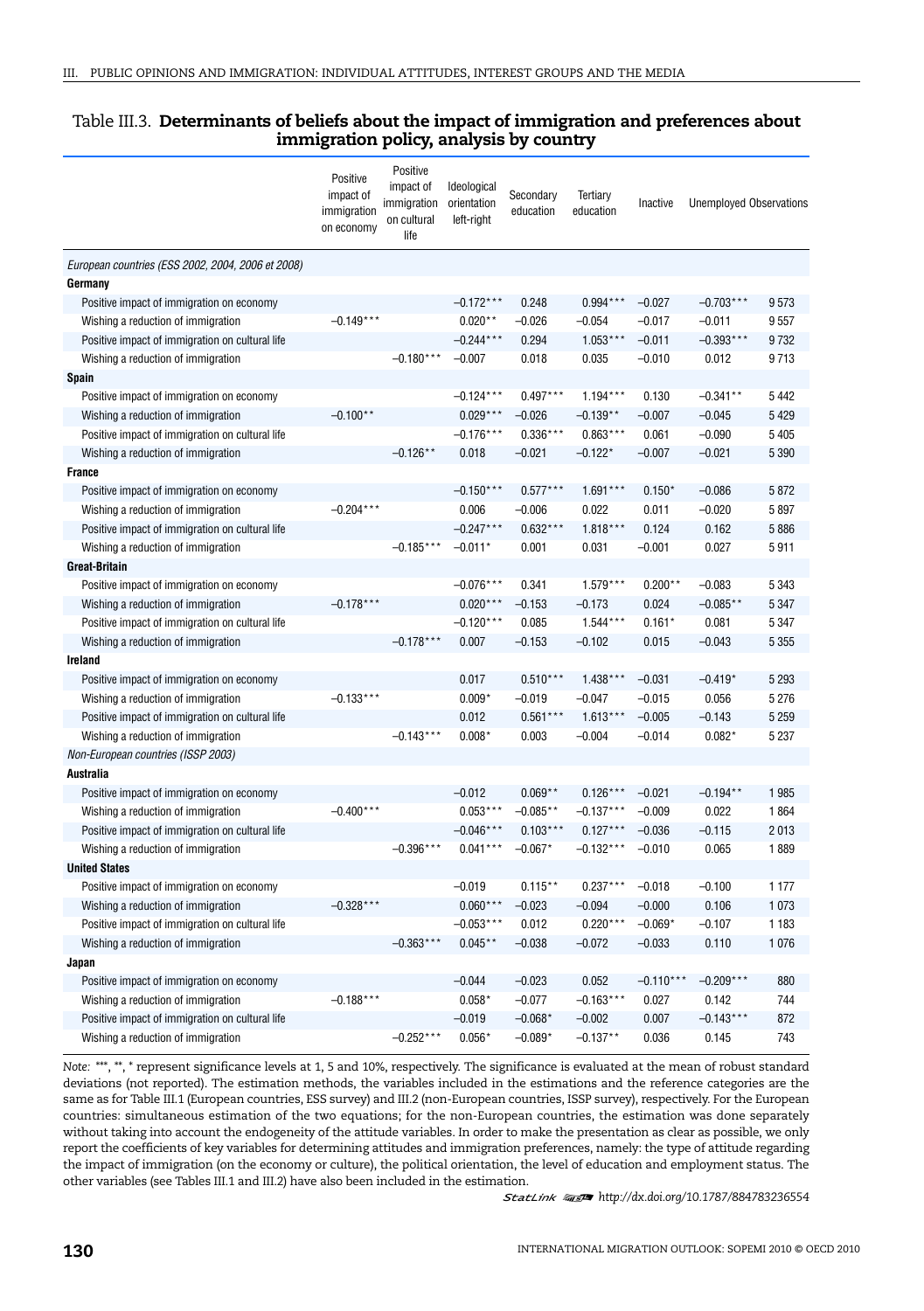Lastly, two or three instrumental variables used in the estimates from the ESS survey are influential in shaping beliefs about the consequences of immigration for the economy and cultural life. It seems that exposure to radio programmes and newspaper or magazine articles on current political and social issues encourages belief in the benefits of immigration. More surprisingly, time spent watching television programmes on the same subjects has no significant influence on these beliefs.

The **second-stage** estimates are concerned with the determinants of preferences over migration policy (see columns 2, 3, 5 and 6 of Table III.1, and columns 2 and 4 of Table III.2). They are used first of all to determine the extent to which beliefs shape preferences over migration policy and then (in the case of the ESS survey) to distinguish between the variables' direct influence on preferences and their indirect influence, *i.e.* the influence mediated through beliefs.

An initial general overview of the results shows that these beliefs exert considerable influence, whichever survey is considered (including the *World Value Survey*, see Annex III.A2). The belief that immigration has a positive impact leads to a desire for more open migration policies. The influence appears to be rather more marked where the beliefs have to do with the impact on cultural life. Mayda (2006) and Facchini and Mayda (2008) have also shown that people are more willing to welcome immigrants if they believe that immigration has a positive impact on the host country's economy and culture. Malchow-Møller *et al*. (2008) pursue this analysis further, showing that individuals who believe that natives compete with immigrants in the labour market are significantly more opposed to immigration. Moreover, according to their analysis opposition to immigration is greater when the respondent is unemployed or living below the poverty threshold.

The ESS survey provides a means of distinguishing between preferences over immigration according to the type of migration in question, *i.e.* whether the immigrants are "of the same ethnic or racial origin as most of the resident population" or rather "of a different ethnic or racial origin from that of most of the resident population". When the migration policy applies to immigrants of a different ethnic origin from that of the majority, it seems that the effect of beliefs, whether about economic or cultural consequences, is much greater. These results show – and as far as we know the point has never been highlighted in previous work on the subject – that respondents demand more in terms of economic or cultural benefits from immigrants of a different ethnic origin than from those of a similar one.

The country analysis presented in Table III.3 confirms the robustness of this result. In European countries the influence of beliefs is greater in France, the United Kingdom and Germany (in descending order) than in Ireland or Spain. All things being equal, this implies that French, British and German natives demand greater benefits from immigration to accept a more open migration policy. Outside Europe, the English-speaking countries (Australia and the United States) are quite distinct from Japan, where beliefs have less influence in shaping preferences over migration policy.

Part of the influence of individual characteristics on preferences is actually mediated through beliefs about the impact of immigration. By analysing the coefficients from the second-stage estimation of the ESS, it is possible, for a given belief, to gain a more precise appreciation of the effect of individual variables on preferences about immigration.

Ideological orientation still exerts some direct influence on preferences over migration policy, much as it did in the first-stage estimation. If expectations over the economic or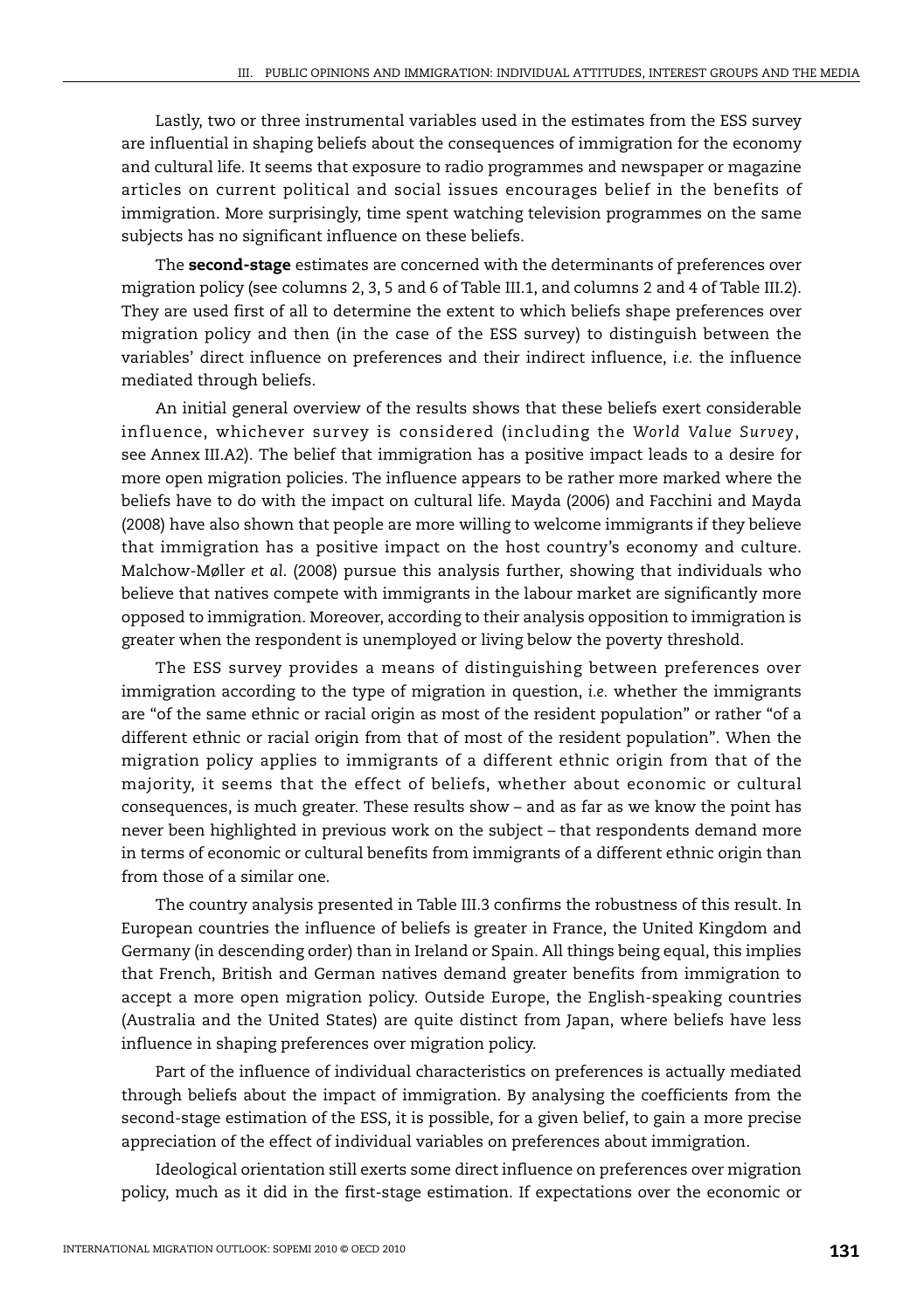cultural effect of migrations are controlled for, it emerges that, all else being equal, rightwing voters are less inclined to support an open migration policy. These findings are similar to those of *inter alia* Kessler and Freeman (2005), Mayda (2006), Facchini and Mayda (2008), Miguet (2008) and Malchow-Møller *et al.* (2008).9

The effects of gender are found to be much less clear-cut. In the case of the ESS survey, where the belief variable relates to the impact of immigration on the economy, it seems that women are on average more in favour of an open migration system, particularly if it is bound to favour migrants whose ethnic origin is different from that of the majority. But where the belief variable relates to the impact of immigration on cultural life, it seems that women are on average less in favour of an open migration policy. The estimate with data from the ISSP survey confirms this finding. The ambiguity of these results finds an echo in the literature, which has difficulty providing a coherent analysis grid for the potential effects of gender on attitudes towards migration policy.

The findings of recent literature present the same ambiguity. Bauer *et al.* (2000), O'Rourke and Sinnot (2006), Facchini and Mayda (2008), for example, fail to provide any illustration of a specific gender-related effect on attitudes to migration, whereas Mayda (2006), Hatton (2007), Malchow-Møller *et al.* (2008) conclude that women are less open to immigration than their male counterparts. Explicit control of the endogenous nature of beliefs on the impact of migration evidently fails to shed light on this matter and further analyses appear to be needed before a conclusion can be reached.

Regarding the impact of age, it is impossible to draw any conclusions one way or the other from the first-stage estimates. The second-stage estimate, however, reveals that age has a systematically negative effect on attitudes towards opening up to immigrants. In other words, for a given belief about the economic and cultural effects of migration, older people will be in favour of more restrictive migration policies. This finding is particularly apparent when the immigrants concerned are of a different origin than that of the majority (columns 3 and 6 of Table III.1). Empirical literature also finds that in most cases, older people have a more negative view of immigration (see Kessler and Freeman, 2005, Mayda, 2006, O'Rourke and Sinnot, 2006, and Malchow-Møller *et al.*, 2008). Facchini and Mayda (2008) confirm these findings for the year 1995, but not for 2003. While theoretical attempts to link the effect of age on people's opinions to economic concerns about immigration are not conclusive, we cannot exclude the possibility that the observed effect of age on individual opinions captures non-economic factors that have to do with political or cultural preferences.

The effect of education on preferences about immigration appears to be one of the most robust results, whichever survey is considered. By and large, more educated people are more in favour of an open immigration policy. This finding emerges for any belief variable in the case of the ISSP survey (and also the WVS survey, see Annex III.A2). In the case of the ESS, this finding is all the more telling in that it emerged despite controls on the effect of education on the perception of the economic impact of immigration. It must, however, be put into perspective, given that the effect of education on preferences over migration policies partly disappears when the perception of the cultural impact of immigration is controlled for (columns 5 and 6 of Table III.1).

Likewise, Daniels and Von der Ruhr (2003) show that skills level is a robust determinant of immigration policy preferences and that the least skilled workers are most inclined to favour restrictive policies. For her part, Mayda (2006) shows that in countries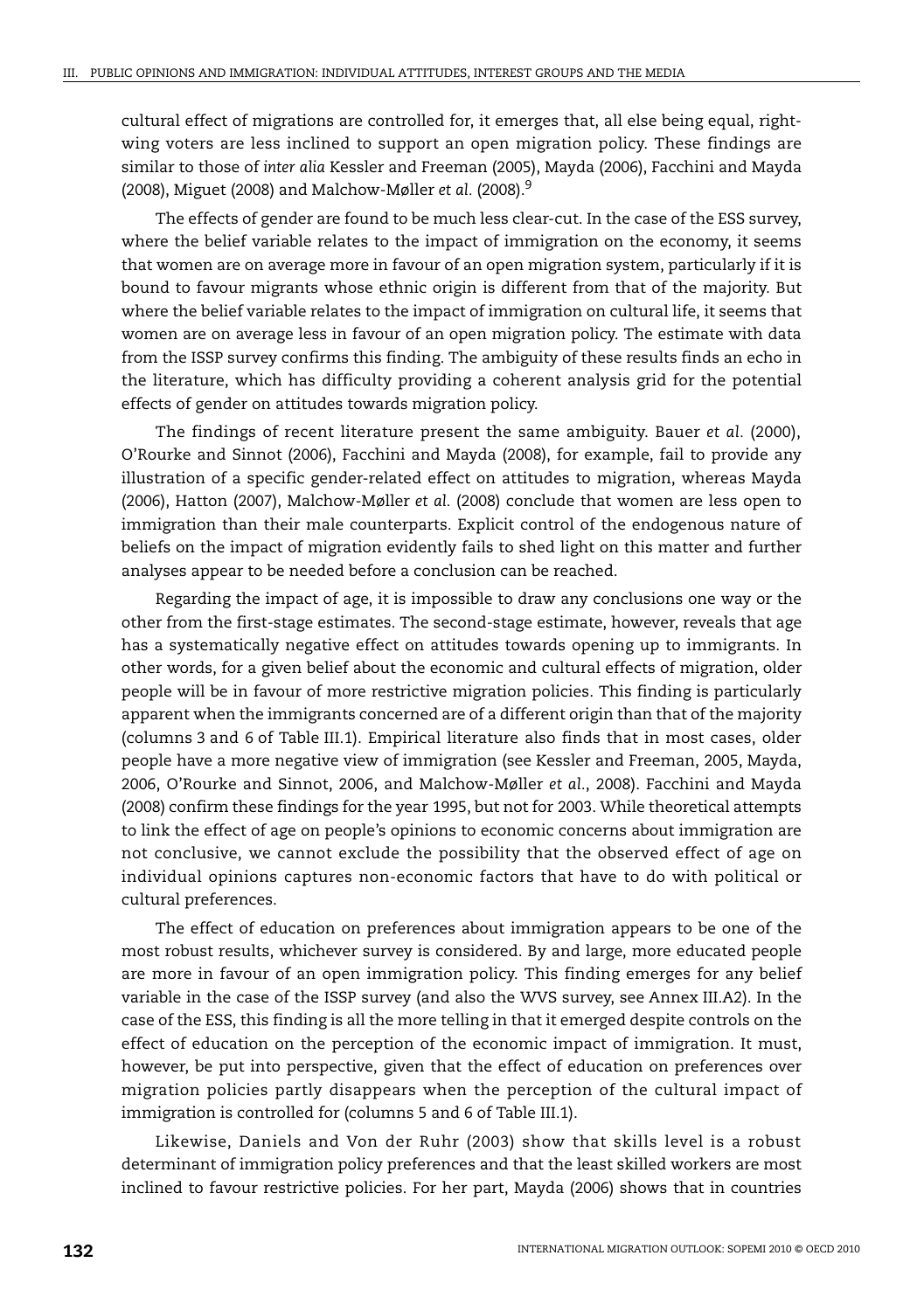where native-born workers are higher skilled than immigrants, skilled workers are more in favour of immigration, while unskilled workers will be opposed to it. O'Rourke and Sinnott (2006) corroborate these conclusions, as well as the theoretical predictions of Bilal *et al*. (2003) that growing income inequalities aggravate hostility towards immigrants. Lastly, Ortega and Polavieja (2009) build upon these findings by studying the link between the level of competition between native-born workers and immigrants in the labour market and attitudes towards immigration. They show that individuals employed in sectors where such competition is less pronounced are more supportive of immigration than others. Moreover, their estimates suggest that the protection provided by a qualification specific to each job is clearly different from that provided by level of education. These findings highlight the need to make more of the distinction between level of school/university education and level of skill required for a particular job in future research into migration policy preferences.

As to employment status, nearly all our findings tend to show that its effect on attitudes towards migration policy is actually mediated through the belief variable. The coefficients for the "inactive" and "unemployed" variables are most often insignificant, whichever survey or belief variable is considered. Two exceptions should be noted. First, in the ESS survey, the unemployed were on average significantly less hostile to immigrants of a different ethnic origin from that of the majority (but not to the others), which may at first sight seem counter-intuitive. Second, according to the ISSP survey, if the belief variable relates to impact on cultural considerations, the unemployed tend on average to support a more restrictive migration policy. These findings are consistent with those given above with respect to education, and more generally with those of Hainmueller and Hiscox (2007). The latter show that, while educational level (closely related to employment status) is a key determinant of individual opinion about immigration, the relationship between the two not only involves fear of competition from immigrants in the labour market, but also reflects differences in cultural values.

Regarding the variable on the respondents' place of residence, the findings tend to show that those living in rural areas are, all else being equal, more in favour of a restrictive migration policy. The effect is, however, greatly reduced in the case of the ESS when controlling for the endogenous nature of beliefs about the impact of migrations.

More generally, although along the same lines, people who have lived or have family roots abroad may be more open to other cultures and therefore more supportive of immigration. The first-stage estimate showed that such people have a more positive perception of the economic and cultural impact of migrations. In the case of the ISSP, the findings show that individuals who have been migrants in the past are also more supportive of an open migration policy. In some cases these findings are in sharp contrast with those of the second-stage estimate derived from the ESS. This discrepancy arises because the latter takes account of the endogenous nature of beliefs about immigration in its estimates, unlike other empirical studies in this area.<sup>10</sup> These findings thus give rise to two different interpretations. One is that former immigrants have an extremely positive view about the impact of immigration compared with other individuals exhibiting similar preferences over migration policy. The alternative interpretation is that former immigrants may on average be more hostile to immigration than other individuals with similar beliefs about the benefits of immigration. These results thus serve to qualify and refine those previously found in the literature (see Haubert and Fussel, 2006; Hatton, 2007, and Facchini and Mayda, 2008).<sup>11</sup>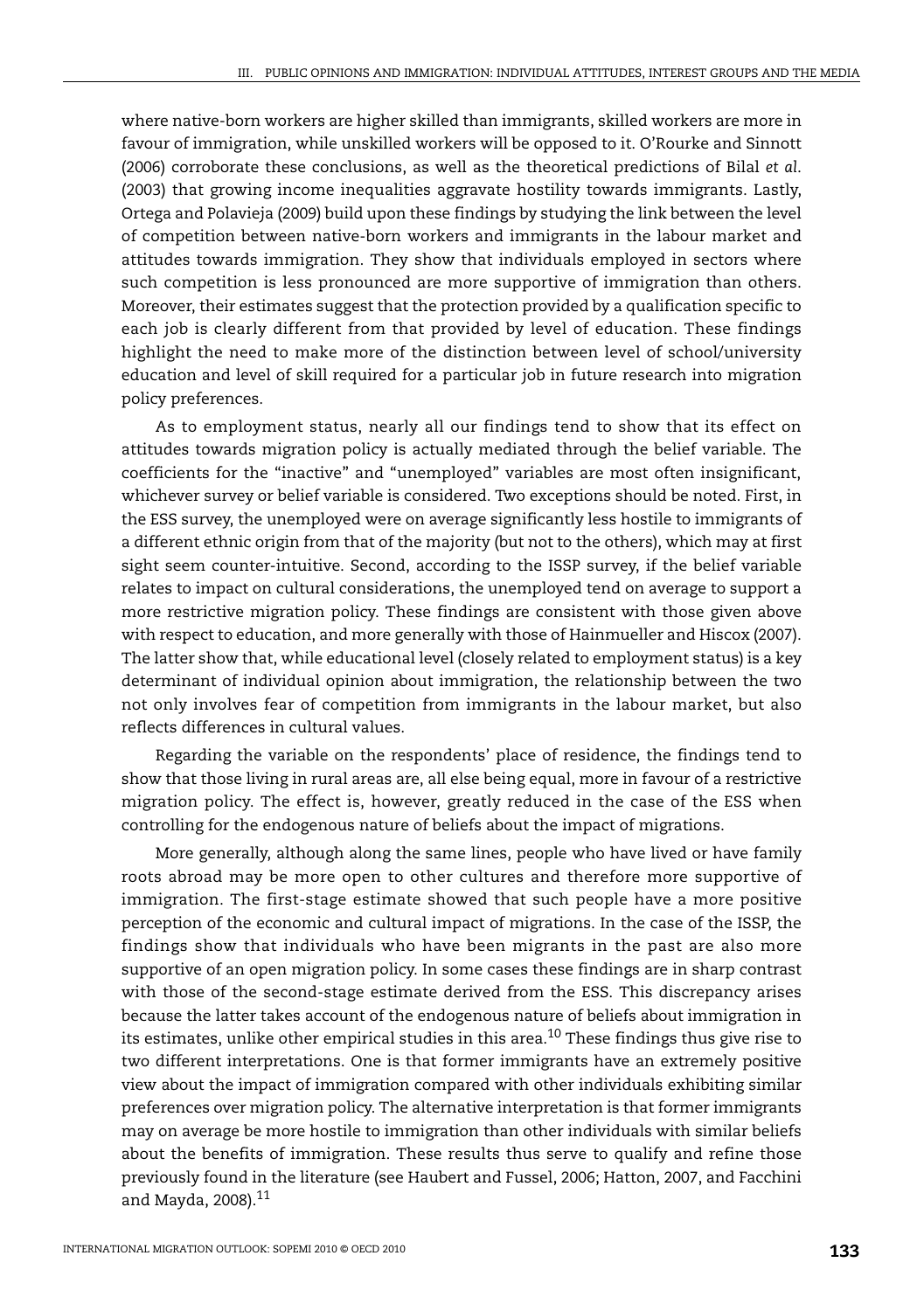#### *2.2. The question of immigrants' access to social and political rights*

Public preferences extend beyond the question of migration policy itself to that of the social entitlements immigrants might enjoy. This very sensitive issue is particularly important, in that it is related to the economic and fiscal impact of migration and hence to preferences over migration policy.

The most recent ESS survey (2008) has a special module on social services and benefits with questions on preferences about immigrants' access to social services. Table III.4 shows that in most of the countries surveyed, more than a third of respondents feel that immigrants' eligibility for social entitlements should be conditional upon their becoming citizens of the country or even that they should never be granted such eligibility. This proportion is particularly high (around 50% or even higher) in the Central European countries (Hungary, Slovenia and Poland), the Netherlands and Finland but is much lower in Portugal, Switzerland, Spain and France (30% or less). The Nordic countries (Sweden, Denmark and Norway) have the highest proportion of respondents in favour of granting social benefits to immigrants without requiring them to have paid social security contributions first. (In other words, immigrants should be allowed benefits as soon as they arrive or after a year's residence, whether they have worked or not.)

| Per cent           |                                                                      |                                                                 |                                                          |  |  |  |
|--------------------|----------------------------------------------------------------------|-----------------------------------------------------------------|----------------------------------------------------------|--|--|--|
|                    | Without condition of contribution<br>to the social protection system | After a year of contribution<br>to the social protection system | Access restricted to the citizens<br>or native-born only |  |  |  |
| Portugal           | 21                                                                   | 61                                                              | 18                                                       |  |  |  |
| Switzerland        | 25                                                                   | 56                                                              | 19                                                       |  |  |  |
| Spain              | 20                                                                   | 54                                                              | 27                                                       |  |  |  |
| France             | 23                                                                   | 46                                                              | 31                                                       |  |  |  |
| Sweden             | 36                                                                   | 32                                                              | 32                                                       |  |  |  |
| Belgium            | 17                                                                   | 48                                                              | 35                                                       |  |  |  |
| Germany            | 21                                                                   | 43                                                              | 36                                                       |  |  |  |
| Denmark            | 30                                                                   | 32                                                              | 38                                                       |  |  |  |
| Norway             | 26                                                                   | 34                                                              | 39                                                       |  |  |  |
| Slovak Republic    | 12                                                                   | 48                                                              | 40                                                       |  |  |  |
| United Kingdom     | 11                                                                   | 48                                                              | 40                                                       |  |  |  |
| Finland            | 18                                                                   | 37                                                              | 45                                                       |  |  |  |
| <b>Netherlands</b> | 17                                                                   | 36                                                              | 47                                                       |  |  |  |
| Poland             | 13                                                                   | 39                                                              | 48                                                       |  |  |  |
| Slovenia           | 9                                                                    | 33                                                              | 58                                                       |  |  |  |
| Hungary            | 5                                                                    | 30                                                              | 65                                                       |  |  |  |

#### Table III.4. **Different countries' public opinion on conditions governing immigrants' eligibility to the same social entitlements enjoyed by those already resident in the country, 2008**

*Note:* Data are from the ESS 2008 survey. The first column groups the categories "Immediately on arrival" and "After living in the country for a year, whether or not they have worked". The third column groups the categories "Once they have become a citizen" and "Never".

1 2 *<http://dx.doi.org/10.1787/884843633868>*

Preferences about immigrants' right to benefit from a social protection system can generally be put down to individual characteristics. Table III.5 first of all shows, quite logically, that people who think immigrants are net beneficiaries of the social protection system are more hostile to the idea of them receiving social benefits, whether as a matter of course or even after they have worked and paid taxes for a year.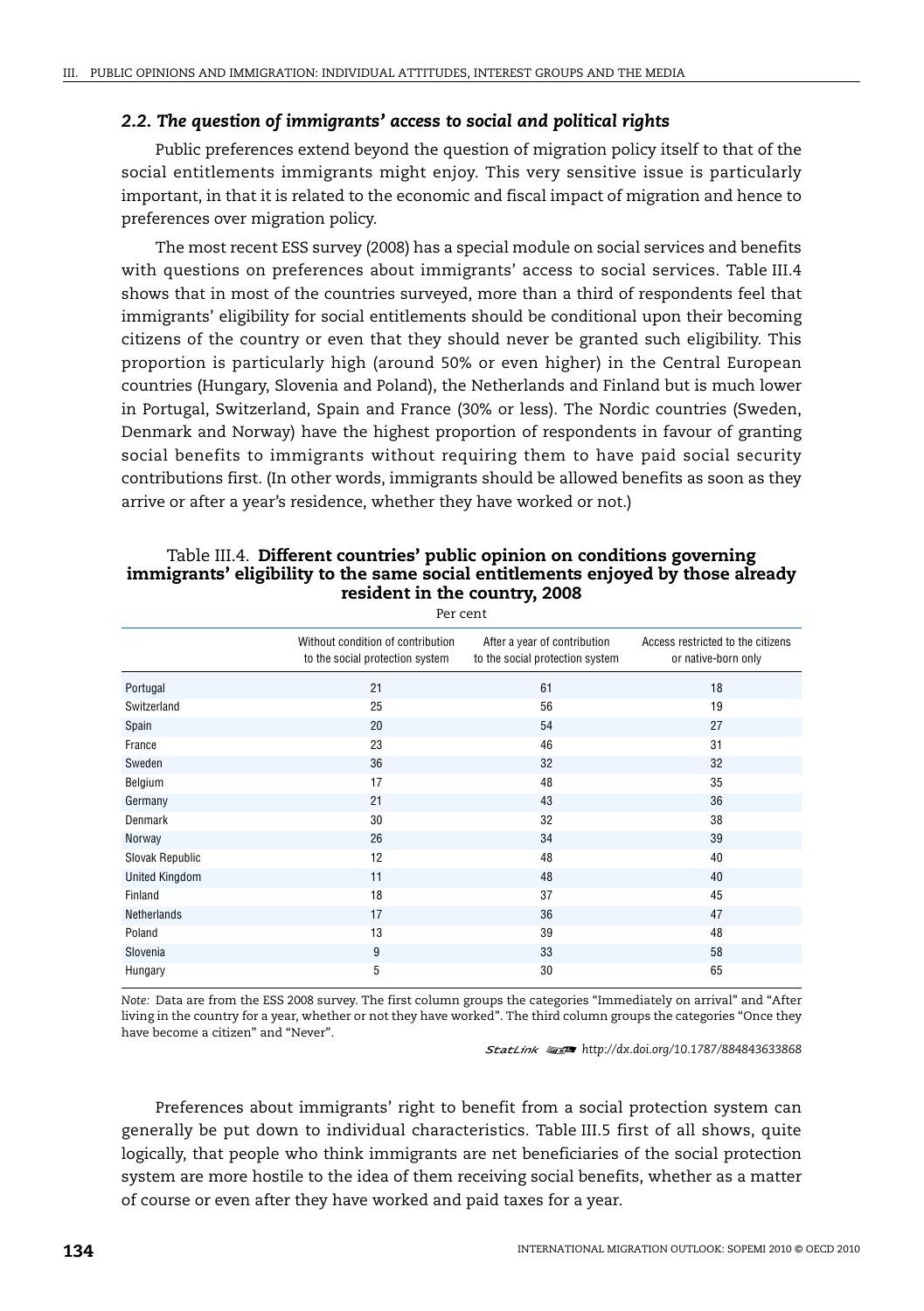In the case of the United States, Ilias *et al.* (2008) also show that the perception of the cost of immigration is the main determinant of people's preferences in this matter. It seems, nevertheless, that the trade-off between immigration and social protection is not an issue in certain countries.

|                                                                | When should access to social benefits be given to immigrants |                                                                        |                                                                          |             |             |
|----------------------------------------------------------------|--------------------------------------------------------------|------------------------------------------------------------------------|--------------------------------------------------------------------------|-------------|-------------|
|                                                                | Upon their arrival                                           | After a year<br>of residence,<br>whether they<br>have worked<br>or not | After having<br>worked and paid After becoming<br>taxes during<br>a year | citizens    | Never       |
| Net contribution of immigrants to the social protection system | $0.017***$                                                   | $0.014***$                                                             | $0.015***$                                                               | $-0.034***$ | $-0.012***$ |
|                                                                | (0.001)                                                      | (0.001)                                                                | (0.001)                                                                  | (0.003)     | (0.001)     |
| Ideological orientation left-right                             | $-0.007***$                                                  | $-0.005***$                                                            | $-0.006***$                                                              | $0.013***$  | $0.005***$  |
|                                                                | (0.001)                                                      | (0.001)                                                                | (0.001)                                                                  | (0.002)     | (0.001)     |
| Women                                                          | $0.004***$                                                   | $0.003***$                                                             | $0.003***$                                                               | $-0.008***$ | $-0.003***$ |
|                                                                | (0.001)                                                      | (0.001)                                                                | (0.001)                                                                  | (0.003)     | (0.001)     |
| Age 25-34                                                      | $-0.014***$                                                  | $-0.012***$                                                            | $-0.015***$                                                              | $0.030***$  | $0.011***$  |
|                                                                | (0.004)                                                      | (0.003)                                                                | (0.005)                                                                  | (0.008)     | (0.004)     |
| Age 35-44                                                      | $-0.006$                                                     | $-0.005$                                                               | $-0.005$                                                                 | 0.012       | 0.004       |
|                                                                | (0.005)                                                      | (0.004)                                                                | (0.005)                                                                  | (0.011)     | (0.004)     |
| Age 45-54                                                      | $-0.013**$                                                   | $-0.011**$                                                             | $-0.014**$                                                               | $0.028**$   | $0.010**$   |
|                                                                | (0.005)                                                      | (0.005)                                                                | (0.006)                                                                  | (0.012)     | (0.004)     |
| Age 55-64                                                      | $-0.010*$                                                    | $-0.009*$                                                              | $-0.010*$                                                                | $0.022*$    | $0.008*$    |
|                                                                | (0.005)                                                      | (0.005)                                                                | (0.006)                                                                  | (0.012)     | (0.004)     |
| Age 65-74                                                      | $-0.017***$                                                  | $-0.015***$                                                            | $-0.019**$                                                               | $0.037**$   | $0.014***$  |
|                                                                | (0.006)                                                      | (0.005)                                                                | (0.008)                                                                  | (0.014)     | (0.005)     |
| Age 75+                                                        | $-0.014***$                                                  | $-0.012***$                                                            | $-0.015***$                                                              | $0.031***$  | $0.011***$  |
|                                                                | (0.004)                                                      | (0.004)                                                                | (0.005)                                                                  | (0.010)     | (0.003)     |
| Secondary education                                            | $0.016***$                                                   | $0.013***$                                                             | $0.015***$                                                               | $-0.032***$ | $-0.011***$ |
|                                                                | (0.003)                                                      | (0.002)                                                                | (0.003)                                                                  | (0.005)     | (0.003)     |
| Tertiary education                                             | $0.040***$                                                   | $0.030***$                                                             | $0.026***$                                                               | $-0.073***$ | $-0.023***$ |
|                                                                | (0.005)                                                      | (0.003)                                                                | (0.003)                                                                  | (0.008)     | (0.004)     |
| Inactive                                                       | $-0.008$                                                     | $-0.006$                                                               | $-0.007*$                                                                | 0.015       | 0.005       |
|                                                                | (0.005)                                                      | (0.004)                                                                | (0.004)                                                                  | (0.009)     | (0.003)     |
| Unemployed                                                     | $-0.013*$                                                    | $-0.011*$                                                              | $-0.014*$                                                                | $0.028*$    | 0.010       |
|                                                                | (0.007)                                                      | (0.006)                                                                | (0.008)                                                                  | (0.015)     | (0.006)     |
| Rural areas                                                    | $-0.016***$                                                  | $-0.012***$                                                            | $-0.012***$                                                              | $0.030***$  | $0.010***$  |
|                                                                | (0.004)                                                      | (0.003)                                                                | (0.004)                                                                  | (0.008)     | (0.003)     |
| Native-born with foreign-born parents                          | $0.015***$                                                   | $0.012***$                                                             | $0.011***$                                                               | $-0.029***$ | $-0.009***$ |
|                                                                | (0.001)                                                      | (0.001)                                                                | (0.001)                                                                  | (0.003)     | (0.001)     |
| Foreign-born with foreign-born parents                         | $0.062***$                                                   | $0.042***$                                                             | $0.022***$                                                               | $-0.099***$ | $-0.027***$ |
|                                                                | (0.012)                                                      | (0.008)                                                                | (0.002)                                                                  | (0.015)     | (0.005)     |
| Foreign-born with native-born parents                          | $0.036**$                                                    | $0.026**$                                                              | $0.018***$                                                               | $-0.062***$ | $-0.018***$ |
|                                                                | (0.016)                                                      | (0.011)                                                                | (0.002)                                                                  | (0.023)     | (0.006)     |
| Observations                                                   | 27661                                                        | 27 661                                                                 | 27 661                                                                   | 27 661      | 27661       |

#### Table III.5. **Individual determinants of opinions about immigrants' eligibility for social benefits, ESS Survey 2008**

*Note:* \*\*\*, \*\*, \* represent significance levels at 1, 5 and 10%, respectively. Robust standard deviations in brackets, corrected for heteroscedasticity clustered by country. Maximum Likelihood estimation. Marginal effects are reported at the mean for the continuous variables. All regressions include dummy variables for country. The reference categories are: male, age 15-24, primary education, employed, urban environment, born in the country of parents who were also born in the country.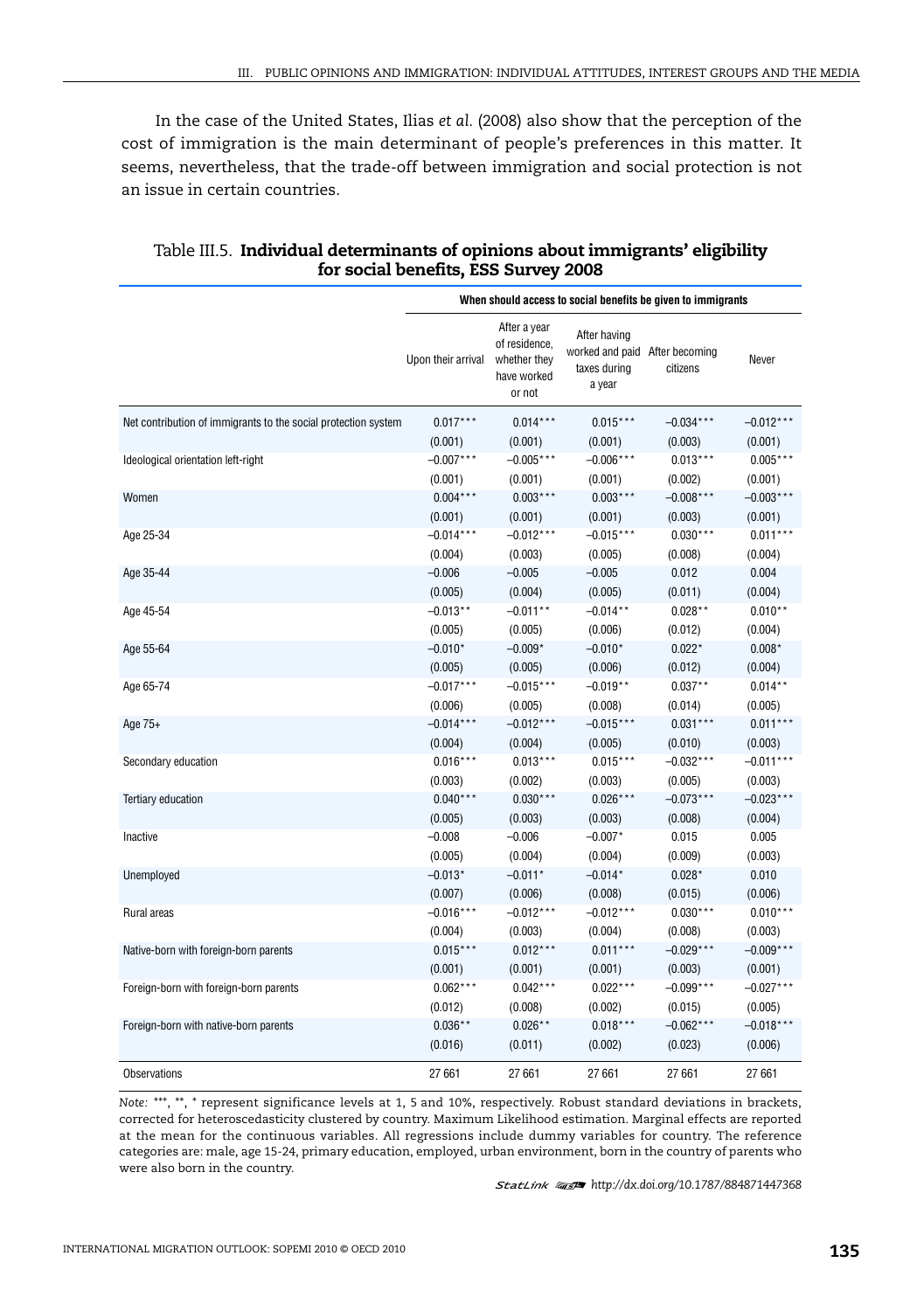Generally speaking, the people likely to be most dependent on social benefits more often wish to restrict immigrants' access to such benefits, probably because they feel they are in competition with them for such benefits. This seems to be the case of the elderly, for example, and, to a lesser extent, of the unemployed. In the case of the European Union, this finding has also been highlighted by Malchow-Møller *et al.* (2008), among others. In contrast, more educated people, who are less likely to receive a significant part of their income from the social protection system, are much more amenable to the idea of making immigrants eligible for benefits as a matter of course. Right-wing political sympathies are associated with the view that immigrants' entitlement to social benefits should be more restricted. On the other hand, living in a town or being of foreign origin is associated with a more liberal attitude.

The nature of the social protection system may also influence preferences about migration policy. Opinion surveys generally indicate that opposition to immigration is strongest in countries where the social security system is most protective and where the labour market is most rigid. From their examination of votes on immigration issues in the American Congress between 1979 and 2006, Milner and Tingley (2008) discover an interesting ambiguity. On one hand, representatives of states where public spending is high tend to be more pro-immigration; on the other hand, representatives from the wealthier districts within those same states tend to be more reluctant to accept immigration. Betts (2002) finds the reverse for Australia. To explain the falling-off of anti-immigration feelings between 1996 and 2001-2002, $12$  she highlights the role of declining unemployment and also that of the legislative reform disqualifying immigrants from drawing social benefits upon their arrival. She also emphasises that Australians' subjective perceptions exaggerate actual cutbacks in social spending.

Gorodzeisky and Semyonov (2009) adopt a more general approach, maintaining that opinions hostile to non-European immigrants actually have two distinct origins: first, the refusal to grant these minorities access to national territory, and second, the refusal to grant them similar rights to the ones enjoyed by nationals. Their findings, based on the ESS 2002 survey, tend to show that the rejection to grant them equal rights is less marked than the rejection to admit them onto national territory. Echoing the previous findings on opinions about migration policy, the authors highlight the clear distinction between attitudes towards foreigners in general and attitudes towards ethnic minorities. Those expressing a preference for a restrictive migration policy are also more inclined to deny immigrants the rights enjoyed by the native-born population. Moreover, the authors show that women, older people, unemployed, and people on the right of the political spectrum tend on average to be less open to migration and more inclined to restrict social benefits for immigrants. In contrast, those with a higher level of education or a higher income are more favourably disposed towards migrants, whether in terms of allowing them onto national territory or granting them rights. It is an interesting fact that the section of the population that originates from non-EU countries also seems to lean more towards restricting the right of migrants either to enter national territory or to receive social benefits.

Lastly, it must be pointed out that Gorodzeisky and Semyonov (2009) take the notion of "rights" to refer to a "system of rights and privileges". This construction encompasses the notion of social entitlements (in the sense access to the social protection system) but goes much further. More than social rights, the question it raises concerns the political rights granted to the immigrant when he or she is granted citizenship.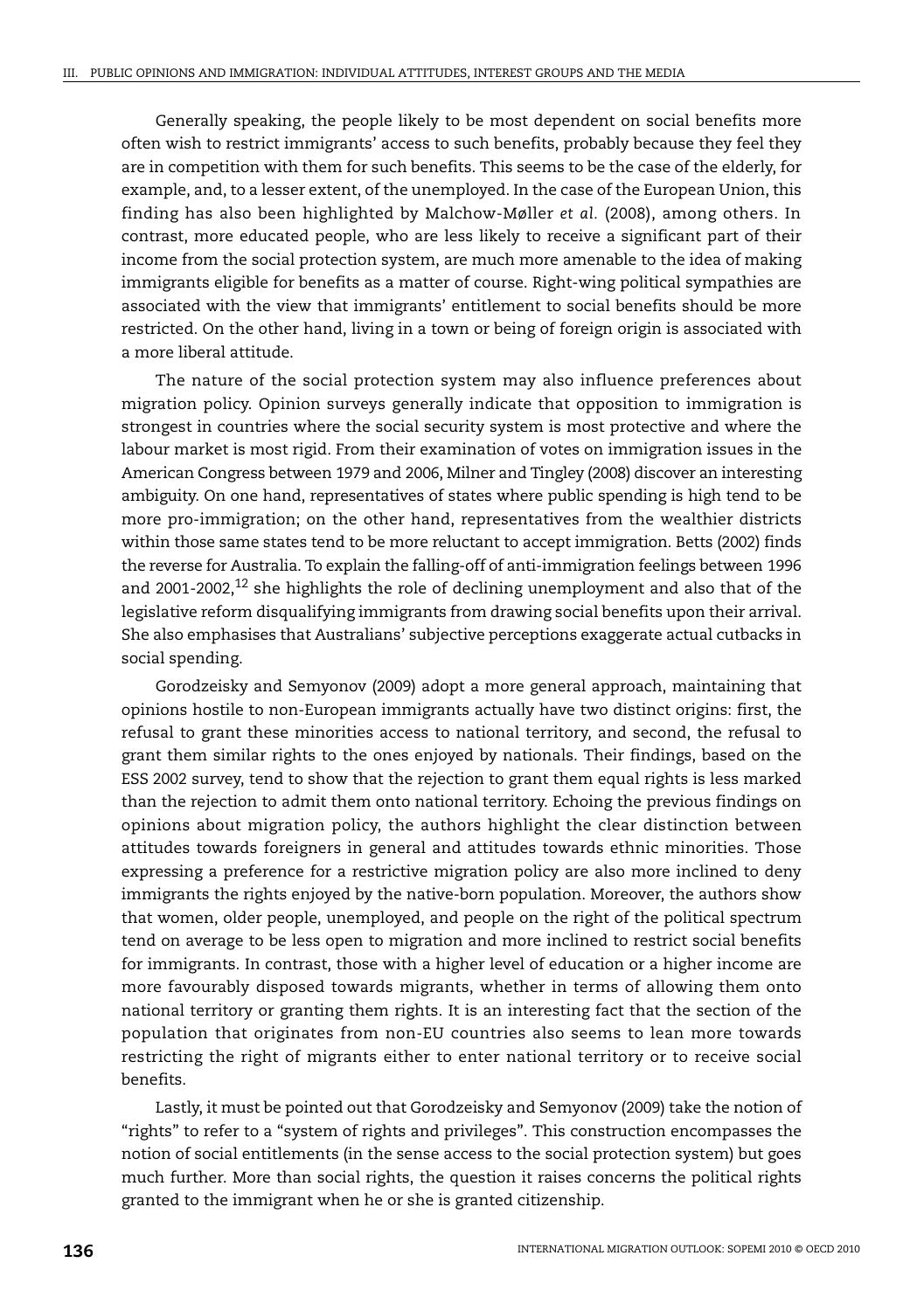# **3. Interest groups and their influence on migration policy**

The above has mainly highlighted the role of perceptions about the costs and benefits of immigration for residents of the host country. It is natural, then, that people transmit their voices heard through the various channels available to them, whether these are labour unions, political parties, or other pressure groups. On a theoretical level, Freeman (2002) shows, for example, that immigration policy can be interpreted as the outcome of the struggle between pro- and anti-immigration lobbies.

Immigration offers capital holders (or employers) easier access to the labour they need and perhaps also an opportunity to cut staff costs (3.1). On the other hand, foreign workers are likely to be in competition with native-born workers in the labour market. In this context, the attitude of labour unions toward the issue of immigration is still ambiguous despite the considerable progress made in recent years (3.2). Other groups, such as religious organisations or immigrants' associations, generally speak out in favour of immigrants (3.3). These different pressure groups produce cleavages within political parties, which often transcend the right/left split (3.4).

#### *3.1. Employers' associations*

"Immigration policy today is driven by businesses that need more workers – skilled and unskilled, legal and illegal." (Goldsborough, 2000)

Empirical studies of the impact which employers' associations may have on migration policies are relatively scarce (compared with those focusing on labour unions), and they relate mainly to the United States. Some of their findings are quite interesting. In a study that looked into the impact of lobbies on the shaping of immigration policies, Facchini *et al*. (2008) found that barriers to immigration are significantly weaker in sectors of activity where employers' associations are most influential. Their estimates suggest that a 10% hike in lobbying expenditure by groups of business leaders will spark an increase of 2.3% to 7.4% in the number of work visas issued for firms in the sector concerned. From the same perspective, Hanson and Spilimbergo (2001) show that controls at the Mexico-US border are less stringent when demand for workers rises in US border states. Indeed, as the economic situation improves for sectors that make substantial use of immigrant labour in the West of the United States, the intensity of controls at the Mexican border seems to relax significantly.

Comparing the situations in Germany, France and the United Kingdom, Menz (2007) notes that German and British employers are quicker to try to influence immigration policies in their favour. A consensus has emerged among German and British employers' associations that immigration is necessary to resolve labour shortages in certain sectors.

Employers' preference for labour immigration is also closely dependent on the structure of the economy in question. As the British economy has moved steadily into tertiary activities, employers have promoted policies that will favour the recruitment of foreign workers with the skills needed to meet shortages in engineering, information technology and finance. On the other hand, French businesses, less concerned with these labour market constraints, were until recently less inclined to weigh in on migration policies. German entrepreneurs, especially those in the metalworking sector, have given strong support to immigration of highly-skilled workers to reinforce their specialisation in high value-added products.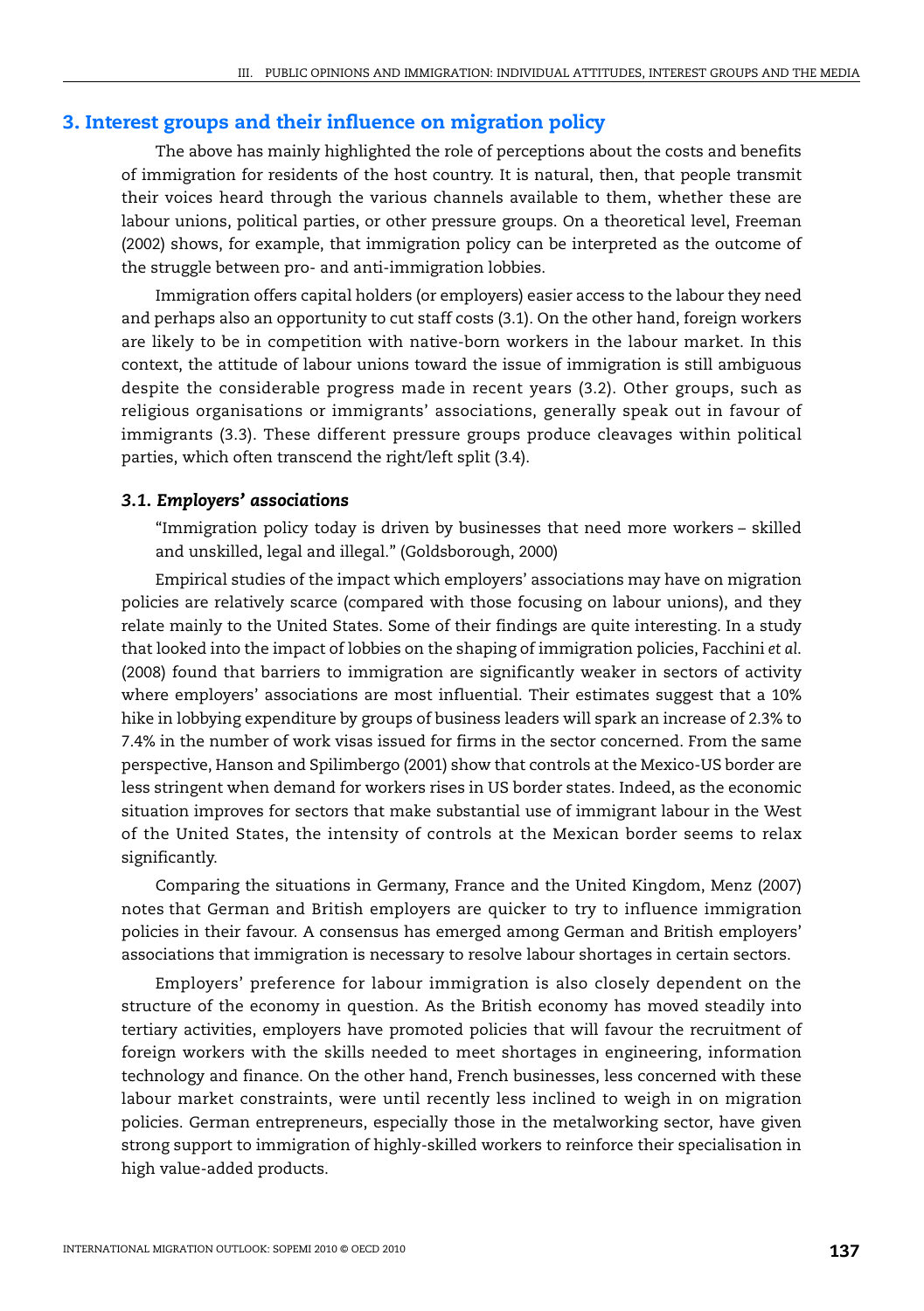#### *3.2. Labour unions*

Labour union interest in migration policies is less clear-cut than that of employers' associations. A number of considerations might prompt unions either to welcome or to oppose immigrant workers. On the one hand, the unions may adopt a pro-immigration position to protect the weakest, reaffirm the international nature of the class struggle or, more pragmatically, increase their support base. On the other hand, the desire to protect local workers from downward pressure on wages caused by a rise in the number of jobseekers may make the unions hostile to immigration. This fundamental ambiguity explains the diversity and the occasional contradictions in the various studies on the subject, empirical and historical alike.

Of the studies that take a historical perspective, the majority focuses on the changing attitude of unions towards migrant workers over the course of time: broadly hostile to waves of immigration at first (Goldin, 1993), most of the big American and European unions ultimately opted to recruit immigrants as new members rather than keep trying to exclude them from the labour market (Haus, 1995; Watts, 2002). A few case studies shed light on the reasons for this shift.

Haus (1999) looks at the changing stance of unions in France from the interwar period to the end of the 20th century. Historically, French unions supported the restrictive immigration measures imposed in the 1930s, and then went on to oppose the *laissez-faire* policy introduced in the post-war period (the "glorious 30 years") to offset labour shortages in the construction and automotive industries, among others. On the other hand, since the 1980s and 1990s, the big labour confederations have consistently fought the immigration constraints imposed by successive French governments. Yet this does not mean that French unions have suddenly been seized with altruism. The Haus study in effect demonstrates that the unions are still very leery of open borders $^{13}$  and that they would be quick to oppose any *laissez-faire* policy like that of the post-war era. What has changed is the unions' perception of the government's ability to control migration flows effectively. According to the figures presented by Haus, French unions are convinced that official control over immigration flows, weak at the best of times, has been further undermined by globalisation, technical progress, and the shifting nature of the flows. The unions have therefore modified their position on immigration policy in light of their own interests. They argue that the restrictive policies of recent decades have not only failed to achieve their declared objectives of slowing arrivals and boosting departures, but are making it increasingly difficult for immigrants to obtain legal status. That situation leads automatically to a hike in the number of undocumented immigrants, and a concomitant drop in union membership. On a secondary note, Haus also shows that human rights considerations and the fear of being associated with extreme-right parties may also influence the posture of some labour federations.

Looking at Australian experience over the long period from 1830 to 1988, Quinlan and Lever-Tracy (1990) find the same shift in union attitudes, but with quite different motivations. While the Australian unions strongly supported the "White Australia" policy prevailing at the beginning of the 20th century, which led to exclusion of Asian immigrants, they gradually abandoned their anti-Asian bias after the Second World War and officially adopted an antiracist stance in the name of class solidarity and the integration of minorities. The motives of the Australian unions therefore seem quite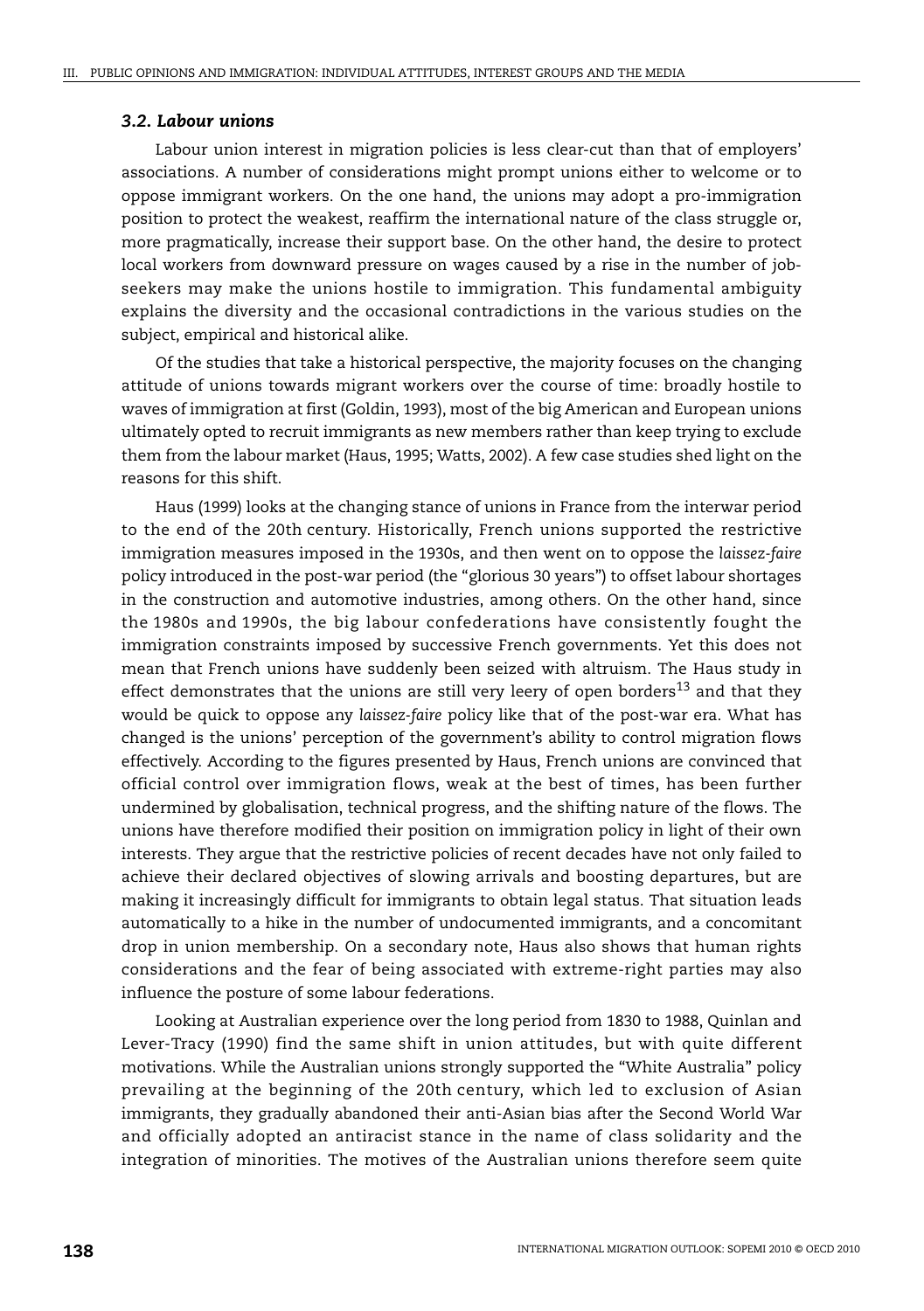different from those of their French counterparts. Quinlan and Lever-Tracy offer four specific factors to explain this shift:

- *Structural changes in the Australian economy after the Second World War.* Rapid economic growth, associated with technical progress, generated new and higher-skilled job opportunities for native-born Australian workers. These opportunities were not open to immigrant workers because of the language barriers, the types of skills they posessed and the fact that their qualifications were not recognised.
- *Australia's shifting position in world trade.* While Australia had previously had a privileged trading relationship with Europe, progressive economic integration into the Asia-Pacific region has made Australians more receptive to Asian immigration.
- *The growing rejection of racism among parties of the left,* with which the unions identify.
- *The integration of immigrant workers and the resulting boost to union power.* This motivation is similar to that observed in France.

Can we conclude, then, that unions today are routinely pro-immigration and that they will therefore support more liberal migration policies? The empirical evidence for answering this question is far from clear. In the case of the United States, for example, Haus (1995) maintains that what he calls the "transnationalisation" of the labour market in the early post-war decades made the union constituency more diverse and international. As he sees it, this explains why the migration policies instituted in the United States during recent economic recessions have been much less restrictive than those of the 1920s and 1930s: the unions no longer have the same immigration preferences, and are now more interested in organising foreign-born workers. Yet Facchini *et al*. (2008) show that a 1% increase in the unionisation rate<sup>14</sup> leads to a cut of 2.6 to 10.4% in the number of visas issued in the sectors examined. With the current state of research in economics and sociology, ambiguity remains.

#### *3.3. Non-governmental organisations*

Non-economic interest groups are also concerned about migration policy. Throughout history, associations of recently-arrived immigrants or those from the same country of origin have been aligned against patriotic or "nativist" organisations (Fuchs, 1990). Today, groups hostile to immigration invoke countries' limited capacities to absorb newcomers and the threat immigration poses to national identity. At the other end of the spectrum is a vast array of civil liberties organisations that support pro-immigration policies (Schuck, 1998). Generally speaking, analysis of electoral returns in parliamentary votes in the United States and Europe quite clearly shows the influence of non-economic interest groups on immigration policy (Kesler, 1999; Money, 1999).

#### *3.4. Political parties*

While the conventional right/left classification of political leanings seems to have little relevance to the question of immigration, we need to explain why immigration policies, although typified by some restrictions in recent years, have been relatively more flexible than might have been expected in light of historical precedent. This outcome is due primarily to the fact that the benefits of immigration are concentrated in the hands of a small number of powerfully organised stakeholders, while any costs of immigration are distributed over a much larger number of individuals, and its opponents are divided. For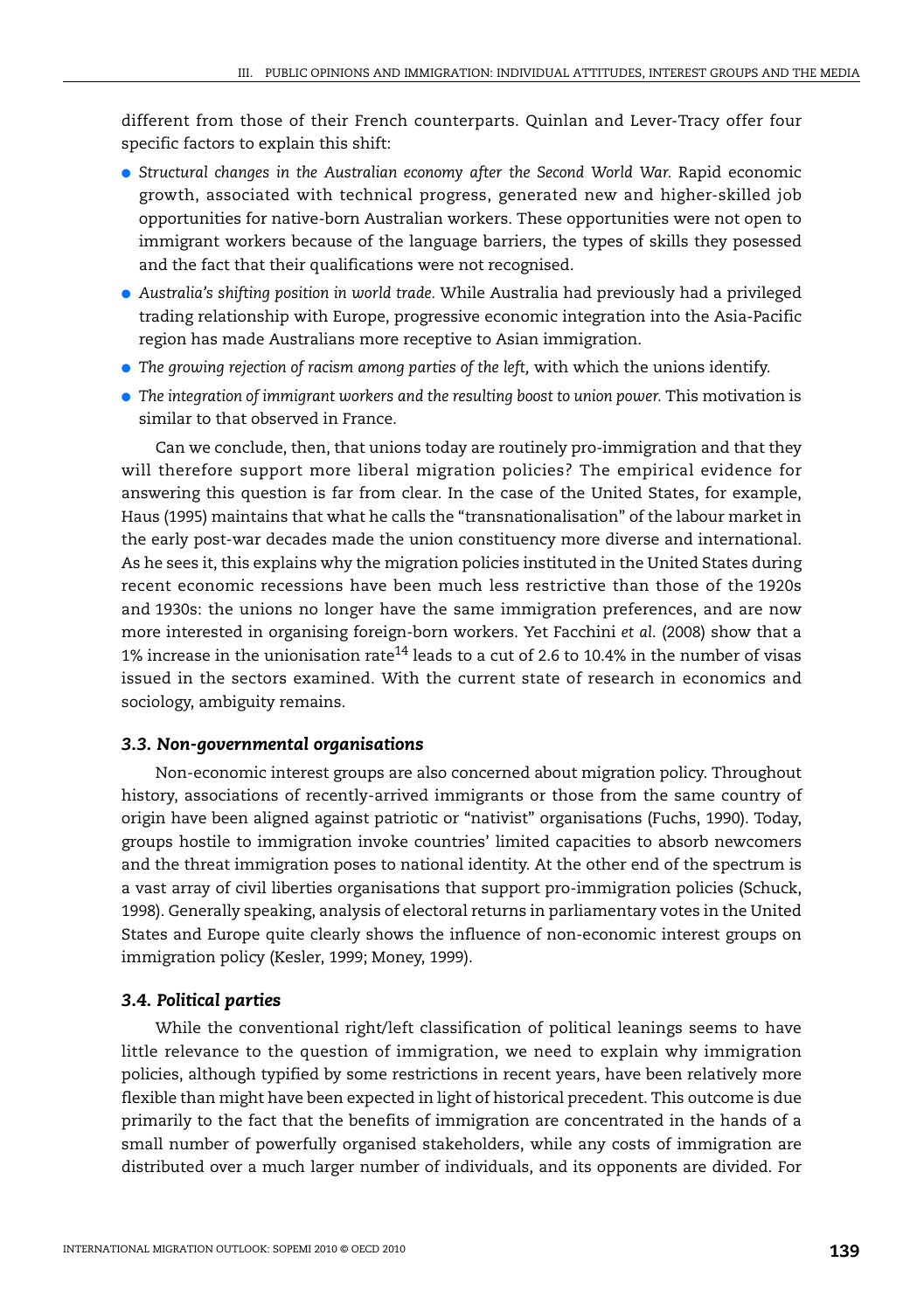this reason, Freeman (1995, 2001) sees immigration policy as the product of "client politics", with policymakers being "captured" by pro-immigration groups.

Yet, some observers reject this interpretation of the discrepancy between public opinion as expressed in surveys (which show it to be largely hostile to immigration) and the policies actually pursued. In their study of British immigration policy, Stratham and Geddes (2006) find that pro-immigration groups are more visible than their antiimmigration counterparts.<sup>15</sup> On the other hand, their analysis shows quite clearly that proimmigration lobbies do not have the power Freeman credits them with to influence government policies on immigration. On the contrary, governments do not seem to be greatly influenced by such lobbying when drawing up immigration policies, which, in the case of the United Kingdom, betray a restrictive bias.16 Looking at the United Kingdom and Ireland, Smith (2008) notes that in recent years these two countries have taken in large numbers of migrant workers, primarily from new member countries of the European Union. Moreover, and in contrast to the majority of continental European countries, neither the United Kingdom nor Ireland has seen the emergence of powerful parties on the far right.<sup>17</sup> It is the conventional centre-right and centre-left parties, then, that have set policies designed to control migration flows and to integrate immigrants. The analysis argues that the differences between the two parties are essentially rhetorical: although the Conservative Party has often adopted a tougher tone on immigration, the policies of successive governments over the past 40 years have not been significantly different (Favell, 1998). This tendency to consensus is even more marked in Ireland, where the two main parties (the centre-left Fianna Fail and the Christian Democratic Fine Gael) are ideologically very close on this matter.<sup>18</sup> Smith (2008) suggests that the tendency to consensus in both countries is largely the result of two factors. First, the main governing parties all have a positive view of globalisation and its benefits. Second, at a time when extreme-right politics are marginalised, the political gains to be had from a more restrictive immigration policy are outweighed by the potential costs of alienating the centrist electorate. This study offers a striking contrast with France, for example, where the main party on the extreme right, the Front National, continued its steady electoral advances until 2002.

Breunig and Luedtke (2008) confirm the conclusion that immigration policy – or at least political parties' immigration preferences – are largely independent of the left/right split. Their findings are particularly telling inasmuch as their analysis is based on a panel of 18 OECD countries<sup>19</sup> over the period 1987-1999. They suggest that the gap between public opinion, which is majoritarian against immigration, and the positions actually adopted by political parties can be explained by the strength of institutional checks on majoritarian sentiment. These institutional factors determine the leeway given to antiimmigration politicians, enabling them to make their voices heard and influencing the preferences of political parties towards embracing greater restrictions on migration flows or imposing more rigorous conditions for obtaining citizenship.<sup>20</sup> In systems where there are many such checks, political parties will be influenced more by actors in favour of immigration. If, on the other hand, majoritarian sentiment is less constrained, the positions of the parties will be decidedly more restrictive. The institutional checks suggested by the authors include:

● *Electoral rules*: if a country uses the proportional representation system, or if a party need only gain a low share of the vote to win a seat in parliament, extremist parties will do better.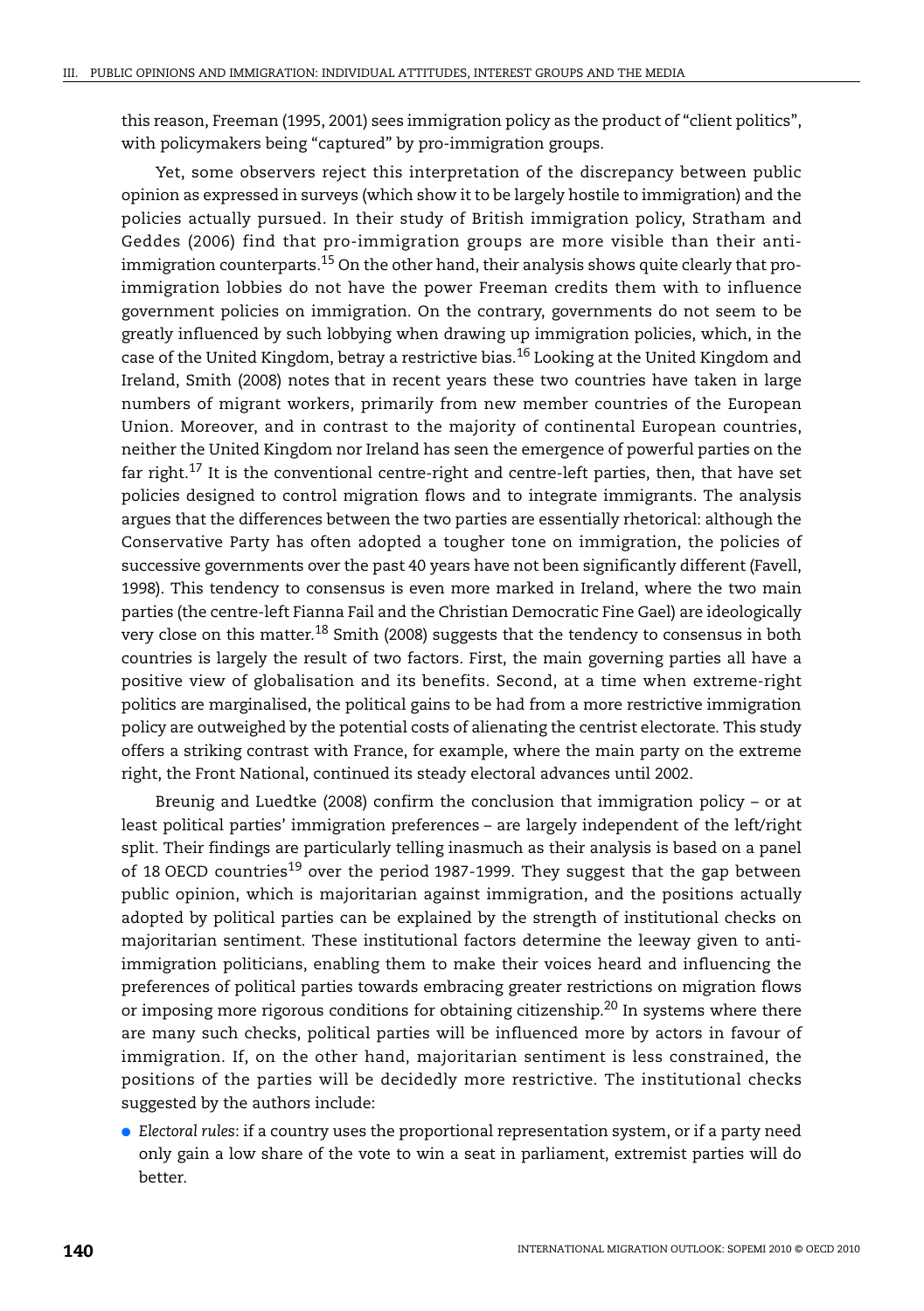- *The composition of the legislative body*: The political clout of majoritarian sentiment grows with the number of parties represented (a large number of small parties can exploit the immigration issue to attract voters), the degree of polarisation (an extremist party has more opportunities to exploit anti-immigration sentiment), and the size of the majority.
- *Vetoes on executive power*: Many such vetoes are available to the judiciary. Judicial review for the constitutionality of laws comes naturally into mind, but the role of the lower courts is also important, as they are more inclined to defend the rights of minorities and provide a platform for pro-immigration groups.

The empirical analysis provided by Breunig and Luedtke (2008) lends strong support to these theoretical intuitions. The authors also note that the major political parties of countries built by immigration (Australia, Canada or the United States) are on average more pro-immigration than those of the other countries examined.

# **4. The role of the media and the weight of beliefs in shaping public opinion**

Media influence on public opinion has been the subject of much research by political scientists and sociologists. A consensus has emerged that recognises the unifying impact of the media on public opinion and the consequent falling away of ethnic, geographic, and socio-economic differences. A number of studies have in fact shown that the media have served to weaken class sentiments (Butler and Stokes, 1974) and religious divisions (Mendelsohn and Nadeau, 1996), reduce commitment to political parties (Wattenberg, 1991), and more generally foster the emergence of a national public opinion (Shaw and Martin, 1992).

Associated issues relating to media coverage of immigration and migration policy have been addressed in numerous studies. Because of their wide-ranging social and political implications they also have been attracting constant media attention since the 1970s. A number of analytical studies have shown that growing commercialisation of the mass media networks has led them to adopt a routinely sensationalist approach to the issues, thereby reinforcing negative public perceptions (4.1). At the same time, the effect of beliefs (individual as well as collective) on the debate is by no means negligible, and consequently helps to shape individual opinions (4.2).

## *4.1. From private views to public opinion: the role of the media in shaping a "public opinion" about immigration*

Empirical analysis of media coverage of immigration-related issues relies for the most part on stories in the daily and weekly press and televised newscasts (*content analysis*), and in recent years has devoted more and more attention to the new media, particularly the Internet. Some studies have also been based on surveys of journalists, politicians and academics who deal with immigration issues. These studies generally focus on periods of peak media interest, *i.e.* when circumstances make the debate over immigration particularly intense.

Benson (2002) looks at the trend in French media coverage of immigration over the period 1973-1991. That period was marked by a clear shift in feelings about immigration, with altruistic concerns over the social suffering of immigrant workers being replaced by the politics of fear – fear over security problems in suburbs with a large share of persons of North-African origin, fear of resurgent right-wing extremism, fear that French culture was threatened by the failure to integrate immigrants effectively, and so on. At a time when the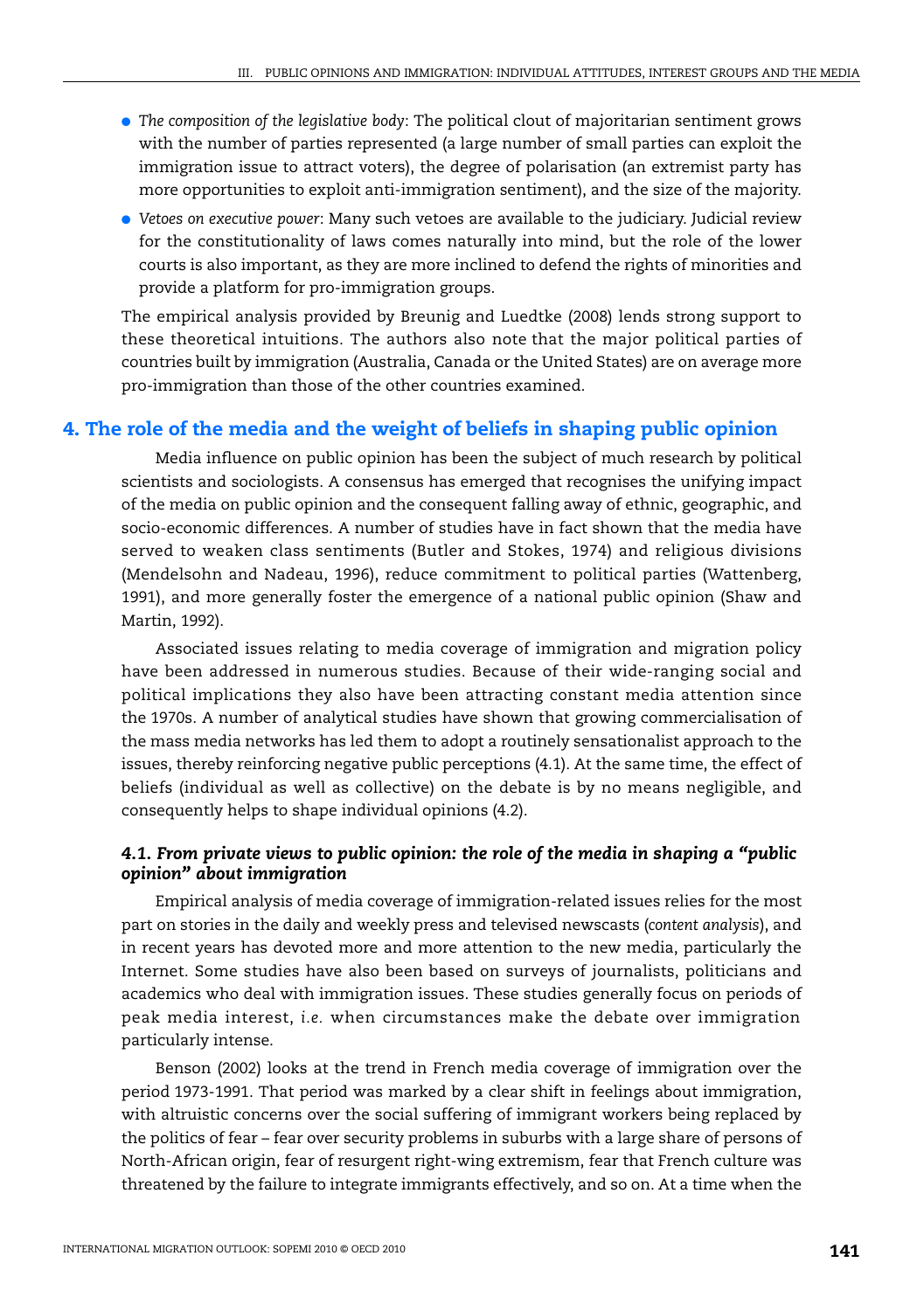growing commercialism of the media was a source of mounting concern (Bourdieu, 1996), many critics focused on the role of the media in manipulating public opinion and, ultimately, in distorting immigration policies. The increasing weight of advertising revenue in media firms' earnings has increased competition for a larger audience. This means that preference is given to news with a high emotional content and, more generally, that the facts are sensationalised. Immigration is a particularly promising subject for this type of journalism. Benson presents a rigorous empirical analysis of the question, which is not simply descriptive. He analyses stories carried in three leading national newspapers (*Le Monde, Le Figaro* and *Libération*) and on the evening news broadcasts of the two main TV channels with a view to measuring the degree of change or continuity in media coverage of immigration. The timeframe covered (1973-1991) saw several major changes in the media business, in particular the growing importance of advertising revenues for the big national dailies and the privatisation of the leading television channel in 1987. Benson identifies three "peak media attention" years for each of the three decades: 1973, 1983 and 1991.<sup>21</sup> He finds that the media attitude to immigration issues did indeed change over this time, with a narrowing of the ideological spectrum represented and increased sensationalism in the way information was dealt with. But the media's treatment of the issues was also marked by a degree of continuity. Benson explains that this relative stability is due to the role of the institutional constraints surrounding the media business, which Bourdieu (1996) calls the "journalistic field" and which can be summarised as the tacit "(ethical) rules of the game". This "field" generates powerful inertia effects on the treatment of news, and these effects, together with relative stability in state regulation of the media, have limited the repercussions of growing commercialism in the media and thus explain the relative continuity in media treatment of immigration over the period in question.

Benson and Saguy (2005) pursue and complete this study with a comparative analysis of media coverage in France and in the United States between 1973 and 1994. The media examined in the case of France are the same as those studied by Benson (2002). For the United States they are the *New York Times* and *Los Angeles Times* and the evening newscasts of the three main national networks. The analysis seeks to highlight the role of three factors in changing media coverage of immigration in the two countries:

- *Cultural contexts*. American and French news media coverage of immigration differs significantly, reflecting cultural differences. The French media are more likely than the American media to report on the social problems faced by immigrants and also on the cultural problems their differences pose for society. The US media will be more likely to report on fiscal problems created by immigration. The authors attribute these differences of the media approach to the different cultural contexts of the two countries, as there is no factual element relating to immigration that can explain them.
- *The legal and institutional environment*. Structural characteristics also go quite a long way towards explaining media attention to specific aspects of immigration. Thus, when the French government introduced policies to encourage cultural diversity in 1983, media coverage of immigration policy's impact on cultural diversity increased. In 1991, on the other hand, the political consensus was that integration of immigrants was preferable to multiculturalism. As a result, the number of stories stressing the positive aspects of cultural diversity fell to a quarter of what it had been eight years earlier, while more than a third of immigration stories addressed the problems caused by immigrants' cultural differences. Over the same period, the American media more often raised the issue of immigration within the context of the debate about discrimination: 18% of stories about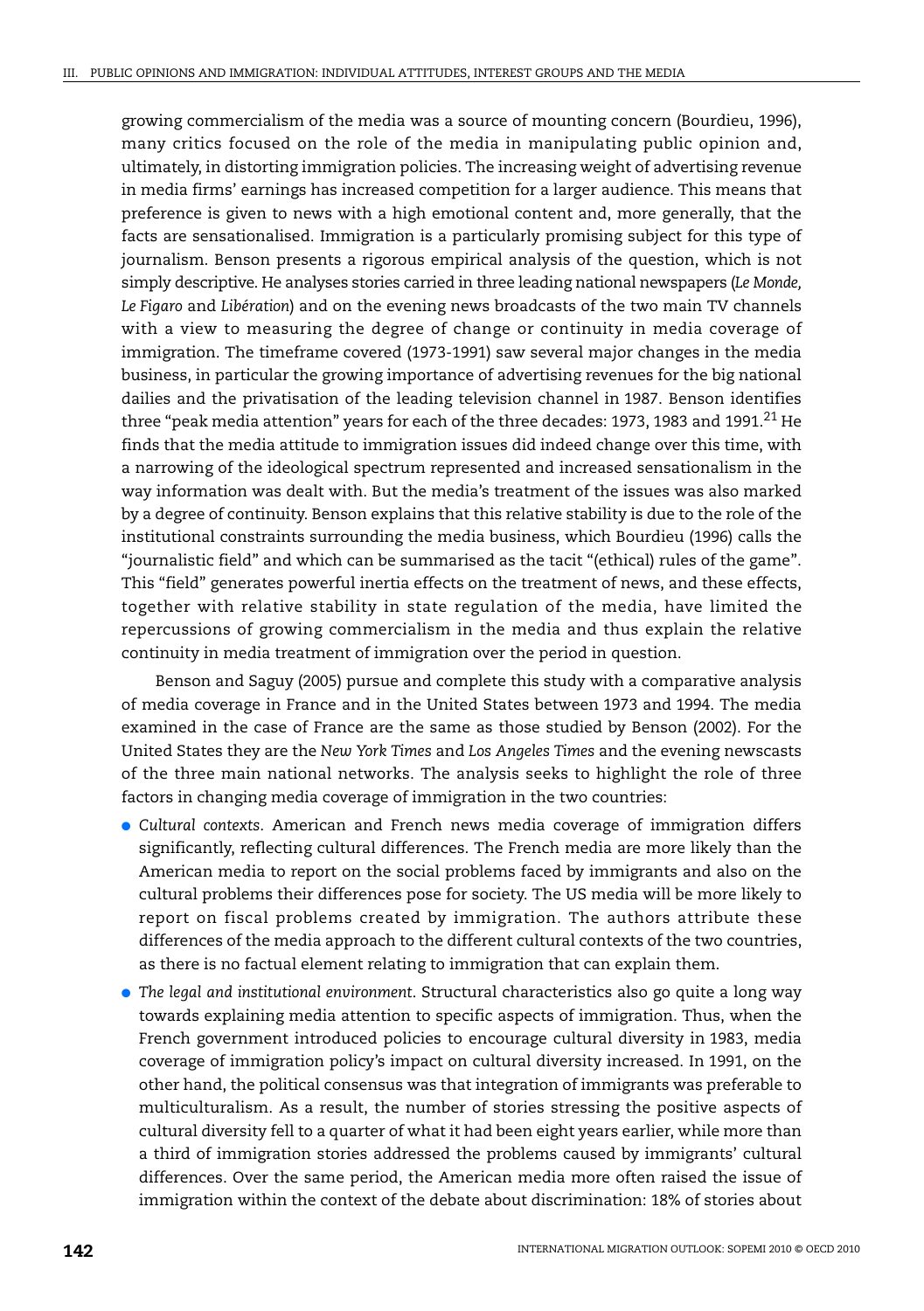immigration adopted this perspective in the United States in 1986, compared with only 1% in France in 1983. A similar difference is observed in the 1990s, with 11% of stories taking this line in the United States in 1994, compared with 5% in France in 1991. The refusal to produce ethnic statistics in France, and the influence of affirmative action policies in the United States are two possible explanations for this difference in news treatment.

● *Journalism's relations with government and the market*. Perhaps because of the broad scope of French libel laws and restrictions on access to government documents, French media coverage of immigration is less likely than its American counterpart to go in for investigative reporting on the inner workings of government bureaucracies.

Other studies describe the impact on public opinion of the positions taken by the media on immigration issues. In the case of the United States, Akdenisili *et al*. (2008) analyse media coverage of immigration from 1980 onwards, but with a particular focus on the heated debates of 2006 and 2007 over the proposed reform of American immigration policy. The authors conclude that American public opinion about immigration reached an unprecedented degree of radicalism and assertiveness, which made it very difficult to find a political compromise in Congress. The study claims that this situation was the result of the increasing fragmentation of the media industry in the United States, which has seen the public moving away from the printed press and national evening TV newscasts towards cable channels, radio talk shows, and the Internet. This growing fragmentation of the industry has intensified competition for audience share. The old and new media alike are therefore more inclined to favour and highlight stories about the country's economic and social difficulties. They will focus on immigration if it can be linked to problems of crime, economic crisis, or violent political controversy. Politicians and immigrants themselves take centre stage, to the exclusion of other key players such as employers and workers. As these authors see it, the media's biased take on immigration fails to reflect the reality of a demographic phenomenon, which is not only massive but has been taking place for several decades, and for the most part legally.

From the same perspective, Tsoukala (2002) looks into the criminalisation of immigration in French, German, Italian and Greek news coverage during the 1990s. She observes that "far from reflecting reality, the media structures *one* reality, which ultimately helps to shape public opinion to varying degrees". While it is not directly determined by the media, public opinion "tends to be determined by the ideological frame of reference supplied by the media (Van Dijk, 1993)". The study itself is essentially a qualitative analysis of the content of the major national dailies, with occasional forays into the weekly press and television. According to Tsoukala, media coverage of immigration legitimises a general viewpoint that associates immigration with crime and urban violence. The author concludes that these media representations have led over time to a blurring of the distinction between illegal immigrants, legal immigrants, and second-generation immigrants, and also between foreigners and nationals of minority ethnic or religious origin.

Merolla and Pantoja (2008) study the matter from the standpoint of experimental economics, examining the influence of media perspectives<sup>22</sup> on the shaping of public opinion about immigration. The experiment consisted in taking a sample of students, dividing them into six groups and exposing each group to a different media presentation focusing on popular beliefs about immigration and its impact: *i)* the negative economic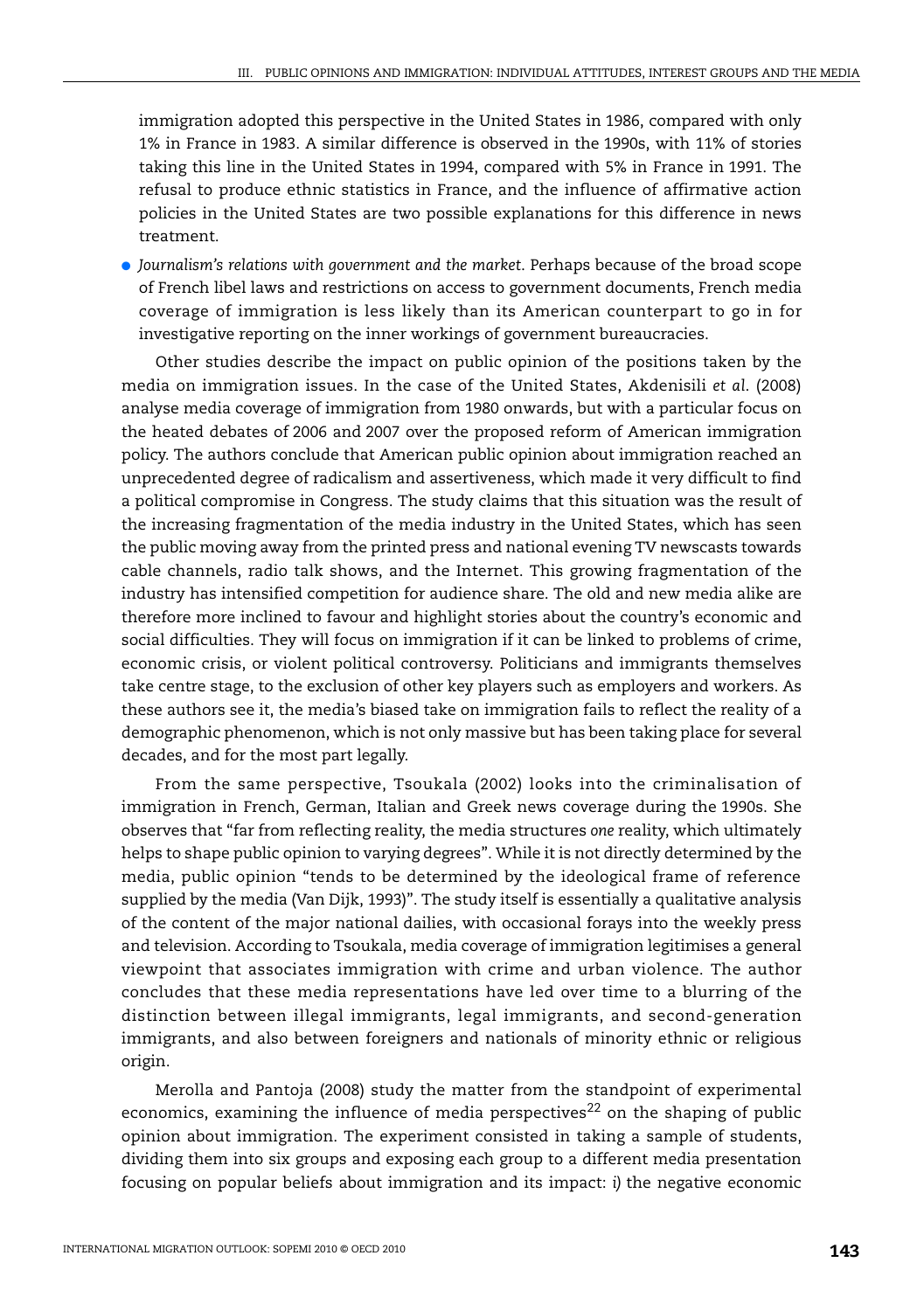impact; *ii)* the positive economic impact; *iii)* the positive social impact; *iv)* the negative social impact; *v)* the national security impact; and *vi)* no particular impact (control group). The results of the experiment show that, to varying degrees, each of these presentations is capable of influencing general feelings toward legal and illegal immigration and specific beliefs about the economic and social consequences of immigration.

### *4.2. The role of beliefs in framing debate and shaping public opinion*

Many of the studies described above have stressed the importance of the media in shaping public opinion, in particular through their power to legitimise more general views on immigration. It seems useful, then, to look beyond the form and origin of these beliefs in order to gain a better understanding of the way they shape the political landscape and public opinion about immigration.

According to a number of studies, the strongly-held belief that relations between the native-born and immigrants are a "zero-sum game"<sup>23</sup> explains much of the hostility towards immigration and any form of solidarity with immigrants. Insofar as immigrants are perceived as potential competitors in the drive to acquire rare resources, helping them or letting their numbers increase can only serve to enhance their "market power" (see Esses *et al.,* 1998, 1999; Jackson and Esses, 2000). Esses *et al*. (2001) confirm and develop this finding in experimental studies in two Canadian universities. In another series of studies, conducted in Canada and the United States, the same authors re-examine the role of group competition for scarce resources and also consider the role of ethnic prejudice. The latter is broader than that of competition over resources, in that it has social and cultural dimensions. The analysis concludes that ethnic prejudice plays a fairly minor role in determining immigration attitudes, and that group competition for scarce resources in a zero-sum game provides the frame of reference in which public opinions are shaped.

Esses *et al*. (2001) go on to show that it is possible to modify people's opinion of immigration by overturning the belief that inter-group relations are a zero-sum game with, for example, arguments and policies that promote a common sense of identity. This seems to highlight the need to shape or educate public opinion, and brings one back to the problem of the form and content of public discourse and its impact. According to Boswell (2009 a&b), the way migration policy issues are addressed and debated in the public arena is itself an essential issue within the wider context of immigration policy analysis.

As to the substance of the matter, Boswell (2009a) focuses on political parties' use of expert knowledge as a way of legitimising their claims. To illustrate the point, she analyses the immigration debate in the United Kingdom between 2002 and 2004. Over this period, immigration policy issues were the subject of nine debates, three of which involved discussion of research findings (on the real level of immigration, the economic impact of immigration in the United Kingdom, and the impact of European Union enlargement on immigration from Central and Eastern Europe). The analysis of media coverage of these three events shows a clear tendency on the part of the media to exploit research in order to create an atmosphere of scandal around the government, which was described as incompetent when making political decisions in areas of risk. Boswell also shows that, while politicians are quick to invoke scientific research to legitimise their decisions, they generally doubt the ability of science to predict the outcomes of policies. This is what Boswell calls "a paradoxical disconnect between the ritualistic acceptance of technocratic modes of settlement and the limited authority of knowledge in settling disputes".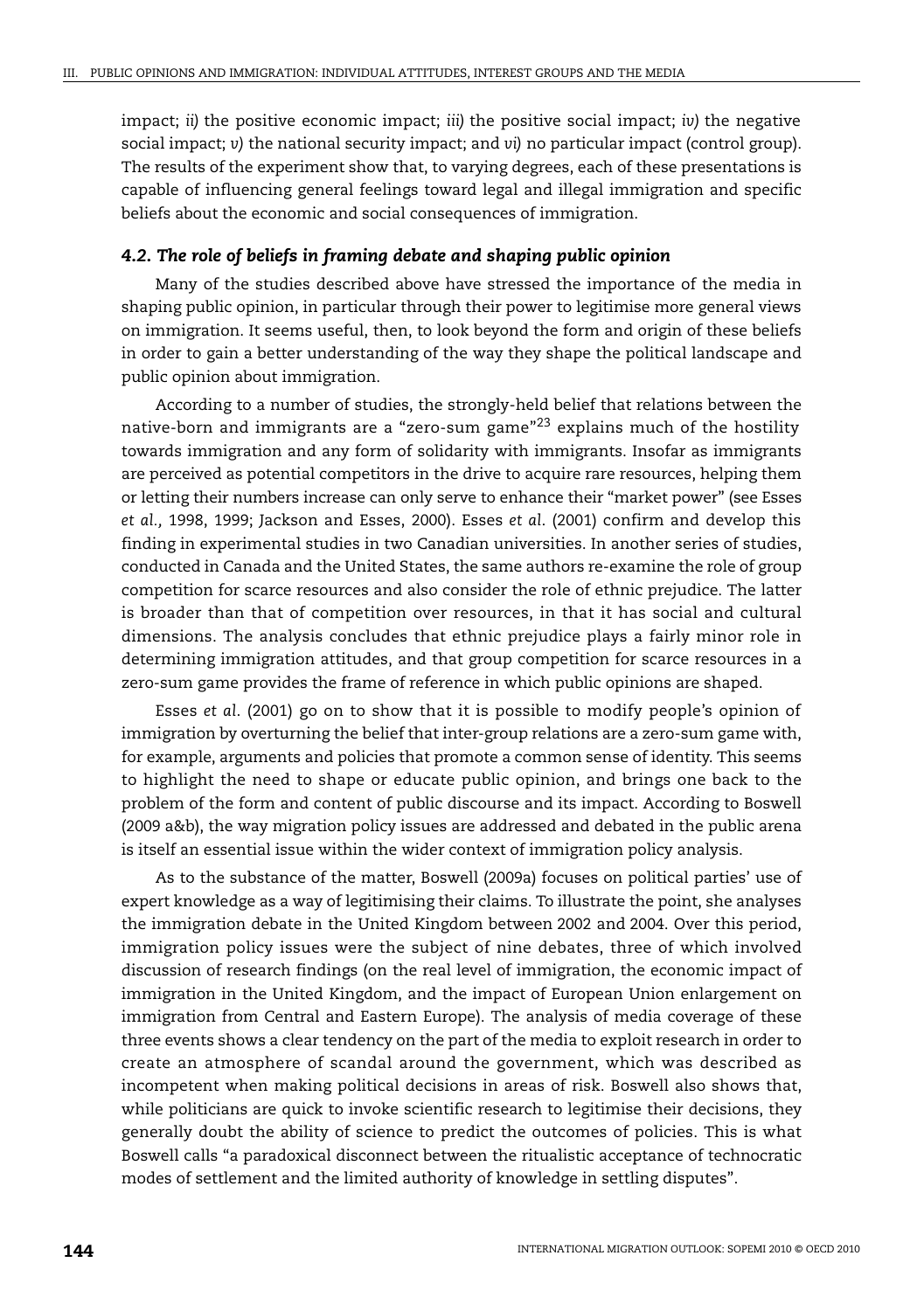Building upon her previous research, Boswell (2009b) examines the opposition between "technocratic" and "democratic" modes of resolving the immigration debate. "Technocratic" arguments, based on scientific research, focus the debate on the needs of the labour market rather than on cultural considerations. The outcome is often an approach that is more liberal and open to immigration. However, rival political parties and the mass media may resist this type of approach – which they regard as "elitist" and serving the needs of employers, or as being out of touch with people's real concerns about immigration – and seek instead to move the debate to a less technocratic ground by emphasising the clash of interests or values. The author focuses primarily on two examples of debates about immigrants in search of work: one held in Germany between 2000 and 2003, and one in the United Kingdom between 2002 and 2004. During these periods, both countries were governed by centre-left parties inclined to introduce more liberal labour migration policies. Yet, the role of scientific research and the outcome of the debates diverged considerably. In the United Kingdom, the debate over immigration policies was based on technocratic considerations, and the three main political parties were in agreement in recognising the benefits of this kind of immigration for the British economy. In Germany, on the other hand, the government quickly foundered in its attempts to defend its immigration policy with economic arguments, while the opposition prevailed by invoking cultural issues. Boswell identifies two main factors behind this divergence: ideological differences and the collective memory of the results of previous migration policies. The author notes that Germans considered the temporary "guest worker" programmes of the 1960s to have been a failure, as many of those immigrants ended up settling in Germany permanently. The United Kingdom, however, had no memory of such a "failure", and the bulk of immigration to Britain had come from Commonwealth countries. Generally speaking, countries where immigration policies are deemed to have "failed" (Germany, Denmark, France, Italy or the Netherlands) will be more likely to take a democratic approach to the debate. In contrast, countries with no such memory of "failed" immigration policy (Spain, Ireland, United Kingdom or Sweden) will consider the issue from a more technocratic standpoint.

#### **Conclusion**

Generally speaking, and despite some notable exceptions in countries that were historically built on immigration and have selective immigration policies, opinion surveys in most OECD countries show that people tend to take a negative view of the economic and cultural impact of migrations and of policies designed to increase migratory flows. Opinions vary considerably from one country to another for reasons relating to the dynamics of these flows, the features of the immigration systems and the past experiences of countries in this area. Individual opinions also differ within the same country for a variety of reasons: economic, demographic, cultural or political. Although there is an empirical consensus on the impact of some of these factors, such as level of education or ideological orientation, the role of others is more uncertain and depends on the context. Moreover, interaction between these groups of explanatory variables also plays a role, which means that simple theoretical approaches will not necessarily account for the complexity of the determinants of individual opinions on immigration.

One of the main points to emerge from the preceding analysis is that beliefs about the economic and cultural impact of immigration significantly influence individual attitudes towards opening the borders to migrants. Public debate on the issues of immigration and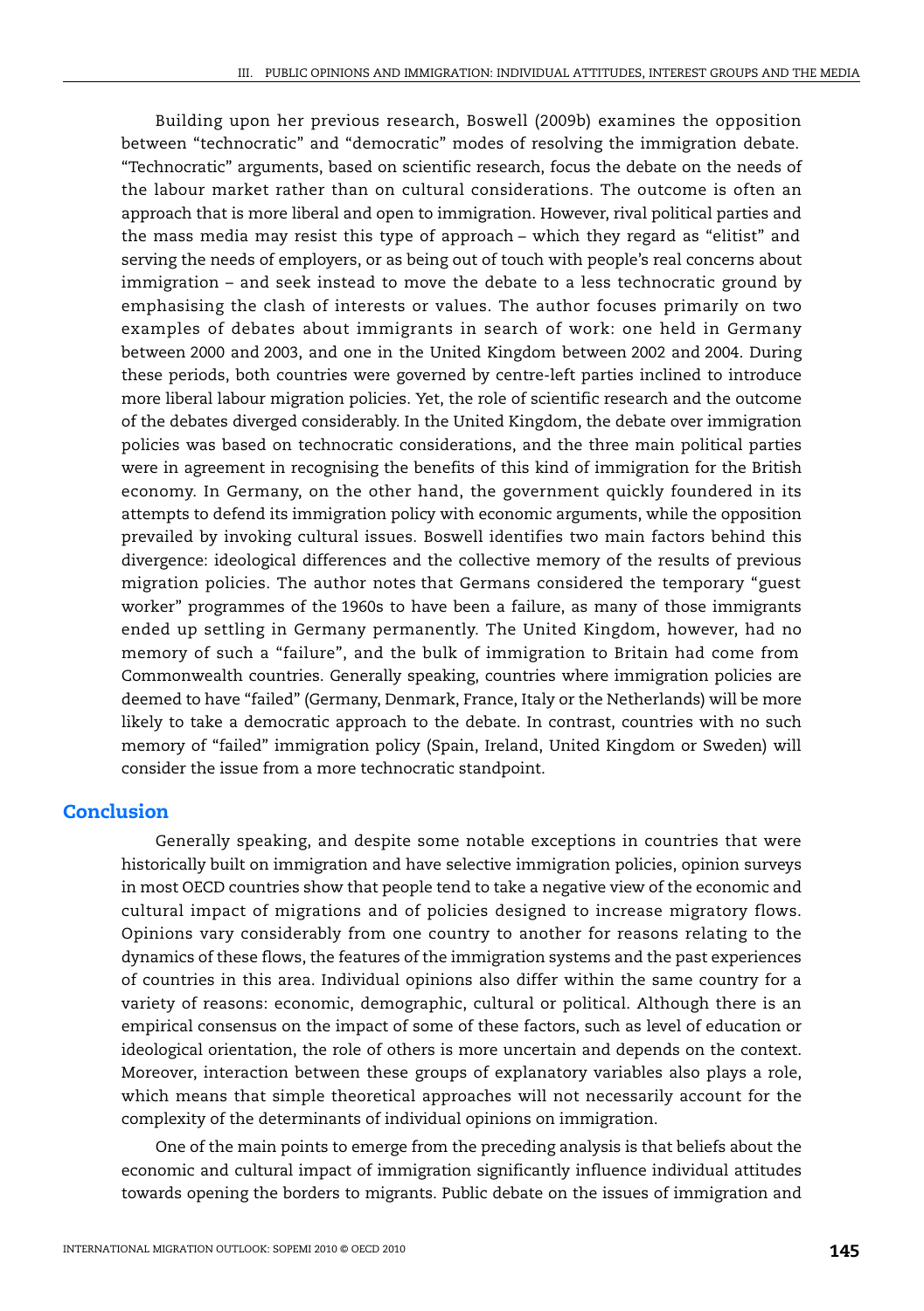migration policy is still broadly determined by the way these issues are covered by the media and by the effects of a certain number of collective beliefs. Some media, in response to pressure from competitors, may convey a simplistic impression and only concern themselves with the more sensational aspects of the immigration issue. In this way they may help to reinforce prejudices, which are partly enhanced by the less favourable outcomes of past migration and integration policies.

Certain parts of the population are likely to adopt different positions on immigration, not only because of its distributive effects, but also because these groups are distinguished by the way they value cultural diversity, among other things. The point therefore is not so much to seek consensus in public opinion on immigration issues as to limit the effect of popular beliefs and misconceptions. In this context, the planned reforms of migration policies need to involve a radical effort to enhance public knowledge and understanding of migration, notably regarding its economic, social and cultural impacts.

If this objective is to be reached, it will be necessary to promote greater transparency over the scale of international immigration, facilitate access to the most up-to-date information, and improve procedures for comparing international migration statistics. There will also be a need for regular and open discussion with interest groups, which should be based on relevant research findings. Lastly, there will be a need for objective, indepth coverage of the migration issue and a determination to resist the temptation to exploit this issue for political ends.

Moreover, this section only addresses the national dimension of the political economics of international migration. The possibility of reforming migration policies will also be greatly influenced or limited by international factors relating to commitments entered into by states, bilateral relations with the countries of origin (with which the host countries have strong historical and geographical ties), and multilateral negotiations. A more complete analysis of the relationship between these factors and the shaping of migration policies would be needed to gain a better understanding of the extent to which OECD countries are free to adapt their migration policies to meet the major demographic and economic challenges of the next decades.

#### *Notes*

- 1. This document was drafted by Jérôme Héricourt (Maître de Conférences at the University of Lille 1) and Gilles Spielvogel (Maître de Conférences at the University of Paris 1), consultants to the OECD.
- 2. While some individuals will call upon their knowledge of political facts and form a judgment based on "rational" evaluation criteria, others will react in accordance with their "class ethos", a system of implicit values transmitted by the individual's social environment.
- 3. The other criteria were: having good educational qualifications; being able to speak the language of the country; coming from a Christian background; being white; and being wealthy.
- 4. This subject has also been addressed by some national opinion surveys. For example, the Australian Election Study (AES) of 2001 showed that the balance of opinion in favour of larger flows of skilled immigrants (41%) was much higher than that in favour of immigration of persons with relatives in the country (19%), revealing a clear preference for labour migration in Australia, as in European countries (Betts, 2002).
- 5. Empirical studies are divided on the subject. Whereas Borjas (2003) finds that immigration of lowqualified workers has a negative effect on salaries of workers already resident in the country, Card (2005) and Ottaviano and Peri (2008) find that the effects are minor and insignificant.
- 6. Using a similar theoretical approach, Bilal *et al.* (2003) study the impact of changes in the distribution of income on the attitude of households towards immigration of low-qualified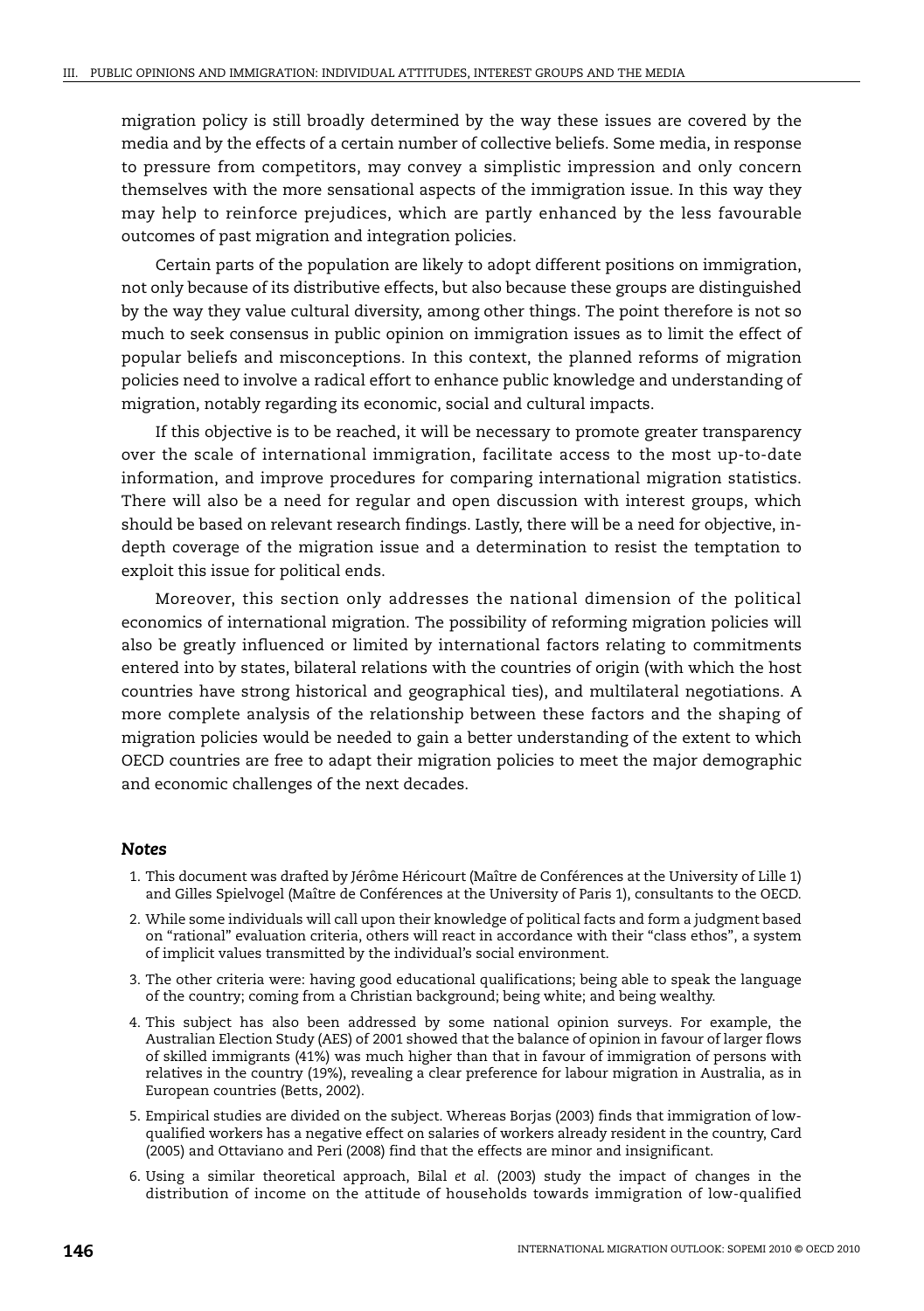workers. They show that increased inequality of income is likely to lead to a radicalisation of attitudes towards this type of immigration.

- 7. It could of course be argued that the effect would only be temporary insofar as the immigrants, having come to the end of their working lives, would also receive pensions. But at the present time there is no reason to suppose that migration flows will dry up in years to come, and it is therefore quite conceivable that further generations of immigrant workers will come to the country and help fund pensions.
- 8. According to the country estimates, however, this is not the case in France, the United Kingdom and the United States (Table III.3).
- 9. It should be noted, however, that some studies highlight the importance of certain national peculiarities in this area. Ilias *et al.* (2008) show for example that, in the United States, mere membership of a political party may determine preferences over immigration, whereas identification with the right or left of the political spectrum has no impact.
- 10. In order to test this intuition, we drew up estimates for the ESS survey that were similar to those submitted for the ISSP survey. They clearly show that if the endogenous nature of beliefs is not taken into account, individuals who have themselves immigrated are in favour of an open migration policy.
- 11. However, the findings of O'Rourke and Sinnot (2006) with respect to countries covered by the ISSP survey are more nuanced. While they confirm that individuals who have never lived abroad tend on average to view immigration less favourably, their statistical findings regarding the role played by the "openness" variables (being born abroad, having foreign parents, etc.) are nevertheless ambiguous.
- 12. In 2001 and 2002, between 35 and 41% of Australians stated that immigration flows were too high, compared with 70% in the early 1990s.
- 13. The more recent furore sparked by the European services Directive (the "Bolkestein" Directive) offers a patent illustration of this restrictive bias. That directive sought to promote free movement of workers within the European Union by allowing them to be hired under the labour rules of their home country. The ensuing union-inspired uproar (which was particularly pronounced in France) put that directive on ice.
- 14. This variable is used, for want of a satisfactory alternative, as an approximation of union lobbying budgets.
- 15. Although it should be noted that this finding is not confirmed by the experience of other European countries where, on the contrary, anti-immigration groups seem more involved in the public debate.
- 16. At least until the Labour Party returned to power in 1997 and adopted a more liberal immigration policy than that of its Conservative predecessor.
- 17. Nevertheless, in the United Kingdom the right-wing British National Party managed to obtain two seats in the elections to the European Parliament in 2009 with a campaign largely focused on immigration issues.
- 18. Initially an emigration country because of its chronic state of underdevelopment, Ireland became an immigration country thanks to the rapid growth of its economy from the mid-1980s onward. Given the historical circumstances, the population has probably developed a favourable bias towards labour immigration. It is not excluded that the severity of the current recession will change attitudes.
- 19. Australia, Austria, Belgium, Canada, Denmark, Finland, France, Germany, Ireland, Japan, Luxembourg, Netherlands, Norway, Portugal, Sweden, Switzerland, United Kingdom, United States.
- 20. Immigration and citizenship policies have become progressively stricter in several European countries of the OECD in recent years (see OECD 2007 and 2008a), in parallel with the rising clout of antiimmigration sentiment in the political sphere and in public opinion (see Penninx, 2005 regarding the Netherlands).
- 21. These peak years are the ones in which the greatest number of immigration-related stories were found.
- 22. Subsequently referred to as "media treatment".
- 23. If immigrants obtain more, the native-born population is bound to have less. In this context, any policy that helps immigrants integrate and succeed economically will be seen as depriving the native-born.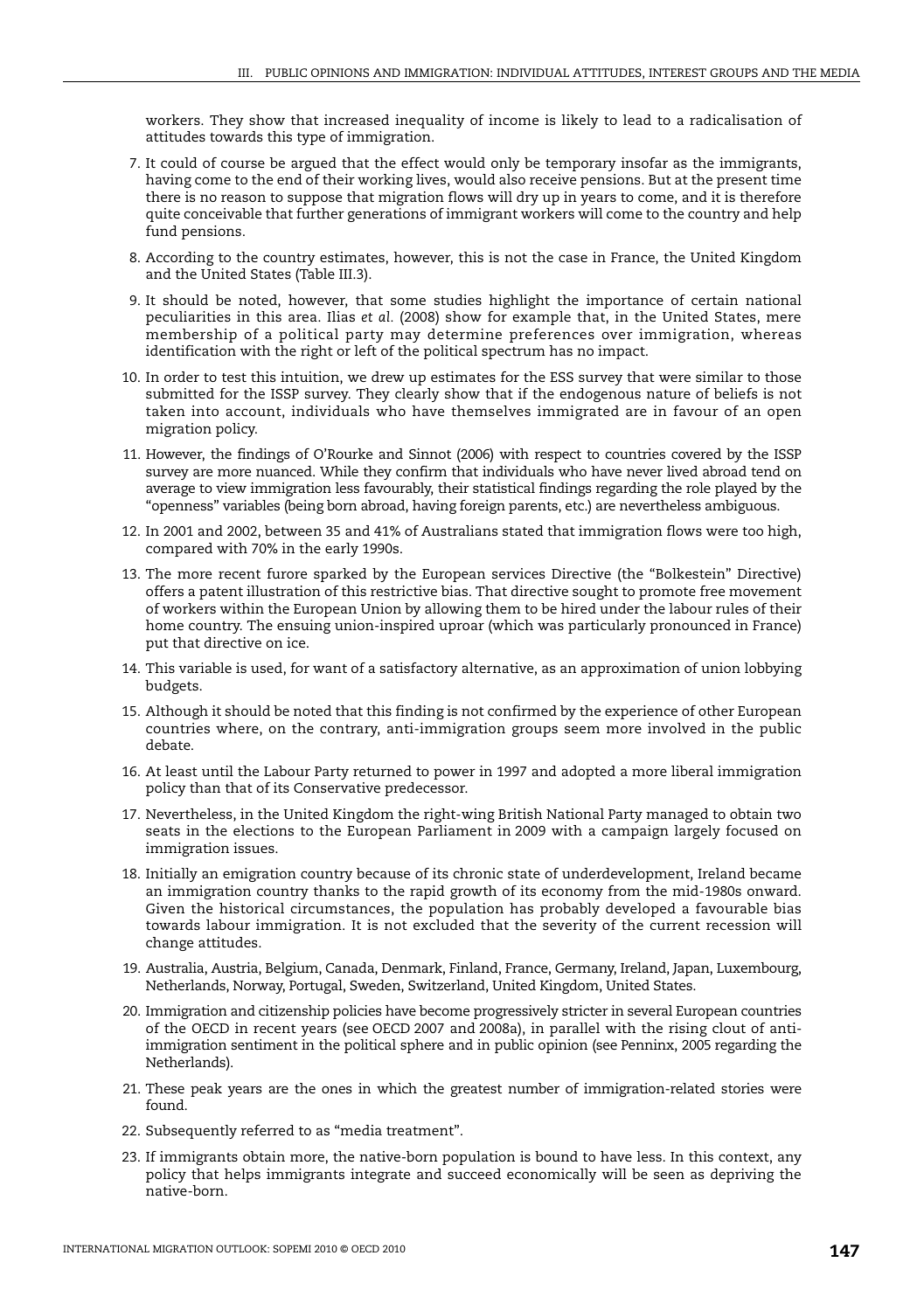#### *References*

- Akdenizli, B., E.J. Dionne, M. Kaplan, T. Rosenstiel and R. Suro (2008), *Democracy in the Age of New Media: A Report on the Media and the Immigration Debate*, The Brookings Institution, Washington DC.
- Bauer, T., M. Lofstrom and K.F. Zimmermann (2000), "Immigration policy, assimilation of immigrants, and natives' sentiments towards immigrants: Evidence from 12 OECD countries", *Swedish Economic Policy Review*, Vol. 7, 11-53.
- Benson, R. (2002), "The political/literary model of French journalism: Change and continuity in immigration news coverage", 1973-1991, *Journal of European Area Studies*, Vol. 10, 49-70.
- Benson, R. and A. Saguy (2005), "Constructing social problems in an age of globalization: A French-American comparison", *American Sociological Review*, Vol. 70, 233-259.
- Betts, K. (2002), "Immigration and public opinion: Understanding the shift", *People and Place*, Vol. 10, 24-37.
- Bilal, S., J.-M. Grether and J. de Melo (2003), "Attitudes towards immigration: A trade-theoretic approach", *Review of International Economics*, Vol. 11, 253-267.
- Borjas, G. (2003), "The labor demand curve is downward sloping: Reexamining the impact of immigration on the labor market", *Quarterly journal of Economics*, Vol. 118, 1335-1374.
- Boswell, C. (2009a), "Selling labour migration: Democratic *vs.* technocratic modes of justification", CESPI Issue Paper DOC 3/09.
- Boswell, C. (2009b), "Knowledge, legitimation and the politics of risk: The functions of research in public debates on migration", *Political Studies*, Vol. 57, 165-186.
- Bourdieu, P. (1973), " L'opinion publique n'existe pas ", *Les Temps Modernes*, No. 318, 1292-1309.
- Bourdieu, P. (1996), *Sur la télévision*, Paris*:* Raisons d'agir.
- Breunig, C. and A. Luedtke (2008), "What motivates the gatekeepers? Explaining governing party preferences on immigration", *Governance*, Vol. 21, 123-146.
- Butler, D. and D. Stokes (1974), *Political change in Britain: The evolution of electoral choice*, London: Macmillan.
- Card, D. (2005), "Is the new immigration really so bad", *Economic Journal*, Vol. 115, 300-323.
- Card, D., C. Dustmann and I. Preston (2009), "Immigration, Wages, and Compositional Amenities", NBER Working Paper N° 15521.
- Cornelius W. and M. Rosenblum (2005), "Immigration and politics", *Annual Review of Political Science*, Vol. 8, 99-119.
- Daniels, J.P. and M. Von Der Ruhr (2003), "The determinants of immigration-policy preferences in Advanced Economies: A cross-country study", *Atlantic Economic Journal*, Vol. 31, 146-158.
- Esses, V.M., J.F. Dovidio, L.M. Jackson and T.L. Armstrong (2001), "The immigration dilemma: The role of perceived group competition, ethnic prejudice, and national identity", *Journal of Social Issues*, Vol. 57, 389-412.
- Esses, V.M., L.M. Jackson and T.L. Armstrong (1998), "Intergroup competition and attitudes toward immigrants and immigration: An instrumental model of group conflicts", *Journal of Social Issues*, Vol. 54, 699-724.
- Esses, V.M., L.M. Jackson, J.M. Nolan and T.L. Armstrong (1999), "Economic threats and attitudes toward immigrants", in S. Halli et L. Drieger (eds.): *Immigrant Canada: Economic, Demographic and Social Challenges*, Toronto: University of Toronto Press.
- Facchini, G., A.M. Mayda and P. Mishra (2008), "Do interest groups affect US immigration policy?", CEPR Discussion Paper No. 6898.
- Facchini, G. and A.M. Mayda (2008), "From individual attitudes towards migrants to migration policy outcomes: Theory and evidence", *Economic Policy*, Vol. 23, 651-713.
- Facchini, G. and A.M. Mayda (2009), "Does the welfare state affect individual attitudes toward immigrants? Evidence across countries", *Review of Economics and Statistics*, Vol. 91, 295-314.
- Favell, A. (1998), "Multicultural race relations in Britain: problems of interpretation and explanation", in C. Joppke (ed.), *Challenge to the Nation-State: Immigration in Western Europe and the United States*, Oxford: Oxford University Press.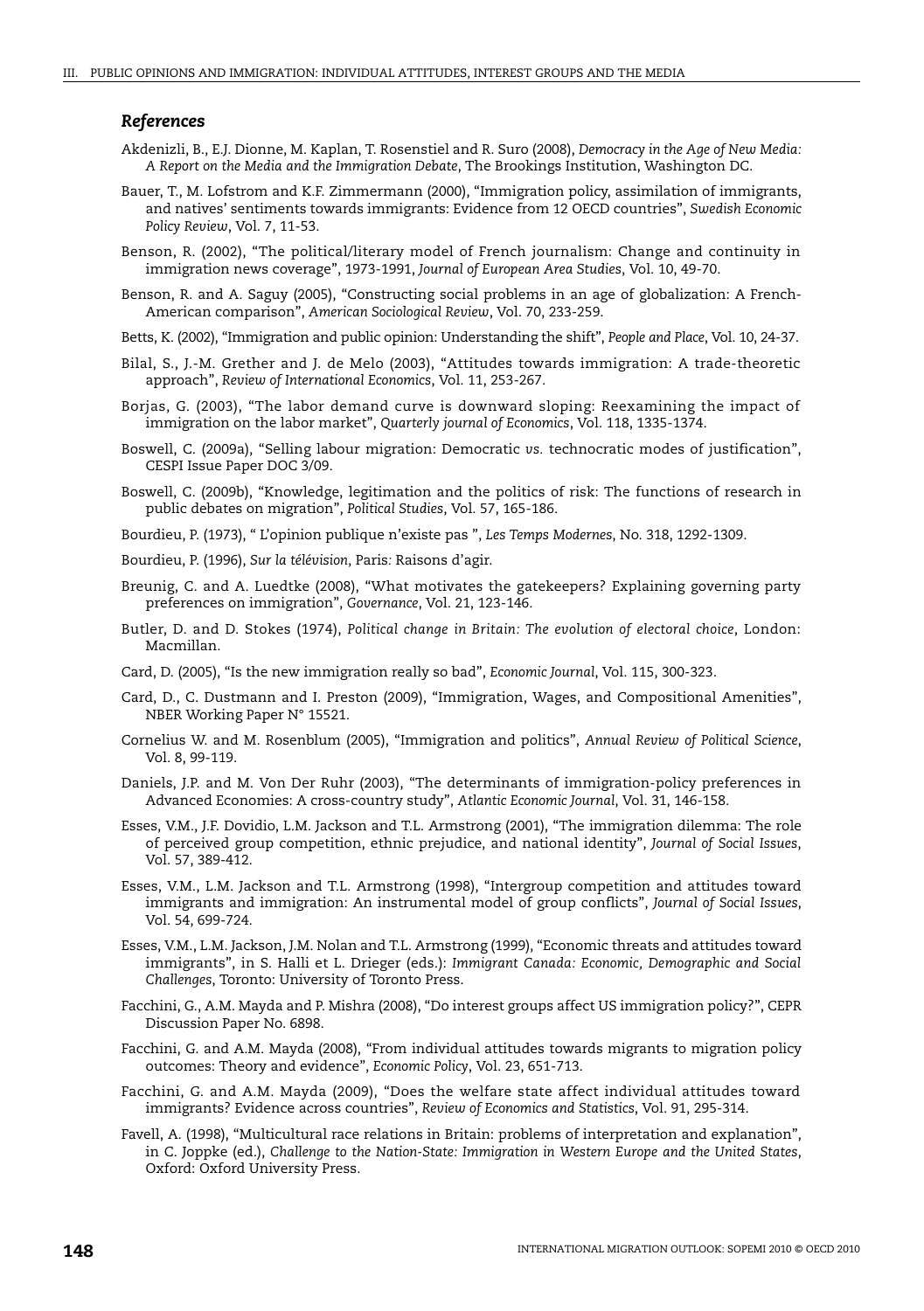- Freeman, G. (1995), "Modes of immigration politics in liberal democratic states", *International Migration Review*, Vol. 29, 881-902.
- Freeman G. (2001), "Client politics or populism: Immigration reform in the United States", in V. Guiraudon and C. Joppke (eds.), *Controlling a New Migration World*, New York: Routledge.
- Freeman, G. (2002), "Winners and losers: Politics and the costs and benefits of migration", in A.M. Messina (ed.), *Western European Immigration and Immigration Policy*, Westport, Conn.: Praeger.
- Fuchs, L.H. (1990), *The American Kaleidoscope: Race, Ethnicity, and the Civic Culture*, Hanover, NH: Univ. Press New England.
- Gerdes, C. and E. Wadensjö (2008), "The impact of immigration on election outcomes in Danish municipalities", IZA Discussion Paper No. 3586.
- German Marshal Fund (2009), Transatlantic Trends: Key findings on immigration 2009 (*[www.gmfus.org/](http://www.gmfus.org/trends/immigration/) [trends/immigration/](http://www.gmfus.org/trends/immigration/)*).
- Goldin, C. (1993), "The political economy of immigration restrictions in the United States, 1890 to 1921", NBER Working Paper No. 4345.
- Goldsborough, J. (2000), "Out-of-control immigration", *Foreign Affairs*, Vol. 79, 89-101.
- Gorodzeisky A. and M. Semyonov (2009), "Terms of exclusion: Public view towards admission and allocation of rights to immigrants in European countries", *Ethnic and Racial Studies*, Vol. 32, 401-423.
- Hainmueller, J. and M.J. Hiscox (2007), "Educated preferences: Explaining attitudes toward immigration in Europe", *International Organization*, Vol. 61, 399-442.
- Hanson, G.H. and A. Spilimbergo (2001), "Political economy, sectoral shocks, and border enforcement", *Canadian Journal of Economics*, Vol. 34, 612-638.
- Hatton, T.J. (2007), "Should we have a WTO for international migration?", *Economic Policy*, Vol. 22, 341-383.
- Haubert, J. and E. Fussell (2006), "Explaining pro-immigrant sentiment in the US: Social class, cosmopolitanism and perceptions of immigrants", *International Migration Review*, Vol. 40, 489-507.
- Haus, L. (1995), "Openings in the wall: Transnational migrants, labor unions, and US immigration policy", *International Organization*, Vol. 49, 285-313.
- Haus, L. (1999), "Labor unions and immigration policy in France", *International Migration Review*, Vol. 33, 683-716.
- Ilias, S., K. Fennelly and C.M. Federico (2008), "American attitudes toward guest worker policies", *International Migration Review*, Vol. 42, 741-766.
- Jackson, L. and V.M. Esses (2000), "Effects of perceived economic competition on people's willingness to help empower immigrants", *Group Processes and Intergroup Relations*, Vol. 3, 419-435.
- Kessler, A.E. (1999), Globalization, domestic politics, and the "curious coalitions" of postwar American immigration reform, presented at Annual Meeting of the American Political Science Association, Atlanta, GA.
- Kessler, A.E. and G.P. Freeman (2005), "Public opinion in the EU on immigration from outside the Community", *Journal of Common Market Studies*, Vol. 43, 825-850.
- Malchow-Møller, N., J.R. Munch, S. Schroll and J.R. Skaksen (2008), "Attitudes towards immigration Perceived consequences and economic self-interest", *Economics Letters*, Vol. 100, 254-257.
- Mayda, A.M. (2006), "Who is against immigration? A cross-country investigation of individual attitudes towards immigrants", *The Review of Economics and Statistics*, Vol. 88, 510-530.
- Mendelsohn, M. and R. Nadeau (1996), "The magnification and minimization of social cleavages by the broadcast and narrowcast news medias", *International Journal of Public Opinion Research*, Vol. 8, 374-389.
- Mendelsohn, M. and R. Nadeau (1997), "The religious cleavage and the media in Canada", *Canadian Journal of Political Science/Revue canadienne de science politique*, Vol. 30, 129-146.
- Menz, G. (2007), "Employers, Trade Unions and Labor Migration Policies: Examining the Role of Non-State Actors", Paper presented at the European Union Studies Association Tenth Biennial Conference, Montreal, Canada.
- Merolla, J.L. and A. Pantoja (2008), "The Effects of Media Framing on Attitudes toward Undocumented Immigration", presented at the 2008 Annual Meeting of the Western Political Science association, 20-22 April, San Diego, California.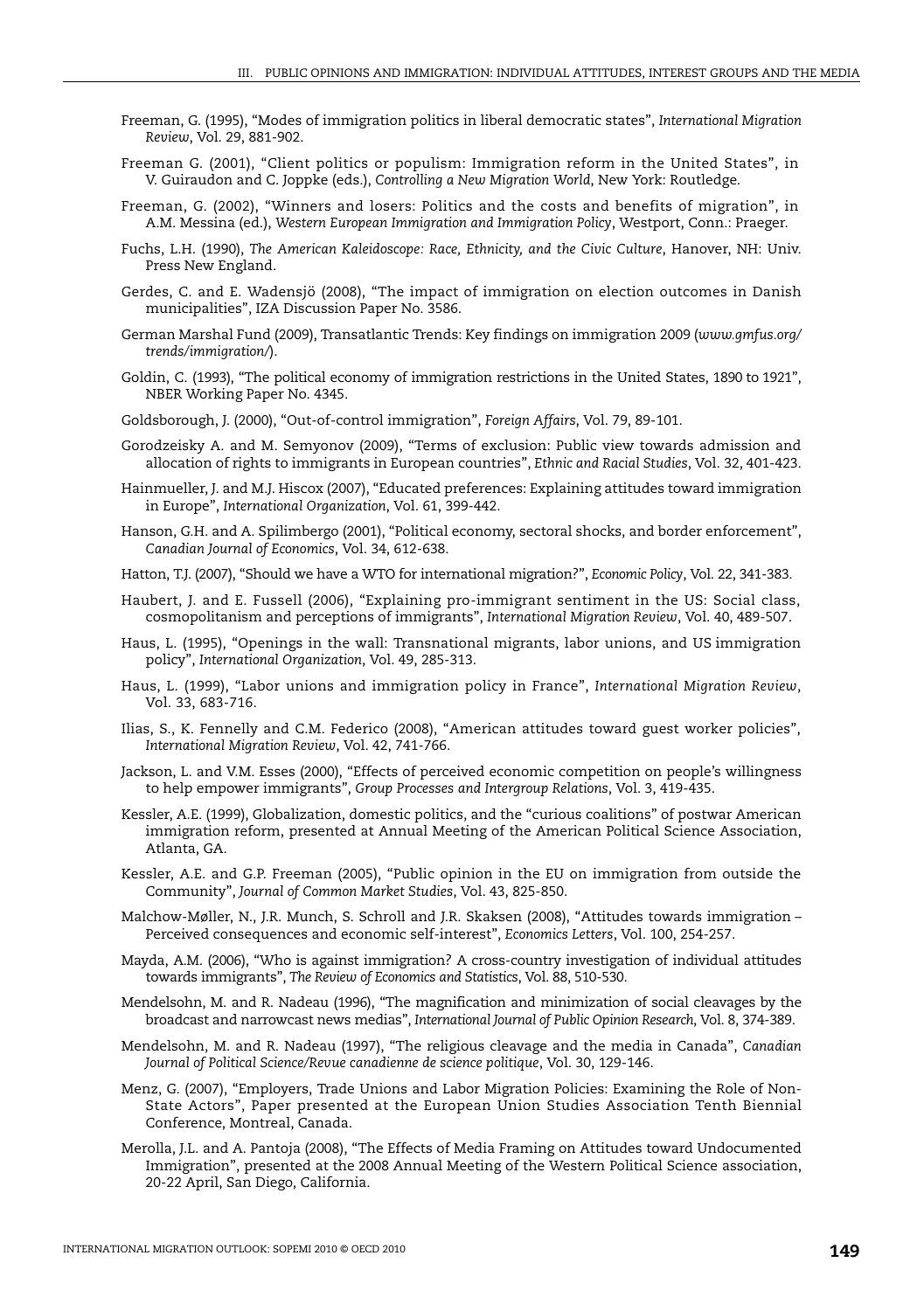- Miguet, F. (2008), "Voting about immigration policy: What does the Swiss experience tell us?", *European Journal of Political Economy*, Vol. 24, 628-641.
- Milner H. and D. Tingley (2008), "What makes legislators more favorable to immigration? The economic and political influences on immigration policy in the US", Annual Meeting of the American Political Science Association, Boston.
- Money, J. (1999), *Fences and Neighbors: The Political Geography of Immigration Control in Advanced Market Economy Countries*, Ithaca, NY: Cornell Univ. Press.
- Nimmo, D. and J. Combs (1992), *The Political Pundits*, New York: Praeger.
- OECD (2007), *Jobs for Immigrants (Vol. 1): Labour Market Integration in Australia, Denmark, Germany and Sweden*, OECD Publishing, Paris.
- OECD (2008a), *Jobs for Immigrants (Vol. 2): Labour Market Integration in Belgium, France, the Netherlands and Portugal*, OECD Publishing, Paris.
- OECD (2008b), "Return migration: a new perspective", in workers crossing borders: a road-map for managing labour migration, *International Migration Outlook*, OECD Publishing, Paris.
- OECD (2009), "Workers crossing borders: a road-map for managing labour migration", in *International Migration Outlook 2009*, OECD Publishing, Paris.
- Ortega, F. and J.G. Polavieja (2009), "Labor-Market Exposure as a Dterminant of Attitudes toward Immigration", IZA Discussion Paper No. 4519.
- O'Rourke, K.H. and R. Sinnott (2006), "The determinants of individual attitudes towards immigration", *European Journal of Political Economy*, Vol. 22, 838-861.
- Ottaviano, G. and G. Peri (2008), "Immigration and national wages: Clarifying the theory and the empirics", NBER Working Paper No. 14188.
- Page, B.I. and R.Y. Shapiro (1992), *The Rational Public*, Chicago: University of Chicago Press.
- Penninx, R. (2005), "Dutch integration policies after the Van Gogh murder", University of Amsterdam, mimeo.
- PNUD (2009), *Lever les barrières : mobilité et développement humain, Rapport sur le développement humain*, New York: Palgrave Mac Millan.
- Pritchett L. (2006), Let *Their People Come: Breaking the Deadlock in International Labor Mobility*, Center for Global Development: Brookings Institution Press.
- Quinlan, M. and C. Lever-Tracy (1990), "From labour market exclusion to industrial solidarity: Australian trade union responses to Asian workers", 1830-1988, *Cambridge Journal of Economics*, Vol. 14, 159-181.
- Rowthorn, R. (2008), "The fiscal impact of immigration on the advanced economies", *Oxford Review of Economic Policy*, Vol. 24, 560-580.
- Shaw, D.L. and S.E. Martin (1992), "The function of mass media agenda-setting", *Journalism Quarterly*, Vol. 69, 902-920.
- Schuck, P.H. (1998), "The re-evaluation of American citizenship", in C. Joppke: *Challenge to the Nation State: Immigration in Western Europe and the United States*, Oxford/New York: Oxford University Press.
- Smith, J. (2008), "Towards consensus? Centre-right parties and immigration policy in the UK and Ireland", *Journal of European Public Policy*, Vol. 15, 415-431.
- Statham, P. and A. Geddes (2006), "Elites and the 'organised public': Who drives British immigration politics and in which direction?", *West European Politics*, Vol. 29,248-269.
- Tsoukala, A. (2002), "Le traitement médiatique de la criminalité étrangère en Europe", *Déviance et Société*, Vol. 26, 61-82.
- Van Dijk, T. (1993), *Elite discourse and racism*, London, New Delhi: Sage publications.
- Wattenberg, M. (1991), *The Rise of Candidate-centered Politics: Presidential Elections of the 1980's*, Cambridge, Harvard University Press.
- Watts, J. (2002), *Immigration Policy and the Challenge of Globalization: Unions and Employers in Unlikely Alliance*, Ithaca, NY: Cornell University Press.
- Wilkes, R., N. Guppy and L. Farris (2008), "No thanks, we're full: Individual characteristics, national context, and changing attitudes toward immigration", *International Migration Review*, Vol. 42, 302-329.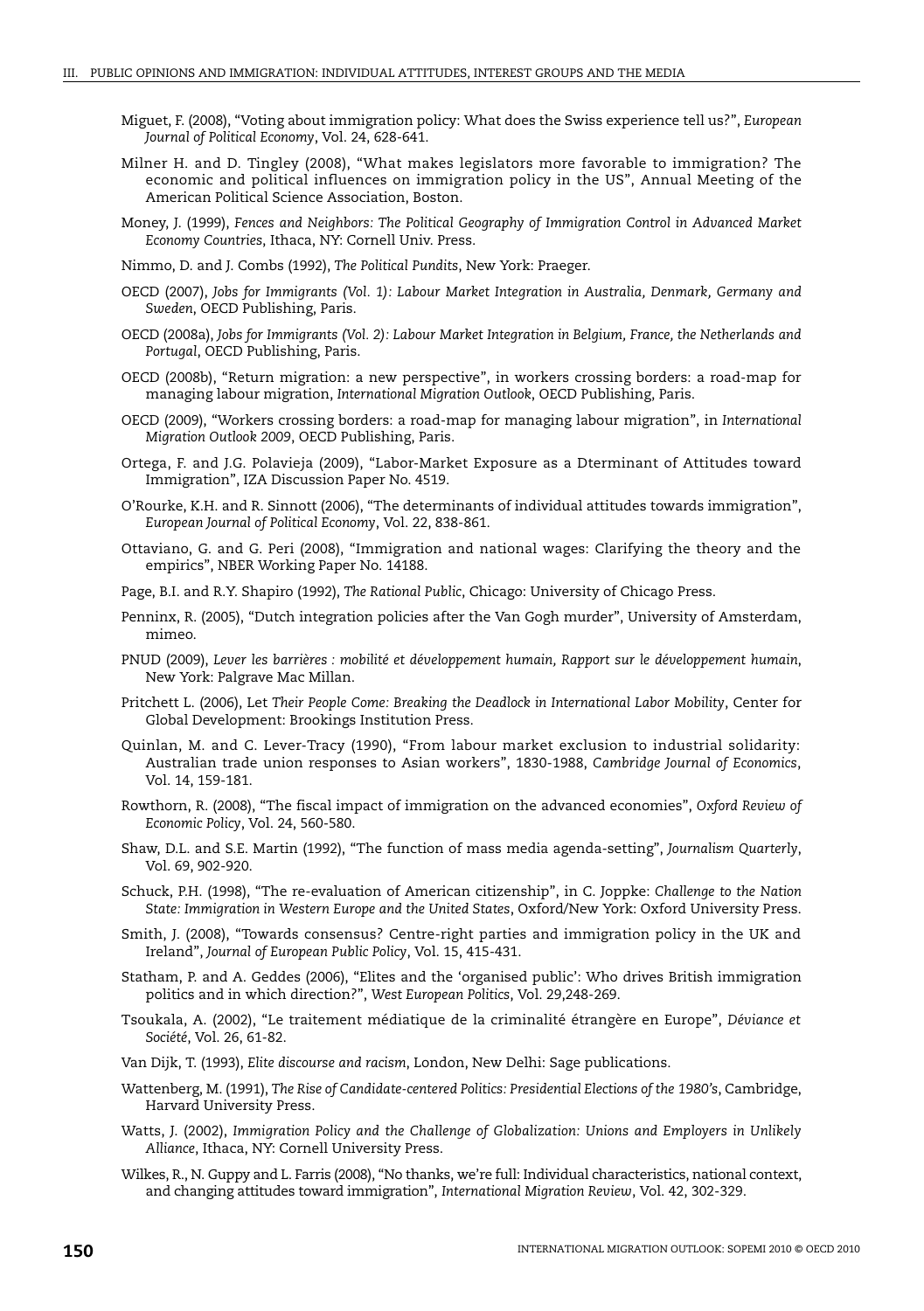# ANNEX III.A1

# *Presentation of Surveys*

The surveys used for the empirical analyses in Sections 1 and 2 are the four waves of the European Social Survey (see Table III.A1.1), all of the World Value Surveys taken after 1994 (see Table III.A1.2) and the 2003 International Social Survey Programme, which includes a special module on national identity (see Table III.A1.3).

|                       | 2002      | 2004 | 2006 | 2008 |
|-----------------------|-----------|------|------|------|
| Austria               | Yes       | Yes  | Yes  | No   |
| Belgium               | Yes       | Yes  | Yes  | Yes  |
| <b>Czech Republic</b> | Yes       | Yes  | No   | No   |
| Denmark               | Yes       | Yes  | Yes  | Yes  |
| Estonia               | <b>No</b> | Yes  | Yes  | Yes  |
| Finland               | Yes       | Yes  | Yes  | Yes  |
| France                | Yes       | Yes  | Yes  | Yes  |
| Germany               | Yes       | Yes  | Yes  | Yes  |
| Greece                | Yes       | Yes  | No   | No   |
| Hungary               | Yes       | Yes  | Yes  | Yes  |
| Ireland               | Yes       | Yes  | Yes  | No   |
| Italy                 | Yes       | Yes  | No   | No   |
| Luxembourg            | Yes       | Yes  | No   | No   |
| Netherlands           | Yes       | Yes  | Yes  | Yes  |
| Norway                | Yes       | Yes  | Yes  | Yes  |
| Poland                | Yes       | Yes  | Yes  | Yes  |
| Portugal              | Yes       | Yes  | Yes  | Yes  |
| Slovak Republic       | No        | Yes  | Yes  | Yes  |
| Slovenia              | Yes       | Yes  | Yes  | Yes  |
| Spain                 | Yes       | Yes  | Yes  | Yes  |
| Sweden                | Yes       | Yes  | Yes  | Yes  |
| Switzerland           | Yes       | Yes  | Yes  | Yes  |
| <b>United Kingdom</b> | Yes       | Yes  | Yes  | Yes  |

#### Table III.A1.1. **European countries covered by the analyses based on the European Social Surveys**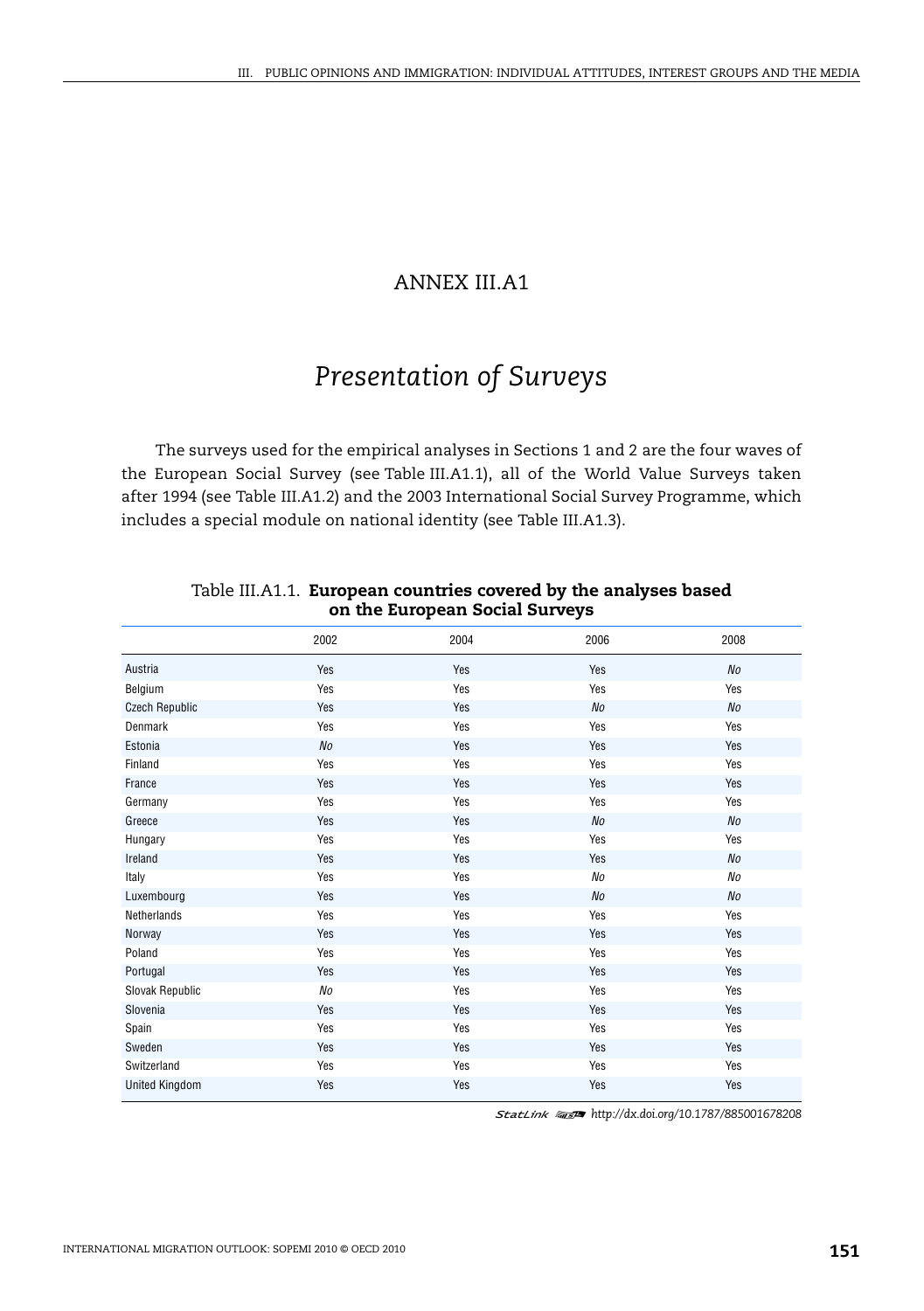|                       | Years            |                       | Years            |
|-----------------------|------------------|-----------------------|------------------|
| Australia             | 1995; 2005       | New Zealand           | 1998; 2004       |
| Canada                | 2000: 2006       | Norway                | 1996: 2008       |
| <b>Czech Republic</b> | 1998             | Poland                | 1997; 2005       |
| Finland               | 1996; 2005       | Slovak Republic       | 1998             |
| France                | 2006             | Slovenia              | 1995; 2005       |
| Germany               | 1997; 2006       | Spain                 | 1995; 2000; 2007 |
| Hungary               | 1998             | Sweden                | 1996: 1999: 2006 |
| Italy                 | 2005             | Switzerland           | 1996: 2007       |
| Japan                 | 2000; 2005       | Turkey                | 1996; 2001; 2007 |
| Korea                 | 1996; 2001; 2005 | <b>United Kingdom</b> | 1998: 2006       |
| Netherlands           | 2006             | <b>United States</b>  | 1995: 1999: 2006 |

#### Table III.A1.2. **Countries covered by the analyses based on the World Value Survey**

1 2 *<http://dx.doi.org/10.1787/885047772885>*

#### Table III.A1.3. **Countries covered by the analyses based on the International Social Survey, 2003**

| Countries covered by the analyses based on the International Social Survey Programme (2003) |                      |  |  |  |
|---------------------------------------------------------------------------------------------|----------------------|--|--|--|
| Australia                                                                                   | <b>Netherlands</b>   |  |  |  |
| Austria                                                                                     | New Zealand          |  |  |  |
| Canada                                                                                      | Norway               |  |  |  |
| <b>Czech Republic</b>                                                                       | Poland               |  |  |  |
| Denmark                                                                                     | Portugal             |  |  |  |
| Finland                                                                                     | Slovak Republic      |  |  |  |
| France                                                                                      | Slovenia             |  |  |  |
| Germany                                                                                     | Spain                |  |  |  |
| Hungary                                                                                     | Sweden               |  |  |  |
| Ireland                                                                                     | Switzerland          |  |  |  |
| Japan                                                                                       | United Kingdom       |  |  |  |
| Korea                                                                                       | <b>United States</b> |  |  |  |

1 2 *<http://dx.doi.org/10.1787/885060318620>*

Questions about individual opinions on immigration are differently formulated in different surveys. In the ESS, for example, the main question is worded as follows, and accompanied by the responses indicated:

To what extent should [country] allow people from [countries of origin] to come and live here?

- Allow many to come and live.
- Allow some.
- Allow a few.
- Allow none.
- Don't know.

In the ISSP 2003, the question most comparable to the ESS question on opinions about migration policy was:

Do you think the number of immigrants to [country] nowadays should be:

- Increased a lot.
- Increased a little.
- $\bullet$  Remain the same as it is.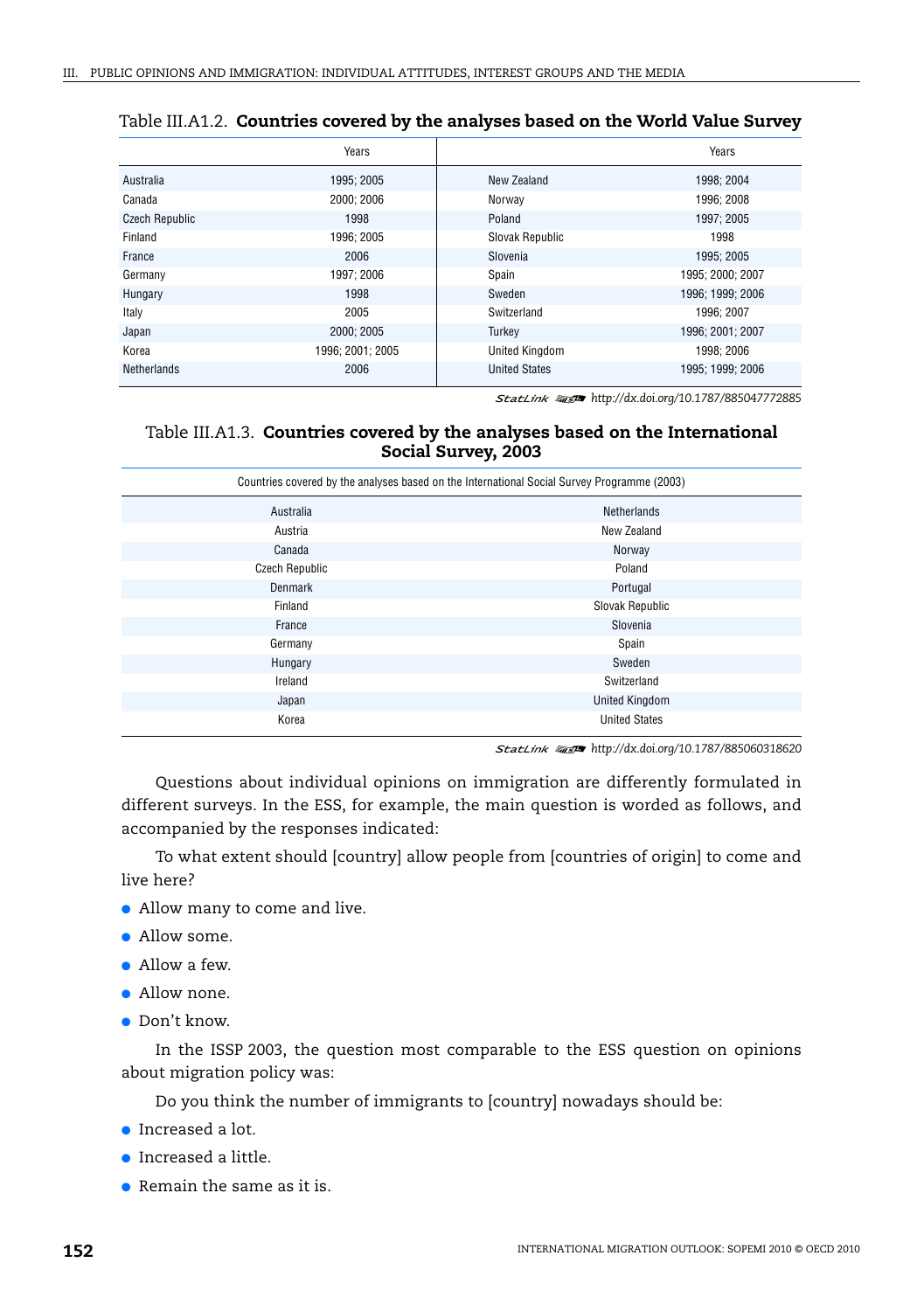- Reduced a little.
- Reduced a lot.
- Do not know.
- Do not wish to answer.

The wording of the permitted responses might cast some doubt on how the answers to these questions should be interpreted. To what extent will individuals respond in the abstract or with reference to current policies in their own country? In the ESS, for example, we cannot tell whether people answering "none" are aware that a particular course of action is in practice impossible. Indeed, international conventions governing humanitarian migrations, or the fundamental right of family reunification recognised by all OECD countries, limit the discretionary aspects of migration policies for all categories except labour migration. The aforementioned surveys do not break down their questions into categories of immigration (in particular, discretionary *versus* non-discretionary).

These two examples also show, first, that the comparison or aggregation of individual responses relies heavily on the assumption that all persons interviewed will interpret the response alternatives in the same way and, second, that an inter-country comparison of responses to this question demands a degree of uniformity in the perception of these categories. Given the differences in migration systems and in the historical and cultural context surrounding immigration issues, it seems unlikely that this comparability hypothesis can be fully verified. Moreover, because international opinion survey questionnaires are harmonised, the questions they ask about immigration are not very specific and do not allow us to appreciate individual perceptions of particular migration policies in the countries surveyed.

Beyond these questions about the desired numbers of immigrants, some surveys also address individual perceptions of the economic, social and cultural impact of immigration.\* These questions can be used to refine the analysis of the determinants of opinions about immigration, for they can reveal those dimensions of public life about which individuals are most sensitive when discussing the subject.

Because immigration, and more generally the question of accepting others, is such a sensitive issue, we may also wonder about the sincerity of the responses to these questions. Some individuals may not want to seem too hostile to immigration and will choose a neutral response or non-response, while others will be very forthright in stating extreme opinions which they cannot express in the voting booth. These biases may cancel each other out and reveal a trend that is close to "real opinion", but will not necessarily do so, especially if they depend on individual characteristics that are not evenly shared among the population.

The non-response rate for these questions suggests people's reluctance to express their opinion on the subject (see Figure III.A1.1). With the ESS 2002, the non-response rate was around 10% for Luxembourg and Spain, while it was below 2% for Norway and the United Kingdom. In the ISSP survey 2003, the non-response rate was much higher for

<sup>\*</sup> For example, the ESS 2002 asked the following questions: "Would you say it is generally bad or good for [country]'s economy that people come to live here from other countries?" "Would you say that [country]'s cultural life is generally undermined or enriched by people coming to live here from other countries?" "Are [country]'s crime problems made worse or better by people coming to live here from other countries?" Similar questions were posed in the ISSP survey 2003.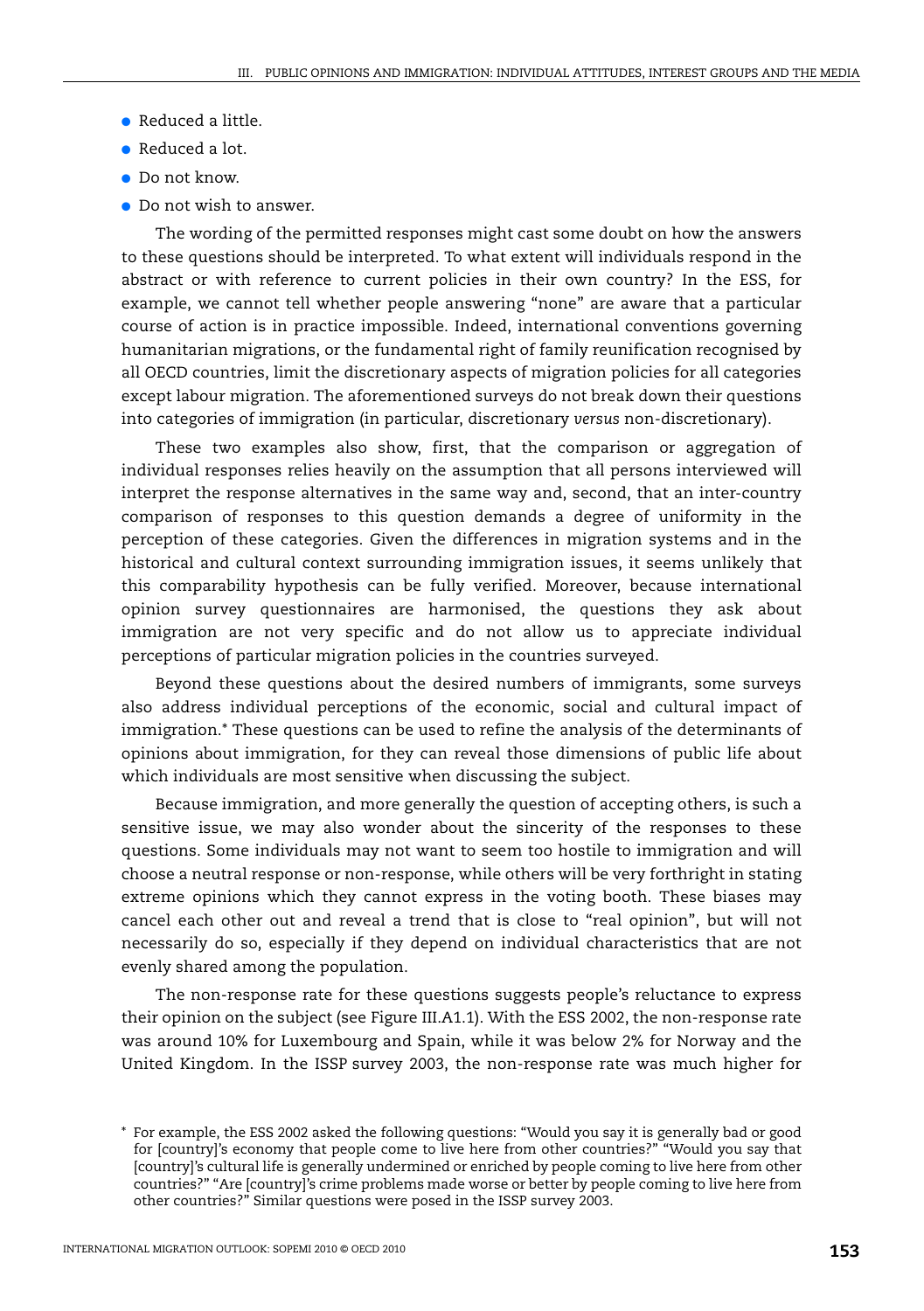some countries, notably Poland, the Russian Federation and the Slovak Repubic (around 20% or even higher). Depending on whether we interpret non-responses as "neutral" responses, reflecting indifference to the question or ignorance of the subject, the picture of public opinion emerging from the surveys will be quite different.





*Note:* Weighted data.

*Sources:* European Social Survey 2002, International Social Survey Programme 2003.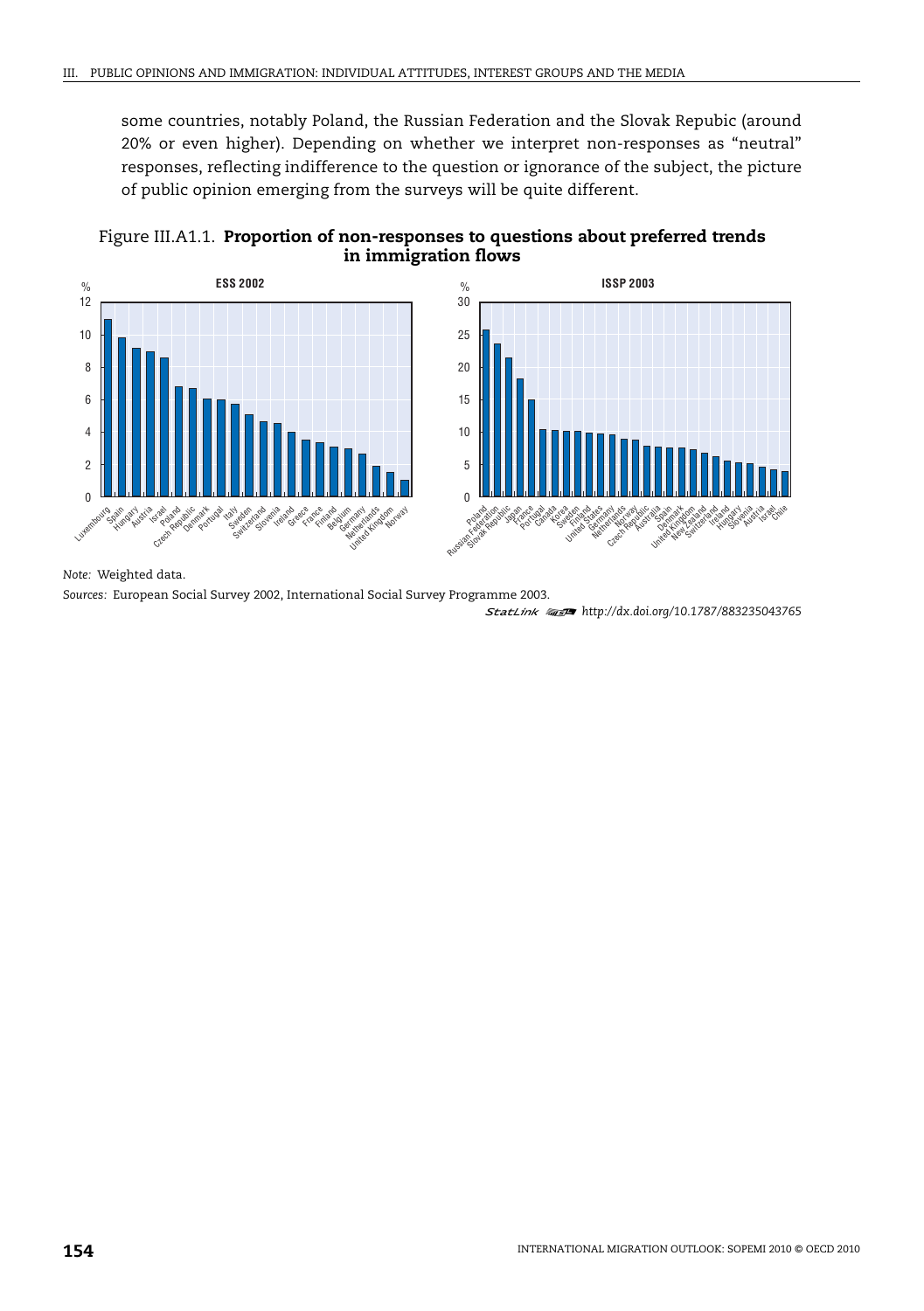# ANNEX III.A2

# *Determinants of Beliefs about the Impact of Immigration and Preferences about Migration Policy Based on the World Value Survey (WVS)*

In the case of the WVS, the two dependent variables considered are the desire for preferential treatment for native-born workers in the labour market (raising the idea of competition between locals and immigrants) and the acceptance of immigrants as neighbours (reflecting the cultural dimension). Here the binary nature of dependent variables leads us to favour an estimate employing the Probit model. In this survey, however, the available explanatory variables are limited to demographic, political orientation, education and work situation variables.